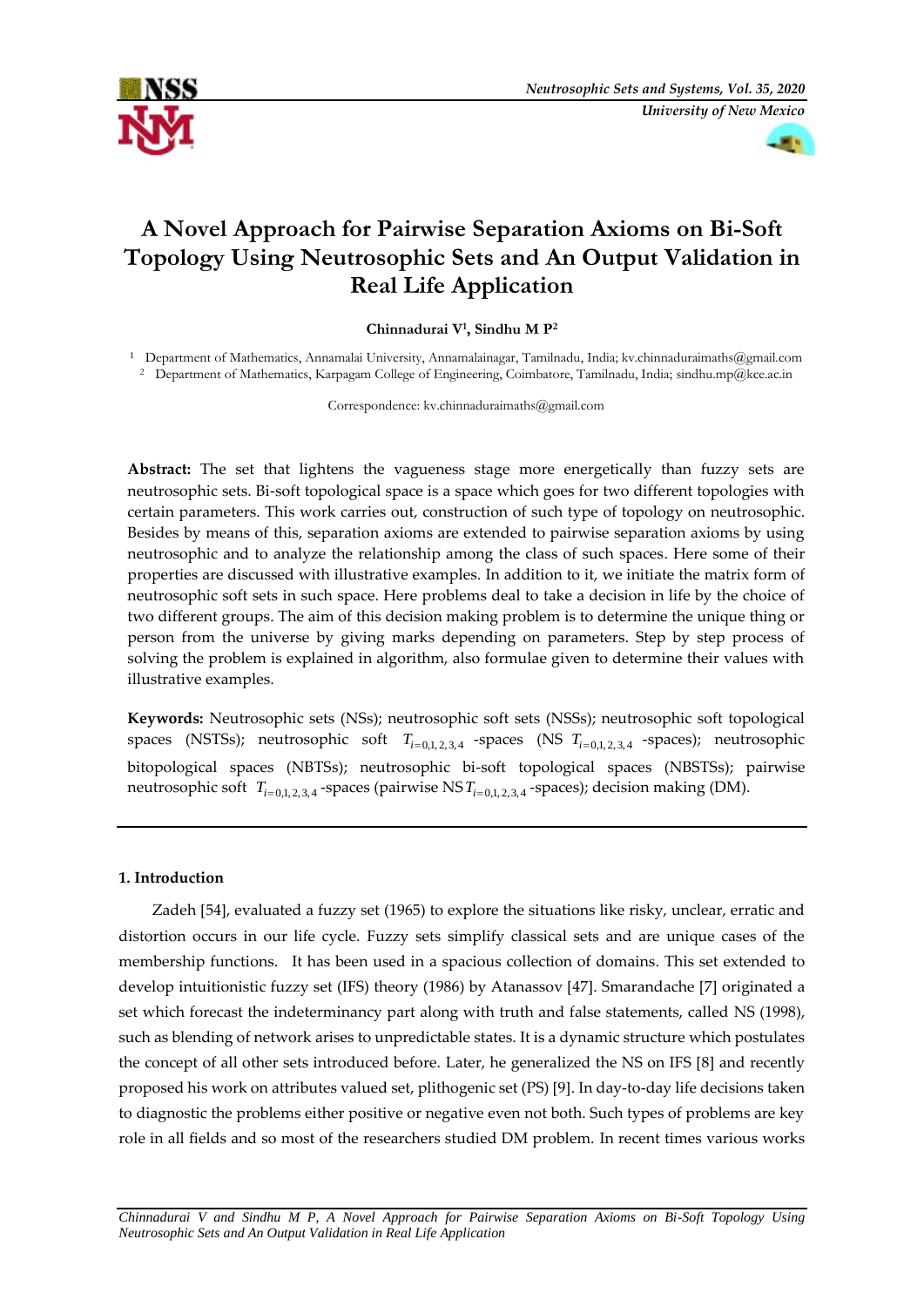have been done on these sets by Salma and Alblowi [33] and on extension of neutrosophic analysis on DM by Abdel et al. [1-6].

Soft set (1999) is a broad mathematical gadget which accord with a group of objects based on fairly accurate descriptions with orientation to elements of a parameter set was projected by Molodtsov [46]. Topological structure on this set explored by Shabir & Naz [38] as soft topological spaces (2011). Anon this thought were developed by Ali et al. [35, 40], Bayramov and Gunduz [22, 29], Cagman et al. [37], Chen [43], Feng et al. [41], Hussain and Ahmad [36], Maji et al. [44, 45], Min [39], Nazmul and Samanta [32], Pie and Miao [42], Tantawy et al. [26], Varol and Aygun [31], Zorlutuna et al. [34]. Maji [30] presented the binding of neutrosophic with soft set termed as NSSs (2013). Bera & Mahapatra [23] defined such type of set on topological structure, named as NSTSs (2017). Using these concepts, Deli & Broumi [27], Bera & Mahapatra [10, 24], on separation axioms by Cigdem et al. [20, 21] have done some research works. Mostly DM applied on these sets related to fuzzy with multicriteria by Chinnadurai et al. [13, 14 & 19], Abishek et al. [12], Muhammad et al. [16], Mehmood et al. [17], Evanzalin Ebenanjar et al. [18] and Faruk [25].

Kelly [55] imported the approach of a set equipped with two topologies, named as bitopological space (BTS) (1963), which is the generic system of topological space. Also it was carried out by Lane [53], Patty [52], Kalaiselvi and Sindhu [15] and pairwise concepts by Kim [51], Singal and Asha [50], Lal [48], Reilly [49]. Naz, Shabir and Ali [28] introduced bi-soft topological spaces (BSTSs) (2015) and studied the separation axioms on it. Taha and Alkan [11] presented BTS on neutrosophic structure as NBTSs (2019) which is engaged with two neutrosophic topologies (NTs).

The intension of this paper is to initiate the idea of NS on BSTS and to study some essential properties of such spaces. Also, the pairwise concept on separation axioms implemented in NBSTS. In addition, the NSSs referred as matrix form on NBSTS. As real life application, decisions made to select the one among the universe based on its parameters by considering two different groups as neutrosophic soft topologies (NSTs).

The arrangements made in this paper are as follows. Some basic definitions related to NS are in segment 2. The results of NBSTS are proved and disproved by counter examples in segment 3. The bonding among the pairwise separation axioms on NBSTS are stated with illustrative examples in segment 4. In segment 5, the method of evaluating DM problems are described in algorithm and formula specified to calculate the scores of universe set, to choose the best among them with illustrative examples. Finally, concluded with future work in segment 6.

# **2. Preamble**

In this segment, we evoke few primary definitions associated to NSS, NSTS, BSTS and NBSTS.

**Definition 2.1** [30] Let *V* be the set of universe and *E* be a set of parameters. Let *NS*(*V*) denote the set of all NSs of *V*. Then a estimated function of NSS *K* over *V* is a set defined by a mapping  $f_K : E \to NS(V)$ . The NSS is a parameterized family of the set  $NS(V)$  which can be written as a set of ordered pairs,

 $K = \left\{ \left( e, \left\{ \langle v, T_{f_K(e)}(v), I_{f_K(e)}(v), F_{f_K(e)}(v) \rangle : v \in V \right\} \right) : e \in E \right\}$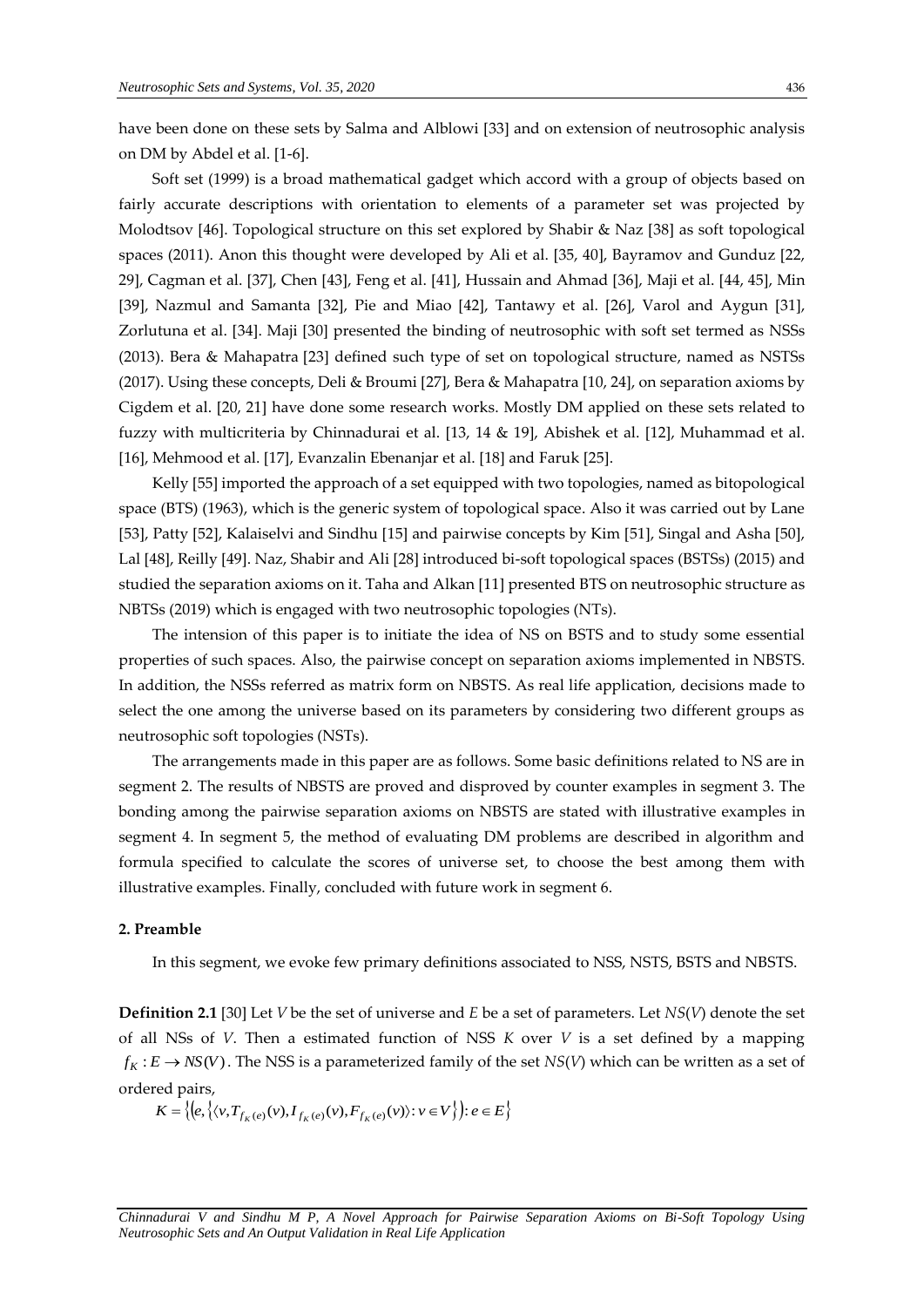where  $T_{f_K(e)}(v), I_{f_K(e)}(v), F_{f_K(e)}(v) \in [0,1]$ respectively called the truth-membership, indeterminacy-membership and false-membership functions of  $f_K(e)$  and the inequality  $0 \le T_{f_K(e)}(v) + I_{f_K(e)}(v) + F_{f_K(e)}(v) \le 3$  is obvious.

**Definition 2.2** [23] Let *NSS*(*V*) denote the set of all NSSs of *V* through all  $e \in E$  and  $\tau_u \subset NSS(V, E)$ . Then  $\tau_u$  is called NST on (*V, E*) if the following conditions are satisfied.

- (i)  $\phi_u, 1_u \in \tau_u$ , where null NSS  $\phi_u = \{(e, \{ \langle v, 0, 0, 1 \rangle : v \in V \}) : e \in E \}$  and absolute NSS  $1_u = \{(e, \{\langle v, 1, 1, 0 \rangle) : v \in V\} \}$ :  $e \in E\}.$
- (ii) the intersection of any finite number of members of  $\tau_u$  belongs to  $\tau_u$ .
- (iii) the union of any collection of members of  $\tau_u$  belongs to  $\tau_u$ .

Then the triplet  $(V, E, \tau_u)$  is called a NSTS.

Every member of  $\tau_u$  is called  $\tau_u$ -open NSS, whose complement is  $\tau_u$ -closed NSS.

**Definition 2.3** [21] Let *NSS*(*V*, *E*) denote the family of all NSSs over *V*. The NSS  $u_e^{(\alpha,\beta,\gamma)}$  is called a

NSP, for every  $u \in V$ ,  $0 < \alpha$ ,  $\beta$ ,  $\gamma \leq 1$ ,  $e \in E$  and is defined as follows:

$$
u_{(e)}^{(\alpha,\beta,\gamma)}(e')(v) = \begin{cases} (\alpha,\beta,\gamma), & \text{if } e'=e \text{ and } v=u\\ (0,0,1), & \text{if } e' \neq e \text{ and } v \neq u \end{cases}
$$

Obviously, every NSS is the union of its NSPs.

**Definition 2.4** [11] Let (*V*,  $\tau_{u1}$ ) and (*V*,  $\tau_{u2}$ ) be the two different NTs on *V*. Then (*V*,  $\tau_{u1}$ ,  $\tau_{u2}$ ) is called a NBTS.

#### **3. NBSTS**

In this segment, the conception of NBSTS is defined and some key resources of topology are studied on it. The theoretical results are supported by some significant descriptive examples.

**Definition 3.1** The quadruple (*V*, *E*,  $\tau_{u1}$ ,  $\tau_{u2}$ ) is called a NBSTS over (*V*, *E*), where  $\tau_{u1}$  and  $\tau_{u2}$  are NSTs independently satisfy the axioms of NSTS.

The elements of  $\tau_{u1}$  are  $\tau_{u1}$ -neutrosophic soft open sets ( $\tau_{u1}$ -NSOSs) and the complement of it are  $\tau_{ul}$  -neutrosophic soft closed sets ( $\tau_{ul}$  -NSOSs).

**Example 3.2** Let  $V = \{v_1, v_2\}$ ,  $E = \{e_1, e_2\}$  and  $\tau_{u1} = \{\phi_u, 1_u, K_1\}$  and  $\tau_{u2} = \{\phi_u, 1_u, L_1, L_2\}$  where  $K_1, L_1, L_2$ 

are NSSs over (*V, E*), defined as follows

 $f_{K_1}(e_1) = \{ \langle v_1, (1,1,0) \rangle, \langle v_2, (0,0,1) \rangle \},$ 

 $f_{K_1}(e_2) = \{ \langle v_1, (0,0,1) \rangle, \langle v_2, (1,0,1) \rangle \}$ 

and

$$
f_{L_1}(e_1) = \{ \langle v_1, (1,0,1) \rangle, \langle v_2, (0,0,1) \rangle \},
$$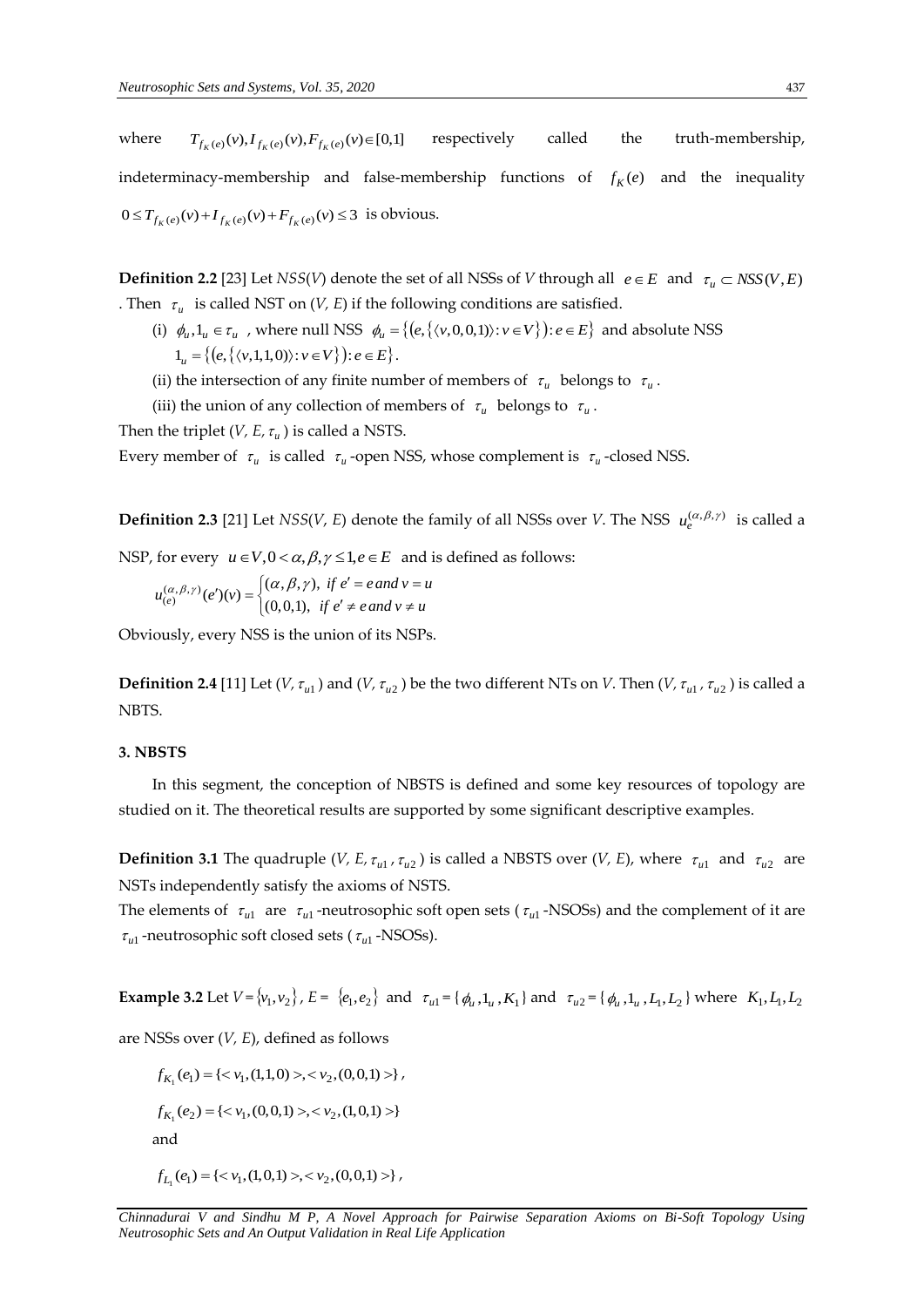$$
f_{L_1}(e_2) = \{ , \} \; ;
$$

$$
f_{L_2}(e_1) = \{ \langle v_1, (0,1,0) \rangle, \langle v_2, (1,1,0) \rangle \},
$$

$$
f_{L_2}(e_2) = \{ \langle v_1, (1,0,1) \rangle, \langle v_2, (0,0,1) \rangle \}.
$$

Thus  $\tau_{u1}$  and  $\tau_{u2}$  are NSTs on (*V, E*) and so (*V, E,*  $\tau_{u1}$ ,  $\tau_{u2}$ ) is a NBSTS over (*V, E*).

**Example 3.3** Let the neutrosophic soft indiscrete (trivial) topology  $\tau_{u1}$  = { $\phi_u$ , 1<sub>*u*</sub>} and neutrosophic

soft discrete topology  $\tau_{u2} = NSS(V, E)$ . Then  $(V, E, \tau_{u1}, \tau_{u2})$  is a NBSTS over  $(V, E)$ .

**Definition 3.4** Let (*V*, *E*,  $\tau_{u1}$ ,  $\tau_{u2}$ ) be a NBSTS over (*V*, *E*), where  $\tau_{u1}$  and  $\tau_{u2}$  are NSTs on (*V*, *E*) and  $P,Q \in NSS(V,E)$  be any two arbitrary NSSs. Suppose  $\tau_{vl} = \{P \cap K_i / K_i \in \tau_{ul}\}$  and  $\tau_{v2} = \{Q \cap L_i / L_i \in \tau_{u2}\}\.$  Then  $\tau_{v1}$  and  $\tau_{v2}$  are also NSTs on (*V, E)*. Thus (*V, E,*  $\tau_{v1}$ ,  $\tau_{v2}$ ) is a NBST subspace of  $(V, E, \tau_{u1}, \tau_{u2})$ .

*f<sub>1</sub>*,  $(e_2) = \{x \, v_1, (0,1,0) > x \, v_2, (1,1,0) > \}$ <br> *f<sub>1<sub>i</sub>*</sub>  $(e_1) = \{x \, v_1, (0,1,0) > x \, v_2, (0,0,1) > \}$ .<br> *f<sub>1i</sub>*  $(e_2) = \{x \, v_1, (1,0,1) > x \, v_2, (0,0,1) > \}$ .<br>
Thus *f<sub>1i</sub>* and *f<sub>12</sub>* are NSTs on  $(V, E)$  and so  $(V, E, r_{i,i}$ , **Theorem 3.5** Let (*V*, *E*,  $\tau_{u1}$ ,  $\tau_{u2}$ ) be a NBSTS over (*V*, *E*), where  $\tau_{u1}(e)$  and  $\tau_{u2}(e)$  are defined as  $\tau_{u1}(e) = \{ f_K(e) / K \in \tau_{u1} \}$  $\tau_{u2}(e) = \{ f_L(e) / L \in \tau_{u2} \}$  for each  $e \in E$ . Then  $(V, E, \tau_{u1}(e), \tau_{u2}(e))$  is a NBTS over  $(V, E)$ . Proof. Follows from the fact that  $\tau_{u1}$  and  $\tau_{u2}$  are NTs on *V*.

**Example 3.6** Let  $V = \{v_1, v_2, v_3\}$ ,  $E = \{e_1, e_2\}$  and  $\tau_{u1} = \{\phi_u, 1_u, K_1, K_2\}$  and  $\tau_{u2} = \{\phi_u, 1_u, L_1, L_2, L_3, L_4\}$ 

where  $K_1, K_2, L_1, L_2, L_3, L_4$  are NSSs over  $(V, E)$ , defined as follows

$$
f_{K_1}(e_1) = \{ \langle v_1, (1, .5, .4) \rangle, \langle v_2, (.6, .6, .6) \rangle, \langle v_3, (.3, .4, .9) \rangle \},
$$

$$
f_{K_1}(e_2) = \{ \langle v_1, (.8, .4, .5)>, \langle v_2, (.7, .7, .3)>, \langle v_3, (.7, .5, .6) > \} ;
$$

$$
f_{K_2}(e_1) = \{ \langle v_1, (0.8, 0.5, 1) \rangle, \langle v_2, (0.8, 0.6, 0.5) \rangle, \langle v_3, (0.5, 0.6, 4) \rangle \},
$$

$$
f_{K_2}(e_2) = \{ \langle v_1, (.9, .7, .1) \rangle, \langle v_2, (.9, .9, .2) \rangle, \langle v_3, (.8, .6, .3) \rangle \}
$$

and

$$
f_{L_1}(e_1) = \{ \langle v_1, (.3, .7, .6) \rangle, \langle v_2, (.4, .3, .8) \rangle, \langle v_3, (.6, .4, .5) \rangle \},
$$

$$
f_{L_1}(e_2) = \{ \langle v_1, (A, .6, .8) \rangle, \langle v_2, (.3, .7, .2) \rangle, \langle v_3, (.3, .3, .7) \rangle \};
$$

$$
f_{L_2}(e_1) = \{ \langle v_1, (.6, .6, .8) \rangle, \langle v_2, (.2, .9, .3) \rangle, \langle v_3, (.1, .2, .4) \rangle \},
$$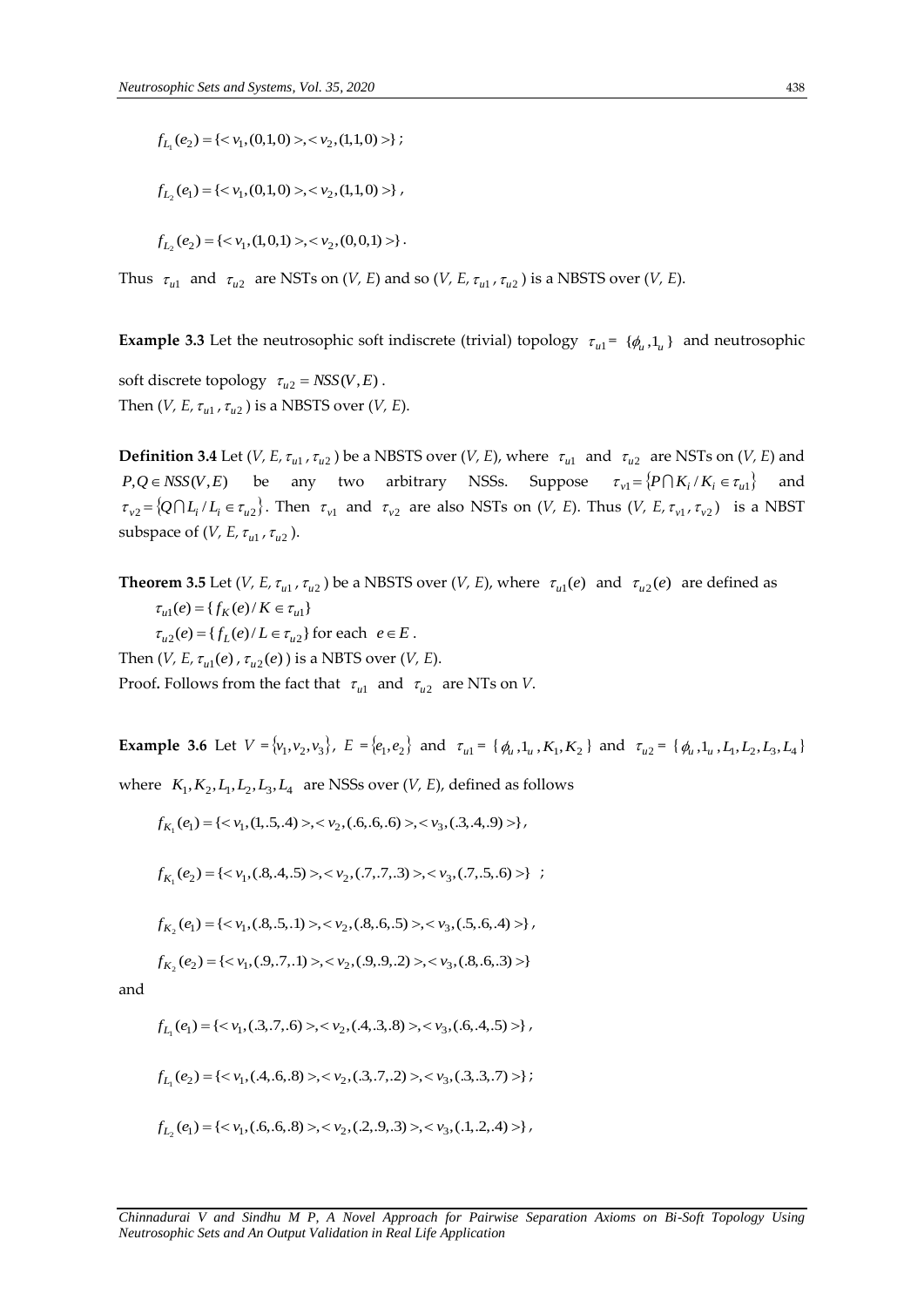$$
f_{L_2}(e_2) = \langle < v_1, (.7, .9, .5) >lt; v_2, (.4, .2, .3) >lt; v_3, (.5, .5, .4) > \rangle;
$$
\n
$$
f_{L_2}(e_1) = \langle < v_1, (.6, .7, .6) >lt; v_2, (.4, .9, .3) >lt; v_3, (.6, .4, .4) > \rangle;
$$
\n
$$
f_{L_2}(e_2) = \langle < v_1, (.7, .9, .5) < v_2, (.4, .7, .2) >lt; v_3, (.5, .5, .4) > \rangle;
$$
\n
$$
f_{L_4}(e_1) = \langle < v_1, (.3, .6, .8) >lt; v_2, (.2, .3, .8) >lt; v_3, (.1, .2, .5) > \rangle;
$$
\n
$$
f_{L_4}(e_2) = \langle < v_1, (.4, .6, .8) >lt; v_2, (.2, .3, .8) >lt; v_3, (.3, .3, .7) > \rangle;
$$
\nThus  $\tau_{a1}$  and  $\tau_{a2}$  are NSTs on  $(V, E)$  and so  $(V, E, \tau_{a1}, \tau_{a2})$  is a NBSTS over  $(V, E)$ .\nNow,\n
$$
\tau_{a1}(e_1) = \begin{cases} \phi_{a_1,1_{a_1}} < v_1, (.1, .5, .4) >lt; v_2, (.3, .3) >lt; v_3, (.3, .4, .9) > \rangle; \phi_{a_1,1_{a_1}} < v_1, (.6, .6, .8) >lt; v_2, (.4, .3, .8) >lt; v_3, (.3, .4, .9) > \phi_{a_1,1_{a_1}} < v_1, (.6, .6, .8) >lt; v_2, (.4, .9, .3) >lt; v_3, (.6, .4, .4) > \rangle; \phi_{a2}(e_1) = \begin{cases} \phi_{a_1,1_{a_1}} < v_1, (.6, .7, .6) >lt; v_2, (.4, .9,
$$

$$
\tau_{u1}(e_1) = \begin{cases} \phi_u, 1_u, \{< v_1, (1, .5, .4) > , < v_2, (.6, .6, .6) > , < v_3, (.3, .4, .9) > \}, \\ \{< v_1, (.8, .5, .1) > , < v_2, (.8, .6, .5) > , < v_3, (.5, .6, .4) > \} \end{cases},
$$
\n
$$
\tau_{u2}(e_1) = \begin{cases} \phi_u, 1_u, \{< v_1, (.3, .7, .6) > , < v_2, (.4, .3, .8) > , < v_3, (.6, .4, .5) > \}, \\ \{< v_1, (.6, .6, .8) > , < v_2, (.2, .9, .3) > , < v_3, (.1, .2, .4) > \}, \\ \{< v_1, (.6, .7, .6) > , < v_2, (.4, .9, .3) > , < v_3, (.6, .4, .4) > \}, \\ \{< v_1, (.3, .6, .8) > , < v_2, (.2, .3, .8) > , < v_3, (.1, .2, .5) > \} \end{cases}
$$

$$
\tau_{u1}(e_2) = \begin{cases} \phi_u, 1_u, \{< v_1, (.8, .4, .5) > , < v_2, (.7, .7, .3) > , < v_3, (.7, .5, .6) > \}, \\ \{< v_1, (.9, .7, .1) > , < v_2, (.9, .9, .2) > , < v_3, (.8, .6, .3) > \} \end{cases},
$$
\n
$$
\tau_{u2}(e_2) = \begin{cases} \phi_u, 1_u, \{< v_1, (.4, .6, .8) > , < v_2, (.3, .7, .2) > , < v_3, (.3, .3, .7) > \}, \\ \{< v_1, (.7, .9, .5) > , < v_2, (.4, .2, .3) > , < v_3, (.5, .5, .4) > \}, \\ \{< v_1, (.7, .9, .5) > , < v_2, (.4, .7, .2) > , < v_3, (.5, .5, .4) > \}, \\ \{< v_1, (.4, .6, .8) > , < v_2, (.3, .2, .3) > , < v_3, (.3, .3, .7) > \} \end{cases}
$$

are NTs on *V*.

Thus (*V*, *E*,  $\tau_{u1}(e)$ ,  $\tau_{u2}(e)$  ) is a NBTS over (*V*, *E*).

**Definition 3.7** Let (*V*, *E*,  $\tau_{u1}$ ,  $\tau_{u2}$ ) be a NBSTS over (*V*, *E*). Then the supremum NST is  $\tau_{u1} \vee \tau_{u2}$ , which is the smallest NST on *V* that contains  $\tau_{u1} \cup \tau_{u2}$ .

**Example 3.8** Let us consider 3.5 example, where  $\tau_{u1}$  and  $\tau_{u2}$  are NSTs on (*V*, *E*). Then,

$$
K_1 \cup L_1 = P = \begin{cases} f_P(e_1) = \{ < v_1, (3, .7, .4) > \lt; v_2, (0.6, .6, .6) > \lt; v_3, (0.6, .4, .5) > \} \\ f_P(e_2) = \{ < v_1, (0.8, .6, .5) > \lt; v_2, (0.7, .7, .2) > \lt; v_3, (0.7, .5, .6) > \} \end{cases}
$$

and

$$
K_1 \vee L_1 = Q = \begin{cases} f_Q(e_1, e_1) = \{ < v_1, (3, .7, .4) > \, \leq v_2, (0.6, .6, .6) > \, \leq v_3, (0.6, .4, .5) > \} \\ f_Q(e_1, e_2) = \{ < v_1, (0.8, .4, .5) > \, \leq v_2, (0.7, .7, .3) > \, \leq v_3, (0.7, .5, .4) > \} \\ f_Q(e_2, e_1) = \{ < v_1, (1, .6, .4) > \, \leq v_2, (0.6, .7, .2) > \, \leq v_3, (0.3, .4, .7) > \} \\ f_Q(e_2, e_2) = \{ < v_1, (0.8, .6, .5) > \, \leq v_2, (0.7, .7, .2) > \, \leq v_3, (0.7, .5, .6) > \} \end{cases}
$$

Thus  $K_1 \vee L_1$  is the smallest NSS on *V* that contains  $K_1 \cup L_1$ .

*Chinnadurai V and Sindhu M P, A Novel Approach for Pairwise Separation Axioms on Bi-Soft Topology Using*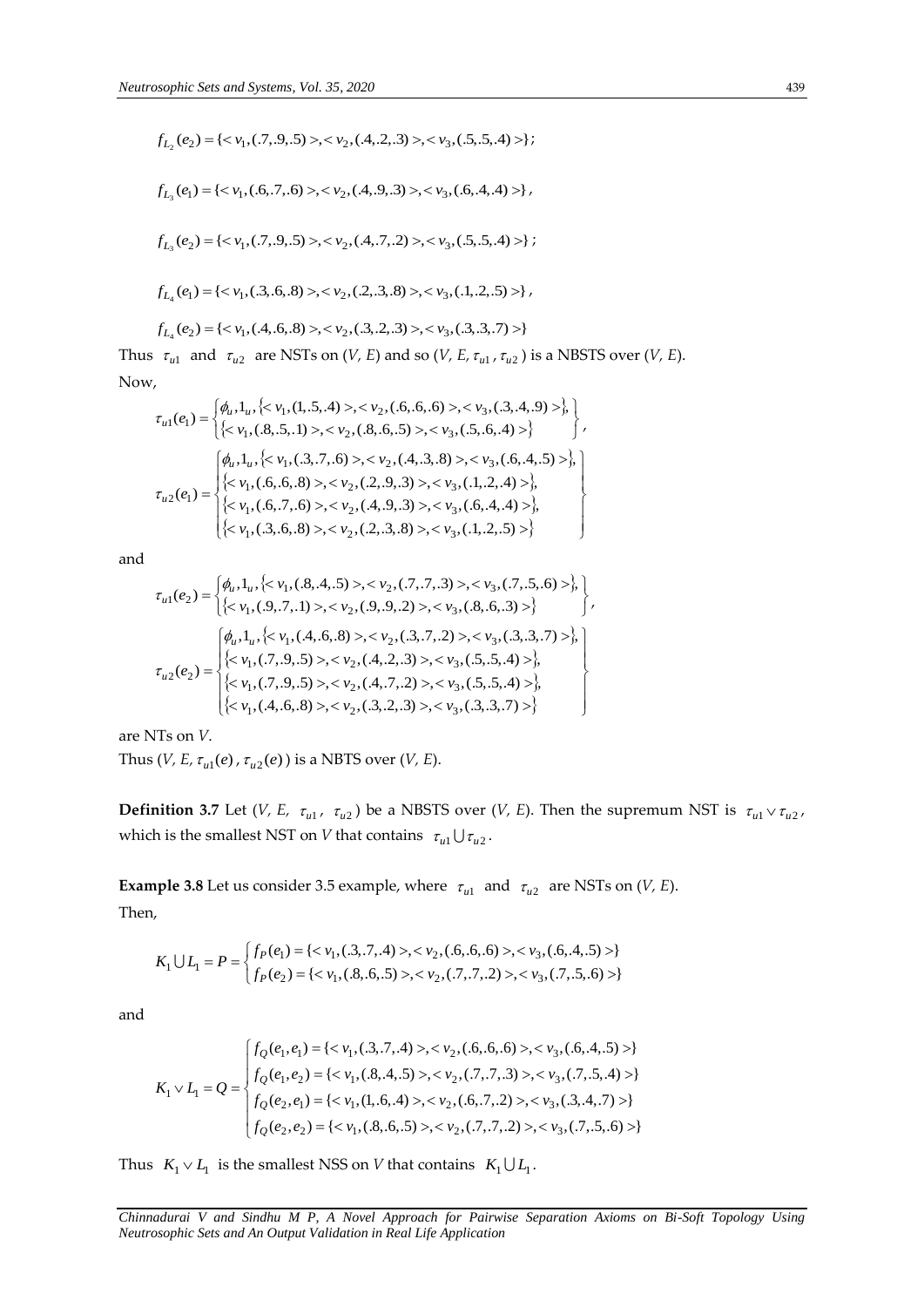**Theorem 3.9** If (*V, E,*  $\tau_{u1}$ ,  $\tau_{u2}$ ) is a NBSTS over (*V, E*), then  $\tau_{u1} \cap \tau_{u2}$  is a NST over (*V, E*). Proof. Let (*V, E,*  $\tau_{u1}$ *,*  $\tau_{u2}$  ) be a NBSTS over (*V, E*).

(i) Since  $\phi_u$ ,  $1_u \in \tau_{u1}$  and  $\phi_u$ ,  $1_u \in \tau_{u1}$ , it follows that  $\phi_u$ ,  $1_u \in \tau_{u1} \cap \tau_{u2}$ .

(ii) Suppose that  $\{K_i / i \in I\}$  is a family of NSSs in  $\tau_{u1} \cap \tau_{u2}$ . Then  $K_i \in \tau_{u1}$  and  $K_i \in \tau_{u2}$  for all  $i \in I$ .

Thus  $\bigcup_{i \in I} K_i \in \tau_{u1}$  and  $\bigcup_{i \in I} K_i \in \tau_{u2}$ .

```
Therefore \bigcup_{i \in I} K_i \in \tau_{u1} \cap \tau_{u2}.
```
(iii) Let  $K, L \in \tau_{u} \cap \tau_{u2}$ . Then  $K, L \in \tau_{u1}$  and  $K, L \in \tau_{u2}$ . Since  $K \cap L \in \tau_{u1}$  and  $K \cap L \in \tau_{u2}$ , we have  $K \cap L \in \tau_{u1} \cap \tau_{u2}$ . Hence  $\tau_{u1} \cap \tau_{u2}$  is a NST over (*V*, *E*).

**Remark 3.10** If (*V, E,*  $\tau_{u1}$ ,  $\tau_{u2}$ ) is a NBSTS over (*V, E*), then  $\tau_{u1} \cup \tau_{u2}$  need not be a NST over (*V, E*).

**Example 3.11** Let us consider 3.5 example where  $\tau_{u1}$  and  $\tau_{u2}$  are NSTs on (*V*, *E*). Then,

$$
K_1 \cup L_1 = P = \begin{cases} f_P(e_1) = \{ < v_1, (0.3, 0.7, 0.4) > \text{,} < v_2, (0.6, 0.6, 0.6) > \text{,} < v_3, (0.6, 0.4, 0.5) > \} \\ f_P(e_2) = \{ < v_1, (0.8, 0.6, 0.5) > \text{,} < v_2, (0.7, 0.7, 0.2) > \text{,} < v_3, (0.7, 0.5, 0.6) > \} \end{cases}
$$

Thus  $K_1 \cup L_1 \notin \tau_{u1} \cup \tau_{u2}$ . Hence  $\tau_{u1} \cup \tau_{u2}$  is not a NST over (*V*, *E*).

#### **4. Neutrosophic bi-soft separation axioms**

In this segment, the separation of NBSTS is explored. The pairwise NS  $T_{i=0,1,2,3,4}$ -spaces on NBSTS are introduced and the relationships among them are examined with relevant examples.

**Definition 4.1** A NBSTS (*V*, *E*,  $\tau_{u1}$ ,  $\tau_{u2}$ ) over (*V*, *E*) is called a pairwise NS  $T_0$ -space, if  $u_{(e)}^{(\alpha,\beta,\gamma)}$  and

 $v_{(e')}^{(\alpha,\beta,\gamma)}$  are distinct NSPs then there exist  $\tau_{u1}$ -NSOS *K* and  $\tau_{u2}$ -NSOS *L* such that

$$
u_{(e)}^{(\alpha,\beta,\gamma)} \in K \; ; \; u_{(e)}^{(\alpha,\beta,\gamma)} \cap L = \phi_u
$$

or  $v_{(e')}^{(\alpha,\beta,\gamma)} \in L$ ;  $v_{(e')}^{(\alpha,\beta,\gamma)} \cap K = \phi_u$ .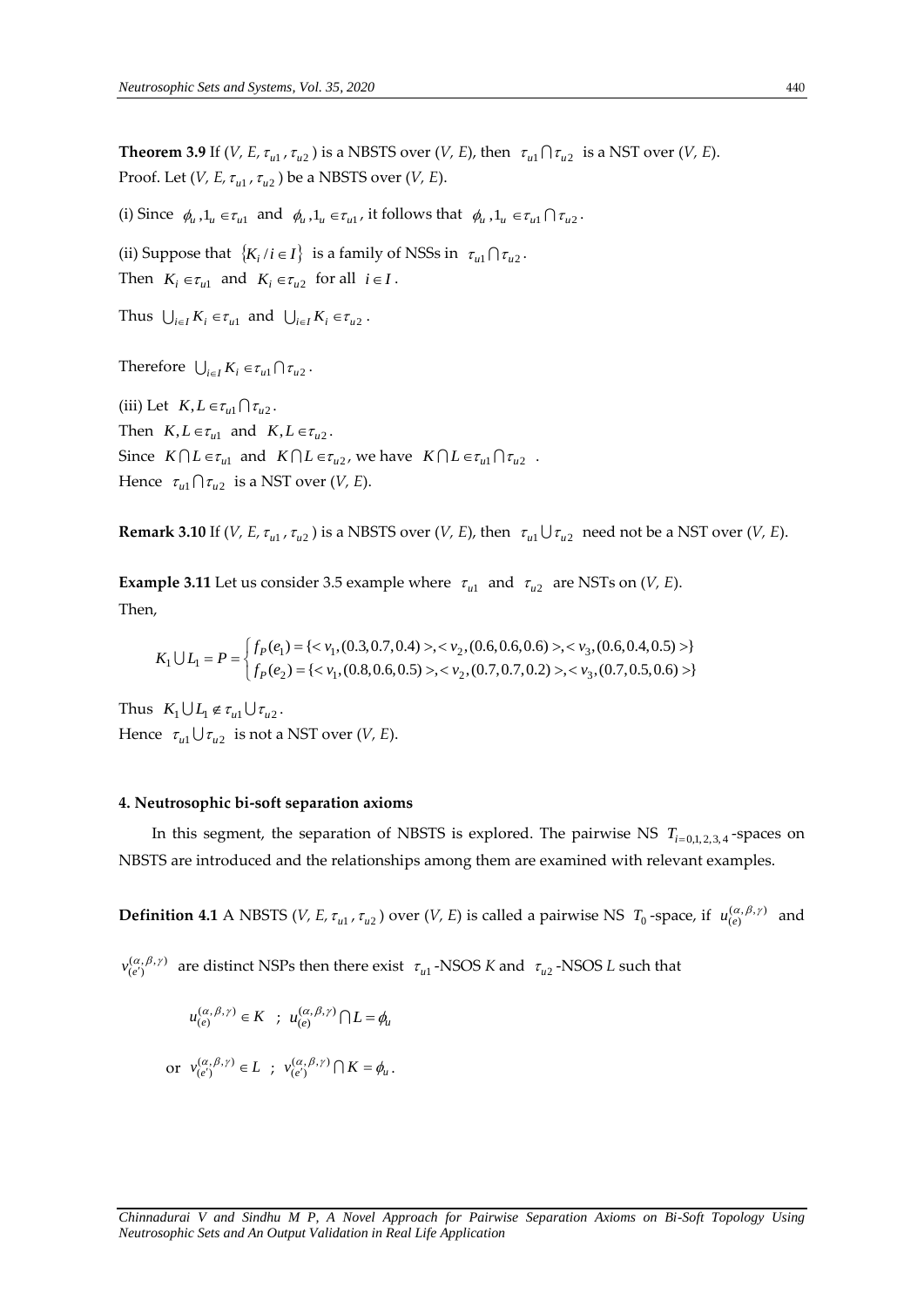**Example 4.2** Consider neutrosophic soft indiscrete (trivial) topology  $\tau_{u1} = {\phi_u, 1_u}$  and neutrosophic

soft discrete topology  $\tau_{u2} = NSS(U, E)$ . Thus (*V*, *E*,  $\tau_{u1}$ ,  $\tau_{u2}$  ) is a pairwise NS  $T_0$ -space.

**Theorem 4.3** Let (*V*, *E*,  $\tau_{u1}$ ,  $\tau_{u2}$ ) be a NBSTS over (*V*, *E*). If (*V*, *E*,  $\tau_{u1}$ ,  $\tau_{u2}$ ) is a pairwise NS  $T_0$ -space then (*V*, *E*,  $\tau_{u1} \vee \tau_{u2}$ ) is a NS  $T_0$ -space. *Proof.* Let  $(V, E, \tau_{u1}, \tau_{u2})$  be a NBSTS over  $(V, E)$ . Suppose that  $(V, E, \tau_{u1}, \tau_{u2})$  is a pairwise NS  $T_0$ -space.

Let  $u_{(e)}^{(\alpha,\beta,\gamma)}$  and  $v_{(e')}^{(\alpha,\beta,\gamma)}$  be any two distinct NSPs.

Then there exist  $\tau_{u1}$  -NSOS *K* and  $\tau_{u2}$  -NSOS *L* such that

$$
u_{(e)}^{(\alpha,\beta,\gamma)} \in K \; ; \; u_{(e)}^{(\alpha,\beta,\gamma)} \bigcap L = \phi_u
$$

or 
$$
v_{(e')}^{(\alpha,\beta,\gamma)} \in L
$$
;  $v_{(e')}^{(\alpha,\beta,\gamma)} \cap K = \phi_u$ 

In either case  $K, L \in \tau_{u1} \vee \tau_{u2}$ . Hence (*V*, *E*,  $\tau_{u1} \vee \tau_{u2}$ ) is a NS  $T_0$ -space.

**Theorem 4.4** Let (*V*, *E*,  $\tau_{u1}$ ,  $\tau_{u2}$ ) be a NBSTS over (*V*, *E*). If (*V*, *E*,  $\tau_{u1}$ ,  $\tau_{u2}$ ) is a pairwise NS  $T_0$ -space then (*V*, *E*,  $\tau_{v1}$ ,  $\tau_{v2}$  ) is also a pairwise NS  $T_0$ -space. Proof. Let  $(V, E, \tau_{u1}, \tau_{u2})$  be a NBSTS over  $(V, E)$ .

Let  $u_{(e)}^{(\alpha,\beta,\gamma)}$  and  $v_{(e')}^{(\alpha,\beta,\gamma)}$  be any two distinct NSPs and  $P,Q \in NSS(U,E)$ .

Suppose that  $(V, E, \tau_{ul}, \tau_{u2})$  is a pairwise NS  $T_0$ -space. Then there exist  $\tau_{u1}$  -NSOS *K* and  $\tau_{u2}$  -NSOS *L* such that

$$
u_{(e)}^{(\alpha,\beta,\gamma)} \in K \; ; \; u_{(e)}^{(\alpha,\beta,\gamma)} \bigcap L = \phi_u
$$

or 
$$
v_{(e')}^{(\alpha,\beta,\gamma)} \in L
$$
 ;  $v_{(e')}^{(\alpha,\beta,\gamma)} \cap K = \phi_u$ 

Now  $u_{(e)}^{(\alpha,\beta,\gamma)} \in P$  and  $u_{(e)}^{(\alpha,\beta,\gamma)} \in K$ .

Then  $u_{(e)}^{(\alpha,\beta,\gamma)} \in P \bigcap K$ , where  $K \in \tau_{ul}$ .

Consider 
$$
u_{(e)}^{(\alpha,\beta,\gamma)} \bigcap L = \phi_u
$$
.

$$
\Rightarrow u_{(e)}^{(\alpha,\beta,\gamma)} \cap L \cap Q = \phi_u \cap Q.
$$

$$
\Rightarrow u_{(e)}^{(\alpha,\beta,\gamma)} \cap (Q \cap L) = \phi_u.
$$

Thus  $u_{(e)}^{(\alpha,\beta,\gamma)} \in P \cap K$  ;  $u_{(e)}^{(\alpha,\beta,\gamma)} \cap (Q \cap L) = \phi_u$ , where  $P \cap K \in \tau_{v1}$ ,  $Q \cap L \in \tau_{v2}$ .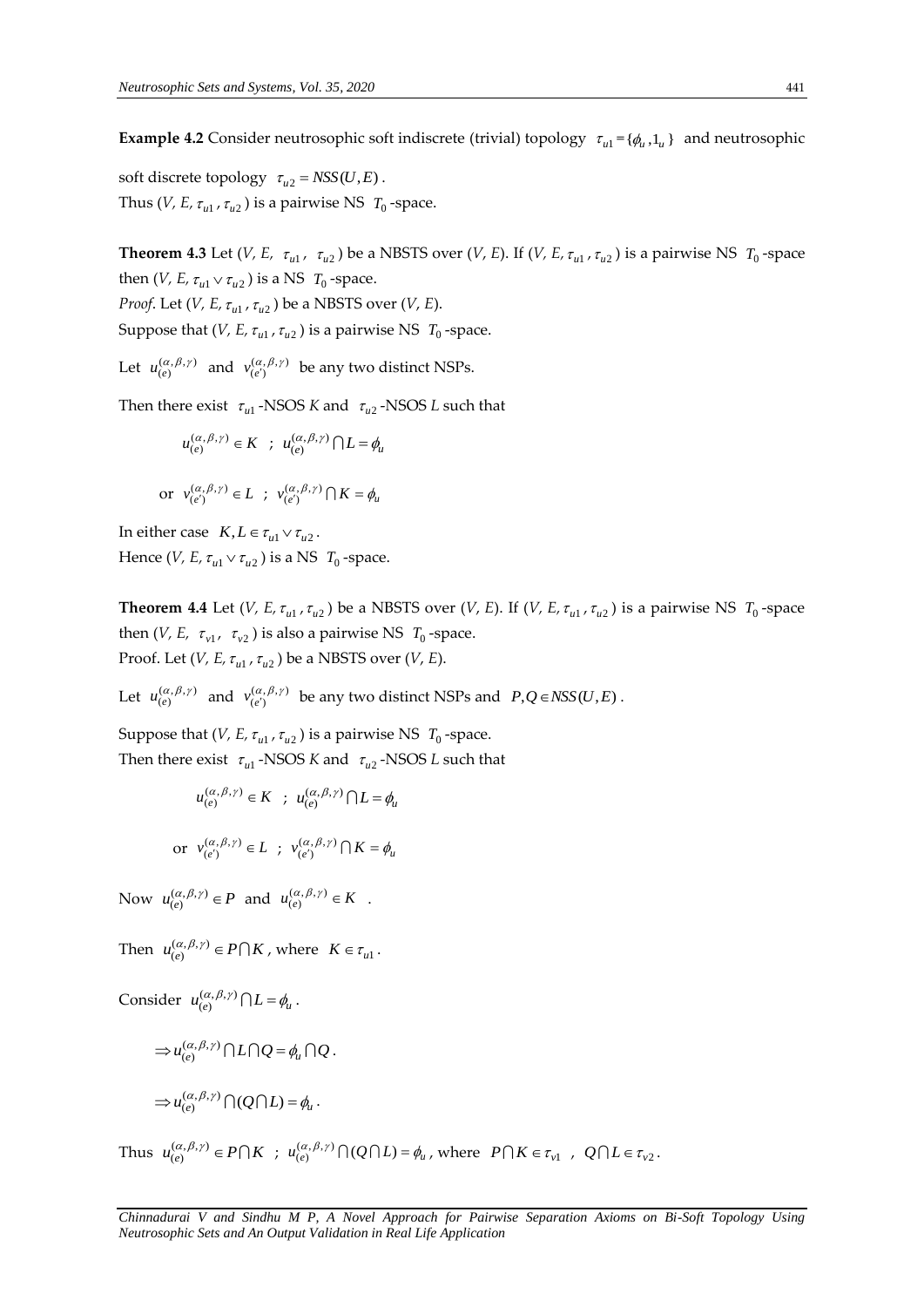Or if  $v_{(e')}^{(\alpha,\beta,\gamma)} \in L$ ;  $v_{(e')}^{(\alpha,\beta,\gamma)} \cap K = \phi_u$ , it can be proved that

 $v_{(e')}^{(\alpha,\beta,\gamma)} \in Q \cap L$ ;  $v_{(e')}^{(\alpha,\beta,\gamma)} \cap (Q \cap L) = \phi_u$ , where  $P \cap K \in \tau_{v1}$ ,  $Q \cap L \in \tau_{v2}$ .

Hence (*V, E,*  $\tau_{v1}$ *,*  $\tau_{v2}$  ) is also a pairwise NS  $T_0$ -space.

**Definition 4.5** A NBSTS (*V, E,*  $\tau_{u1}$ *,*  $\tau_{u2}$ *) over (<i>V, E*) is called pairwise NS  $T_1$ -space, if  $u_{(e)}^{(\alpha,\beta,\gamma)}$  and

 $v_{(e')}^{(\alpha,\beta,\gamma)}$  are distinct NSPs then there exist  $\tau_{u1}$ -NSOS *K* and  $\tau_{u2}$ -NSOS *L* such that

$$
u_{(e)}^{(\alpha,\beta,\gamma)} \in K \; ; \; u_{(e)}^{(\alpha,\beta,\gamma)} \cap L = \phi_u
$$
  
and 
$$
v_{(e')}^{(\alpha,\beta,\gamma)} \in L \; ; \; v_{(e')}^{(\alpha,\beta,\gamma)} \cap K = \phi_u.
$$

**Example 4.6** Let  $V = \{v_1, v_2\}$ ,  $E = \{e\}$ , and  $v_{1(e)}^{(2,3,3,7)}$  and  $v_{2(e)}^{(9,4,1,1)}$  be NSPs. Let  $\tau_{u1} = \{\phi_u, 1_u, K\}$  and

 $\tau_{u2} = {\phi_u, 1_u, L}$  where *K* and *L* are NSSs over (*V, E*), defined as

$$
K = v_{1(e)}^{(.2,.3,.7)} = f_K(e) = \{ \langle v_1, (.2,.3,.7) \rangle, \langle v_2, (0,0,1) \rangle \}
$$

and

$$
L = v_{2(e)}^{(9,4,1)} = f_L(e) = \{ \langle v_1, (0,0,1) \rangle, \langle v_2, (0,4,1) \rangle \}.
$$

Thus (*V, E,*  $\tau_{u1}$ ,  $\tau_{u2}$ ) is a NBSTS over (*V, E*). Hence (*V, E,*  $\tau_{u1}$ *,*  $\tau_{u2}$ ) is a pairwise NS  $T_1$ -space, also a pairwise NS  $T_0$ -space.

**Theorem 4.7** Every pairwise NS  $T_1$ -space is also a pairwise NS  $T_0$ -space. Proof. Follows from the Definitions 4.1 and 4.3.

**Remark 4.8** The converse of the 4.7 theorem is not true, which is shown in the following example.

**Example 4.9** Let  $V = \{v_1, v_2\}$ ,  $E = \{e_1, e_2\}$ , and  $v_{1(e_1)}^{(2,5,7)}$ ,  $v_{1(e_2)}^{(2,8,2)}$ ,  $v_{2(e_1)}^{(2,7,5)}$  and  $v_{2(e_2)}^{(1,1,1,9)}$  be NSPs. Let

 $\tau_{u1} = \{\phi_u, 1_u, K_1, K_2, K_3\}$  and  $\tau_{u2} = \{\phi_u, 1_u, L_1, L_2\}$  where  $K_1, K_2, K_3, L_1, L_2$  are NSSs over (*V*, *E*), defined

as

$$
K_1 = v_{1(e_1)}^{(.2,.5,.7)} = \begin{cases} f_{K_1}(e_1) = \{ < v_1, (.2,.5,.7) > , < v_2, (0,0,1) > \} \\ f_{K_1}(e_2) = \{ < v_1, (0,0,1) > , < v_2, (0,0,1) > \} \end{cases}
$$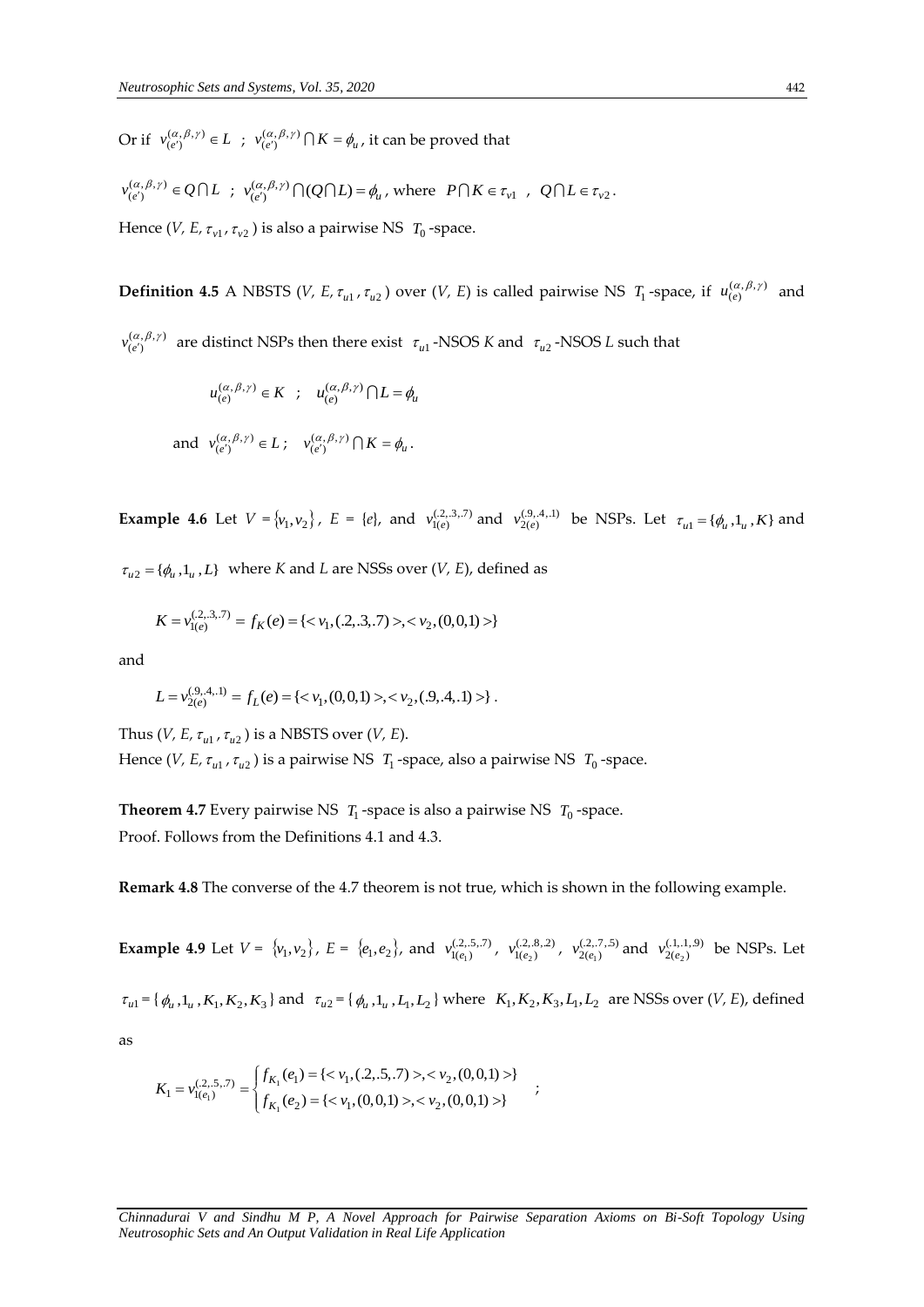$$
K_2 = v_{2(e_2)}^{(1,1,9)} = \begin{cases} f_{K_2}(e_1) = \{ < v_1, (0,0,1) > \, < v_2, (0,0,1) > \} \\ f_{K_2}(e_2) = \{ < v_1, (0,0,1) > \, < v_2, (1,1,9) > \} \end{cases}
$$

 $K_3 = K_1 \cup K_2$ 

and

$$
L_1 = \nu_{2(e_1)}^{(2.,7,5)} = \begin{cases} f_{L_1}(e_1) = \{ <\nu_1, (0,0,1)>, <\nu_2, (.2,.7,.5)>\} \\ f_{L_1}(e_2) = \{ <\nu_1, (0,0,1)>, <\nu_2, (0,0,1)>\} \end{cases} \hspace{3mm};
$$

$$
L_2 = \begin{cases} \gamma_{1(e_1)}(2,5,7) , \gamma_{1(e_2)}^{1(2,8,2)}, \gamma_{2(e_1)}^{(2,7,5)}, \gamma_{2(e_2)}^{(1,1,9)} \end{cases} = \begin{cases} f_{L_2}(e_1) = \{<\nu_1,(2,5,7)>, <\nu_2,(2,7,5)>\}\\ f_{L_2}(e_2) = \{<\nu_1,(2,8,2)>, <\nu_2,(1,1,9)>\}\end{cases}
$$

Thus (*V, E,*  $\tau_{u1}$ ,  $\tau_{u2}$ ) is a NBSTS over (*V, E*).

Hence (*V*, *E*,  $\tau_{u1}$ ,  $\tau_{u2}$ ) is a pairwise NS  $T_0$ -space, but not a pairwise NS  $T_1$ -space since for NSPs  $v_{1(e_1)}^{(2,5,7,7)}$  and  $v_{2(e_2)}^{(1,1,1,9)}$ , (*V*, *E*,  $\tau_{u1}$ ,  $\tau_{u2}$ ) is not a pairwise NS  $T_1$ -space.

;

**Theorem 4.10** Let (*V, E,*  $\tau_{u1}$ *,*  $\tau_{u2}$ *) be a NBSTS over (<i>V, E*). If (*V, E,*  $\tau_{u1}$ ) or (*V, E,*  $\tau_{u2}$ ) is not a NS *T*<sub>0</sub>-space, then  $(V, E, \tau_{u1}, \tau_{u2})$  is a pairwise NS  $T_0$ -space but not a pairwise NS  $T_1$ -space.

Proof. Let  $K \in \tau_{u1}$  and  $L \in \tau_{u2}$ , also  $u_{(e)}^{(\alpha,\beta,\gamma)}$  and  $v_{(e')}^{(\alpha,\beta,\gamma)}$  be any two distinct NSPs.

Suppose (*V, E,*  $\tau_{u1}$ ) is a NS  $T_0$  -space and (*V, E,*  $\tau_{u2}$ ) is not a NS  $T_0$  -space.

Then, 
$$
u_{(e)}^{(\alpha,\beta,\gamma)} \in K
$$
;  $u_{(e)}^{(\alpha,\beta,\gamma)} \cap L = \phi_u$ 

and 
$$
v_{(e')}^{(\alpha,\beta,\gamma)} \in L
$$
;  $v_{(e')}^{(\alpha,\beta,\gamma)} \cap K \neq \phi_u$ 

Thus by Definitions 4.1 and 4.3,

(*V*, *E*,  $\tau_{u1}$ ,  $\tau_{u2}$ ) is a pairwise NS  $T_0$ -space but not a pairwise NS  $T_1$ -space.

**Theorem 4.11** Let (*V*, *E*,  $\tau_{u1}$ ,  $\tau_{u2}$ ) be a NBSTS over (*V*, *E*). Then (*V*, *E*,  $\tau_{u1}$ ,  $\tau_{u2}$ ) is a pairwise NS *T*<sub>1</sub> -space if and only if (*V*, *E*,  $\tau_{u1}$ ) and (*V*, *E*,  $\tau_{u2}$ ) are NS *T*<sub>1</sub> -spaces. Proof. Let  $(V, E, \tau_{u1}, \tau_{u2})$  be a NBSTS over  $(V, E)$ .

Let  $u_{(e)}^{(\alpha,\beta,\gamma)}$  and  $v_{(e')}^{(\alpha,\beta,\gamma)}$  be any two distinct NSPs.

Suppose that  $(V, E, \tau_{u1})$  and  $(V, E, \tau_{u2})$  are NS  $T_1$ -spaces. Then there exist  $\tau_{u1}$  -NSOS *K* and  $\tau_{u2}$  -NSOS *L* such that

$$
u_{(e)}^{(\alpha,\beta,\gamma)} \in K \; ; \; u_{(e)}^{(\alpha,\beta,\gamma)} \bigcap L = \phi_u
$$

and 
$$
v_{(e')}^{(\alpha,\beta,\gamma)} \in L
$$
 ;  $v_{(e')}^{(\alpha,\beta,\gamma)} \cap K = \phi_u$ 

In either case the result follows immediately.

Thus (*V*, *E*,  $\tau_{u1}$ ,  $\tau_{u2}$ ) is a pairwise NS  $T_1$ -space. Conversely, assume that  $(V, E, \tau_{u1}, \tau_{u2})$  is a pairwise NS  $T_1$ -space.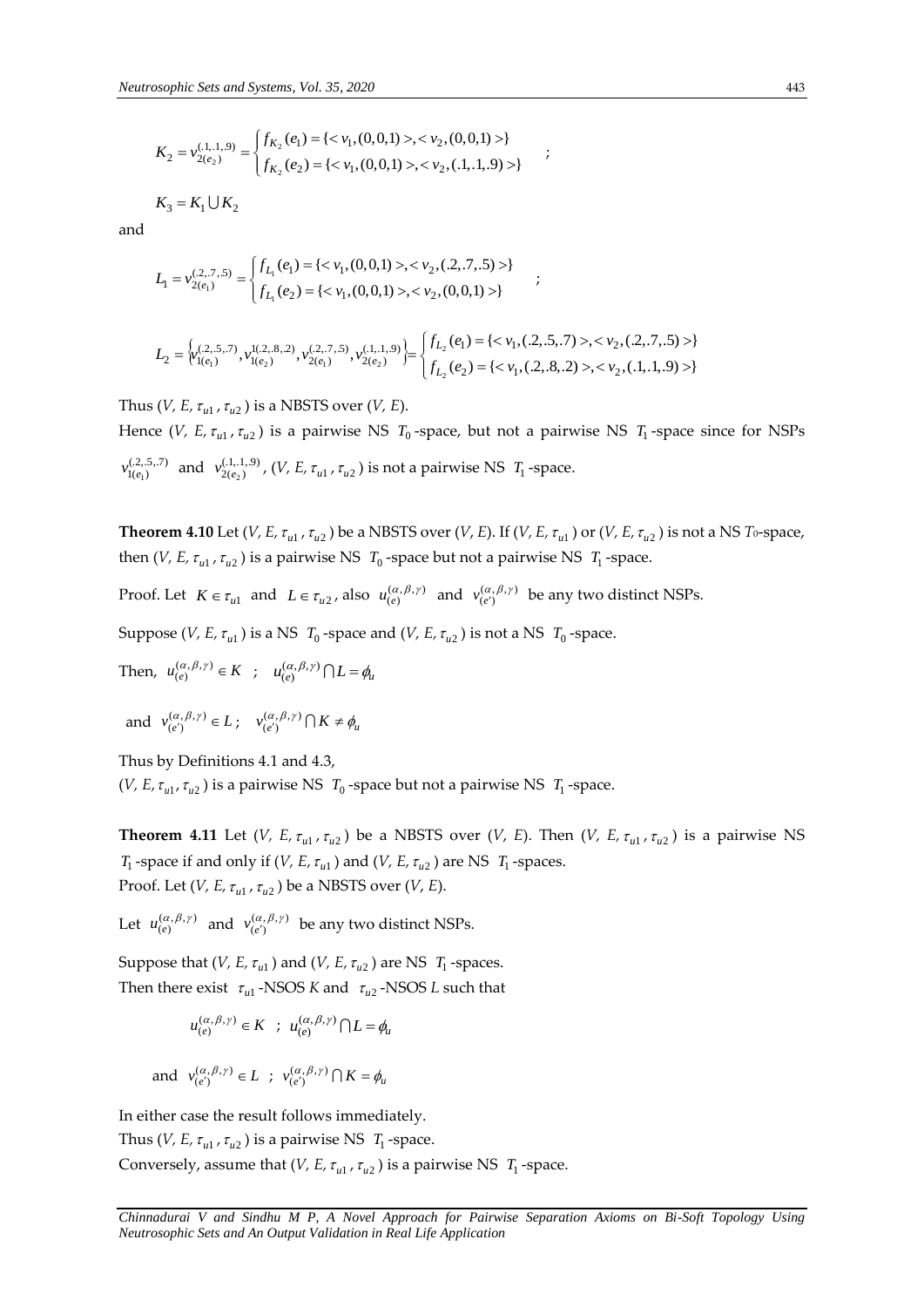Then there exist some  $\tau_{u1}$ -NSOS  $K_1$  and  $\tau_{u2}$ -NSOS  $L_1$  such that

$$
u_{(e)}^{(\alpha,\beta,\gamma)}\in K_1\ ;\ u_{(e)}^{(\alpha,\beta,\gamma)}\bigcap L_1=\phi_u
$$

and  $v_{(e')}^{(\alpha,\beta,\gamma)} \in L_1$ ;  $v_{(e')}^{(\alpha,\beta,\gamma)} \cap K_1 = \phi_u$ 

Also there exist some  $\tau_{ul}$ -NSOS  $K_2$  and  $\tau_{u2}$ -NSOS  $L_2$  such that

$$
u_{(e)}^{(\alpha,\beta,\gamma)} \in K_2 \; ; \; u_{(e)}^{(\alpha,\beta,\gamma)} \bigcap L_2 = \phi_u
$$

and  $v_{(e')}^{(\alpha,\beta,\gamma)} \in L_2$ ;  $v_{(e')}^{(\alpha,\beta,\gamma)} \cap K_2 = \phi_u$ 

Hence (*V*, *E*,  $\tau_{u1}$ ) and (*V*, *E*,  $\tau_{u2}$ ) are NS  $T_1$ -spaces.

**Theorem 4.12** Let (*V*, *E*,  $\tau_{u1}$ ,  $\tau_{u2}$ ) be a NBSTS over (*V*, *E*). If (*V*, *E*,  $\tau_{u1}$ ,  $\tau_{u2}$ ) is a pairwise NS  $T_1$ -space then (*V*, *E*,  $\tau_{u1} \vee \tau_{u2}$ ) is a NS  $T_1$ -space.

Proof. Let  $(V, E, \tau_{u1}, \tau_{u2})$  be a NBSTS over  $(V, E)$ .

Suppose that  $(V, E, \tau_{ul}, \tau_{u2})$  is a pairwise NS  $T_1$ -space.

Let  $u_{(e)}^{(\alpha,\beta,\gamma)}$  and  $v_{(e')}^{(\alpha,\beta,\gamma)}$  be any two distinct NSPs.

Then there exist  $\tau_{u1}$  -NSOS *K* and  $\tau_{u2}$  -NSOS *L* such that

$$
u_{(e)}^{(\alpha,\beta,\gamma)} \in K \; ; \; u_{(e)}^{(\alpha,\beta,\gamma)} \bigcap L = \phi_u
$$

and 
$$
v_{(e')}^{(\alpha,\beta,\gamma)} \in L
$$
;  $v_{(e')}^{(\alpha,\beta,\gamma)} \cap K = \phi_u$ 

In either case  $K, L \in \tau_{u1} \vee \tau_{u2}$ . Hence (*V*, *E*,  $\tau_{u1} \vee \tau_{u2}$ ) is a NS  $T_1$ -space.

**Theorem 4.13** Let (*V*, *E*,  $\tau_{u1}$ ,  $\tau_{u2}$ ) be a NBSTS over (*V*, *E*). If (*V*, *E*,  $\tau_{u1}$ ,  $\tau_{u2}$ ) is a pairwise NS  $T_1$ -space then  $(V, E, \tau_{v1}, \tau_{v2})$  is also a pairwise NS  $T_1$ -space. Proof. Let  $(V, E, \tau_{u1}, \tau_{u2})$  be a NBSTS over  $(V, E)$ .

Let  $u_{(e)}^{(\alpha,\beta,\gamma)}$  and  $v_{(e')}^{(\alpha,\beta,\gamma)}$  be any two distinct NSPs and  $P,Q \in NSS(U,E)$ .

Suppose that  $(V, E, \tau_{u1}, \tau_{u2})$  is a pairwise NS  $T_1$ -space. Then there exist  $\tau_{u1}$  -NSOS *K* and  $\tau_{u2}$  -NSOS *L* such that

$$
u_{(e)}^{(\alpha,\beta,\gamma)} \in K \; ; \; u_{(e)}^{(\alpha,\beta,\gamma)} \cap L = \phi_u
$$

and  $v_{(e')}^{(\alpha,\beta,\gamma)} \in L$ ;  $v_{(e')}^{(\alpha,\beta,\gamma)} \cap K = \phi_u$ 

Now  $u_{(e)}^{(\alpha,\beta,\gamma)} \in P$  and  $u_{(e)}^{(\alpha,\beta,\gamma)} \in K$ .

Then  $u_{(e)}^{(\alpha,\beta,\gamma)} \in P \bigcap K$ , where  $K \in \tau_{ul}$ .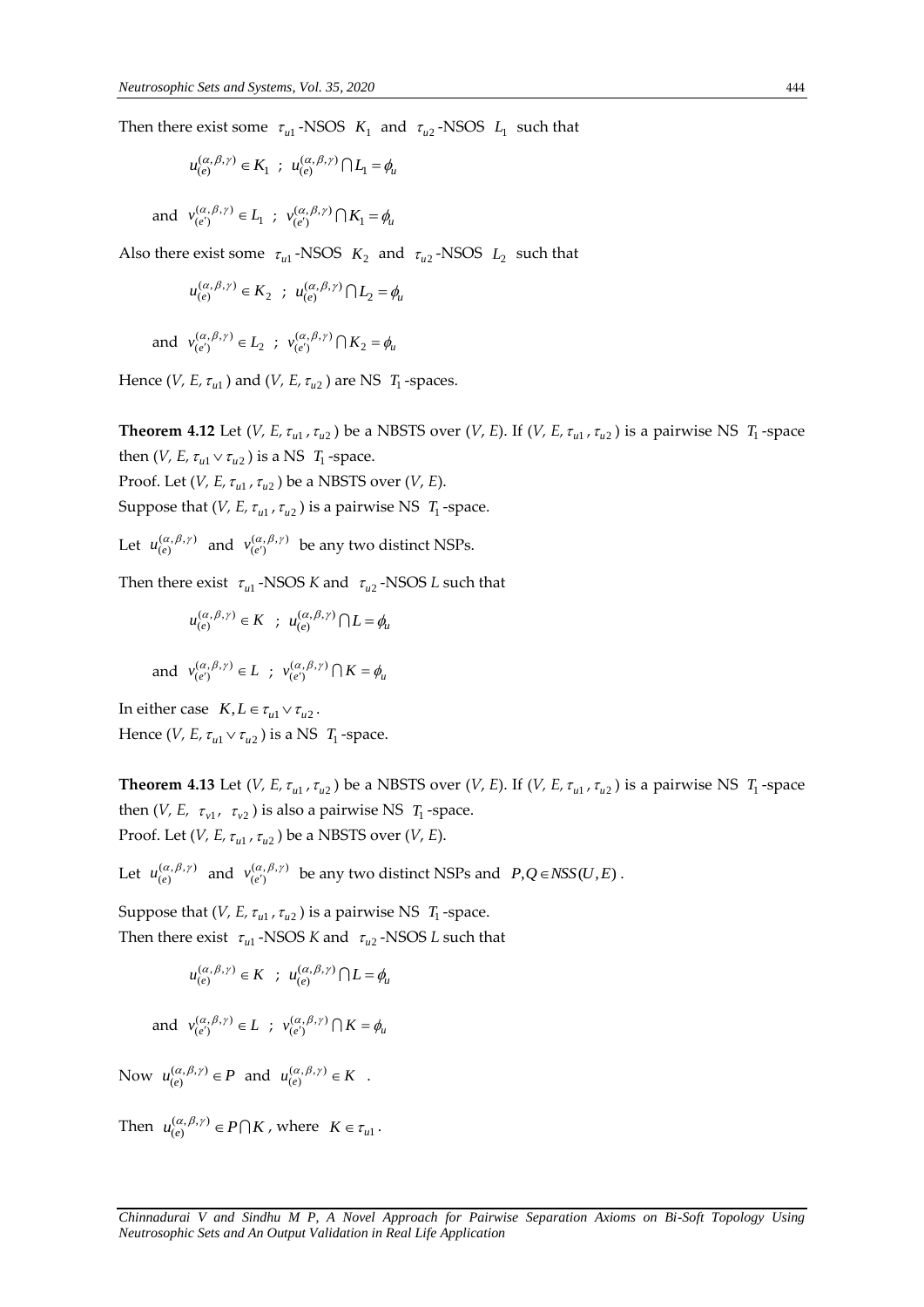Consider  $u_{(e)}^{(\alpha,\beta,\gamma)} \bigcap L = \phi_u$ .

$$
\Rightarrow u_{(e)}^{(\alpha,\beta,\gamma)} \cap L \cap Q = \phi_u \cap Q.
$$
  

$$
\Rightarrow u_{(e)}^{(\alpha,\beta,\gamma)} \cap (Q \cap L) = \phi_u.
$$

Thus  $u_{(e)}^{(\alpha,\beta,\gamma)} \in P \cap K$  ;  $u_{(e)}^{(\alpha,\beta,\gamma)} \cap (Q \cap L) = \phi_u$ , where  $P \cap K \in \tau_{v1}$ ,  $Q \cap L \in \tau_{v2}$ .

Further if  $v_{(e')}^{(\alpha,\beta,\gamma)} \in L$ ;  $v_{(e')}^{(\alpha,\beta,\gamma)} \cap K = \phi_u$ , it can be proved that

$$
v_{(e')}^{(\alpha,\beta,\gamma)} \in Q \cap L \; ; \; v_{(e')}^{(\alpha,\beta,\gamma)} \cap (Q \cap L) = \phi_u \text{, where } P \cap K \in \tau_{v1} \; , \; Q \cap L \in \tau_{v2}.
$$

Hence (*V*, *E*,  $\tau_{v1}$ ,  $\tau_{v2}$  ) is also a pairwise NS  $T_1$ -space.

**Theorem 4.14** Let (*V*, *E*,  $\tau_{u1}$ ,  $\tau_{u2}$ ) be a NBSTS over (*V*, *E*). For each pair of distinct NSPs  $u_{(e)}^{(\alpha,\beta,\gamma)}$  and

 $v_{(e')}^{(\alpha,\beta,\gamma)}$ ,  $u_{(e)}^{(\alpha,\beta,\gamma)}$  is a  $\tau_{u2}$ -NSCS and  $v_{(e')}^{(\alpha,\beta,\gamma)}$  is a  $\tau_{u1}$ -NSCS, then  $(V, E, \tau_{u1}, \tau_{u2})$  is a pairwise NS

*T*1 -space.

Proof. Let  $(V, E, \tau_{u1}, \tau_{u2})$  be a NBSTS over  $(V, E)$ .

Suppose that for each pair of distinct NSPs  $u_{(e)}^{(\alpha,\beta,\gamma)}$  and  $v_{(e')}^{(\alpha,\beta,\gamma)}$ ,  $u_{(e)}^{(\alpha,\beta,\gamma)}$  is a  $\tau_{u2}$ -NSCS.

Then  $\left(u_{(e)}^{(\alpha,\beta,\gamma)}\right)^c$  $(u_{(e)}^{(\alpha,\beta,\gamma)})^c$  is a  $\tau_{u2}$ -NSOS.

Let  $u_{(e)}^{(\alpha,\beta,\gamma)}$  and  $v_{(e')}^{(\alpha,\beta,\gamma)}$  be any two distinct NSPs.

(i.e.,) 
$$
u_{(e)}^{(\alpha,\beta,\gamma)} \bigcap v_{(e')}^{(\alpha,\beta,\gamma)} = \phi_u
$$
.

Thus

$$
v_{(e')}^{(\alpha,\beta,\gamma)} \in \left(u_{(e)}^{(\alpha,\beta,\gamma)}\right)^c \text{ and } u_{(e)}^{(\alpha,\beta,\gamma)} \cap \left(u_{(e)}^{(\alpha,\beta,\gamma)}\right)^c = \phi_u \tag{1}
$$

Similarly assume that for each NSP,  $v_{(e')}^{(\alpha,\beta,\gamma)}$  is a  $\tau_{u1}$  -NSCS.

Then  $(\nu_{(e')}^{(\alpha,\beta,\gamma)})^c$  $v_{(e')}^{(\alpha,\beta,\gamma)}\big)^c$  is a  $\tau_{u1}$  -NSOS such that

$$
u_{(e)}^{(\alpha,\beta,\gamma)} \in \left(v_{(e')}^{(\alpha,\beta,\gamma)}\right)^c \quad \text{and} \quad v_{(e')}^{(\alpha,\beta,\gamma)} \cap \left(v_{(e')}^{(\alpha,\beta,\gamma)}\right)^c = \phi_u \tag{2}
$$

From (1) and (2),

$$
u_{(e)}^{(\alpha,\beta,\gamma)} \in \left(v_{(e')}^{(\alpha,\beta,\gamma)}\right)^c \; ; \; u_{(e)}^{(\alpha,\beta,\gamma)} \cap \left(u_{(e)}^{(\alpha,\beta,\gamma)}\right)^c = \phi_u
$$
\n
$$
\text{and} \; v_{(e')}^{(\alpha,\beta,\gamma)} \in \left(u_{(e)}^{(\alpha,\beta,\gamma)}\right)^c \; ; \; v_{(e')}^{(\alpha,\beta,\gamma)} \cap \left(v_{(e')}^{(\alpha,\beta,\gamma)}\right)^c = \phi_u
$$

*Chinnadurai V and Sindhu M P, A Novel Approach for Pairwise Separation Axioms on Bi-Soft Topology Using Neutrosophic Sets and An Output Validation in Real Life Application*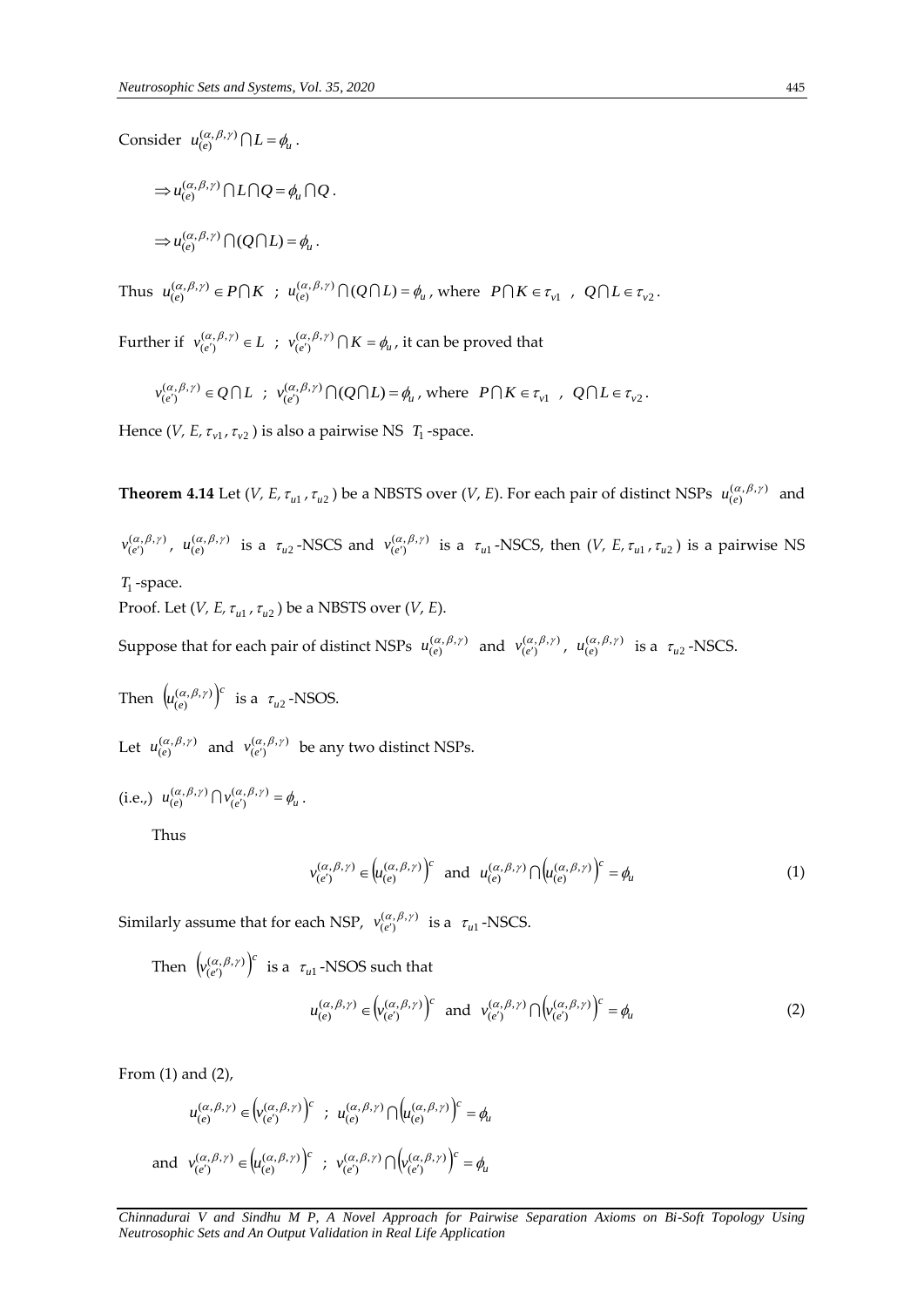Hence (*V*, *E*,  $\tau_{u1}$ ,  $\tau_{u2}$  ) is a pairwise NS  $T_1$ -space.

**Definition 4.15** A NBSTS (*V, E,*  $\tau_{u1}$ *,*  $\tau_{u2}$ ) over (*V, E*) is called pairwise NS  $T_2$ -space or pairwise NS Hausdorff space, if  $u_{(e)}^{(\alpha,\beta,\gamma)}$  and  $v_{(e')}^{(\alpha,\beta,\gamma)}$  are distinct NSPs then there exist  $\tau_{u1}$ -NSOS K and  $\tau_{u2}$ -NSOS *L* such that  $u_{(e)}^{(\alpha,\beta,\gamma)} \in K$ ,  $v_{(e')}^{(\alpha,\beta,\gamma)} \in L$  and  $K \cap L = \phi_u$ .

**Example 4.16** Let  $V = \{v_1, v_2\}$ ,  $E = \{e_1, e_2\}$ , and  $v_{1(e_1)}^{(2,5,7)}$ ,  $v_{1(e_2)}^{(2,8,2)}$ ,  $v_{2(e_1)}^{(2,7,5)}$  and  $v_{2(e_2)}^{(1,1,1,9)}$  be NSPs. Let

 $\tau_{u1} = \{\phi_u, 1_u, K_1, K_2, K_3\}$  and  $\tau_{u2} = \{\phi_u, 1_u, L_1, L_2, L_3\}$  where  $K_1, K_2, K_3, L_1, L_2, L_3$  are NSSs over  $(V, E)$ , defined as follows

;

$$
K_1 = \nu_{1(e_1)}^{(.2,,5,7)} = \begin{cases} f_{K_1}(e_1) = \{ <\nu_1, (.2,.5,.7) >, <\nu_2, (0,0,1) > \} \\ f_{K_1}(e_2) = \{ <\nu_1, (0,0,1) >, <\nu_2, (0,0,1) > \} \end{cases}
$$

$$
K_2 = \nu_{2(e_2)}^{(.1,.1,9)} = \begin{cases} f_{K_2}(e_1) = \{ <\nu_1, (0,0,1)>, <\nu_2, (0,0,1)>\}\\ f_{K_2}(e_2) = \{ <\nu_1, (0,0,1)>, <\nu_2, (.1,.1,9)>\}\end{cases},
$$

 $K_3 = K_1 \cup K_2$ 

and

$$
\begin{aligned} L_1 = v_{2(e_1)}^{(2,.7,5)} = & \begin{cases} f_{L_1}(e_1) = \{ ,  \} \\ f_{L_1}(e_2) = \{ , \} \end{cases} \\ L_2 = & v_{1(e_2)}^{(2,.8,2)} = \begin{cases} f_{L_2}(e_1) = \{ , \} \\ f_{L_2}(e_2) = \{ , \} \end{cases} \end{aligned}
$$

 $L_3 = L_1 \cup L_2$ 

Then  $(V, E, \tau_{u1}, \tau_{u2})$  is a NBSTS over  $(V, E)$ . Hence  $(V, E, \tau_{u1}, \tau_{u2})$  is a pairwise NS  $T_2$ -space.

**Theorem 4.17** Let (*V*, *E*,  $\tau_{u1}$ ,  $\tau_{u2}$ ) be a NBSTS over (*V*, *E*). If (*V*, *E*,  $\tau_{u1}$ ,  $\tau_{u2}$ ) is a pairwise NS  $T_2$ -space then (*V*, *E*,  $\tau_{u1} \vee \tau_{u2}$ ) is a NS  $T_2$ -space.

Proof. Let  $(V, E, \tau_{u1}, \tau_{u2})$  be a NBSTS over  $(V, E)$ .

Suppose that  $(V, E, \tau_{ul}, \tau_{u2})$  is a pairwise NS  $T_2$ -space.

Let  $u_{(e)}^{(\alpha,\beta,\gamma)}$  and  $v_{(e')}^{(\alpha,\beta,\gamma)}$  be any two distinct NSPs.

Then there exist  $\tau_{u1}$  -NSOS *K* and  $\tau_{u2}$  -NSOS *L* such that

$$
u_{(e)}^{(\alpha,\beta,\gamma)} \in K
$$
,  $v_{(e')}^{(\alpha,\beta,\gamma)} \in L$  and  $K \cap L = \phi_u$ .

In either case  $K, L \in \tau_{u1} \vee \tau_{u2}$ . Hence (*V*, *E*,  $\tau_{u1} \vee \tau_{u2}$ ) is a NS  $T_2$ -space.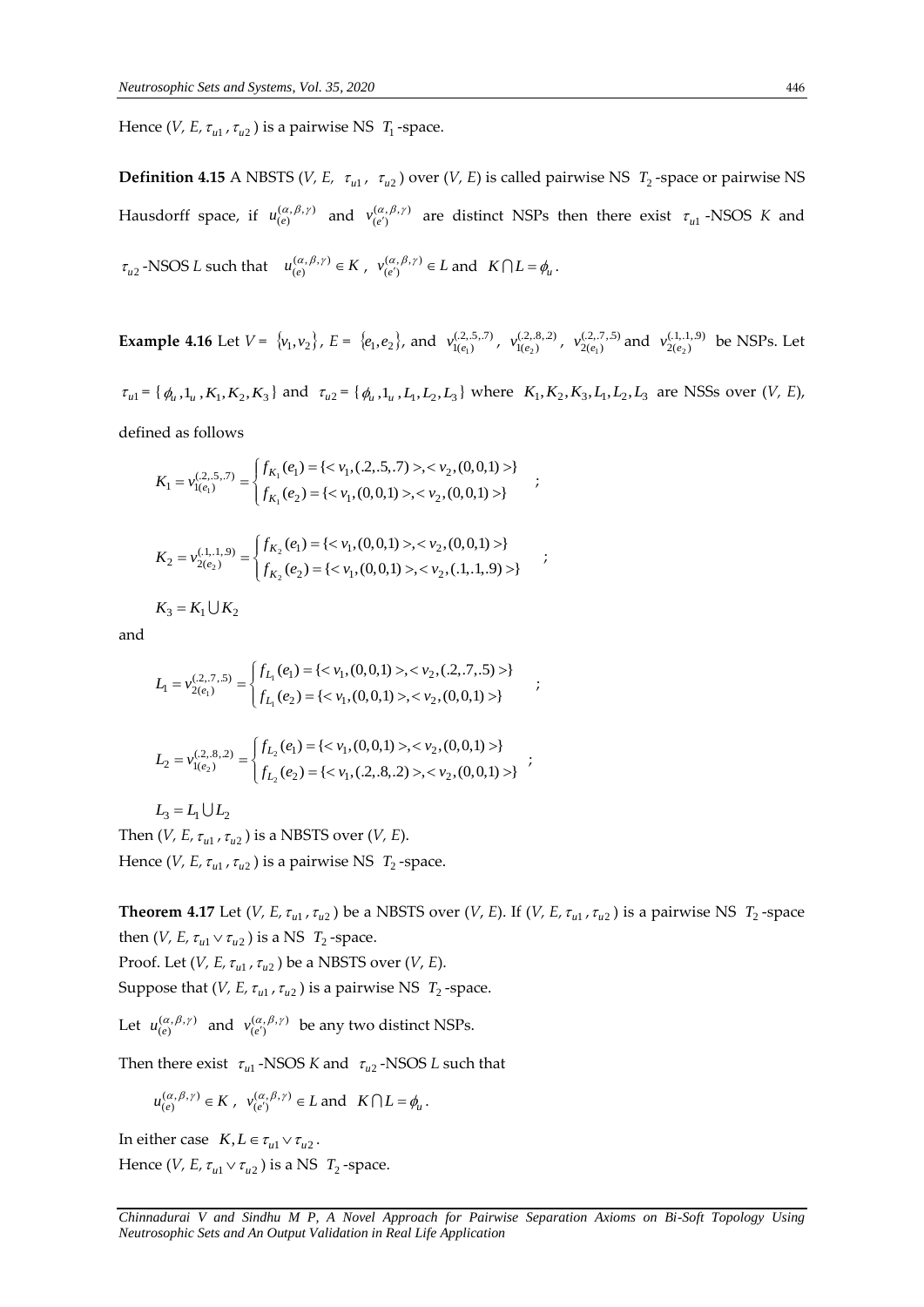**Theorem 4.18** Let (*V*, *E*,  $\tau_{u1}$ ,  $\tau_{u2}$ ) be a NBSTS over (*V*, *E*). If (*V*, *E*,  $\tau_{u1}$ ,  $\tau_{u2}$ ) is a pairwise NS  $T_2$ -space then (*V*, *E*,  $\tau_{v1}$ ,  $\tau_{v2}$  ) is also a pairwise NS  $T_2$ -space. Proof. Let  $(V, E, \tau_{u1}, \tau_{u2})$  be a NBSTS over  $(V, E)$ .

Let  $u_{(e)}^{(\alpha,\beta,\gamma)}$  and  $v_{(e')}^{(\alpha,\beta,\gamma)}$  be any two distinct NSPs and  $P,Q \in NSS(U,E)$ .

Suppose that  $(V, E, \tau_{u1}, \tau_{u2})$  is a pairwise NS  $T_2$ -space. Then there exist  $\tau_{ul}$  -NSOS *K* and  $\tau_{ul}$  -NSOS *L* such that

 $u_{(e)}^{(\alpha,\beta,\gamma)} \in K$ ,  $v_{(e')}^{(\alpha,\beta,\gamma)} \in L$  and  $K \cap L = \phi_u$ .

Now  $u_{(e)}^{(\alpha,\beta,\gamma)} \in P$  and  $u_{(e)}^{(\alpha,\beta,\gamma)} \in K$  ;  $v_{(e')}^{(\alpha,\beta,\gamma)} \in Q$  and  $v_{(e')}^{(\alpha,\beta,\gamma)} \in L$ 

Then  $u_{(e)}^{(\alpha,\beta,\gamma)} \in P \cap K$ ,  $v_{(e')}^{(\alpha,\beta,\gamma)} \in Q \cap L$  where  $K \in \tau_{u_1}$ ,  $L \in \tau_{u_2}$ .

Consider  $K \bigcap L = \phi_u$ .

$$
\Rightarrow (P \cap K) \cap (L \cap Q) = P \cap \phi_u \cap Q.
$$
  

$$
\Rightarrow (P \cap K) \cap (Q \cap L) = \phi_u.
$$

Thus  $u_{(e)}^{(\alpha,\beta,\gamma)} \in P \cap K$ ,  $v_{(e')}^{(\alpha,\beta,\gamma)} \in Q \cap L$  and  $(P \cap K) \cap (Q \cap L) = \phi_u$ .

Hence (*V, E,*  $\tau_{v1}$ *,*  $\tau_{v2}$  ) is also a pairwise NS  $T_2$ -space.

**Theorem 4.19** Every pairwise NS  $T_2$ -space is also a pairwise NS  $T_1$ -space. Proof. Follows from Definitions 4.3 and 4.15.

**Theorem 4.20** Let (*V*, *E*,  $\tau_{u1}$ ,  $\tau_{u2}$ ) be a NBSTS over (*V*, *E*). (*V*, *E*,  $\tau_{u1}$ ,  $\tau_{u2}$ ) is a pairwise NS  $T_2$ -space if and only if for any two distinct NSPs  $u_{(e)}^{(\alpha,\beta,\gamma)}$  and  $v_{(e')}^{(\alpha,\beta,\gamma)}$ , there exist  $\tau_{ul}$ -NSOS *K* containing

 $u_{(e)}^{(\alpha,\beta,\gamma)}$  but not  $v_{(e')}^{(\alpha,\beta,\gamma)}$  such that  $v_{(e')}^{(\alpha,\beta,\gamma)} \notin \overline{K}$ .

Proof. Let  $(V, E, \tau_{u1}, \tau_{u2})$  be a NBSTS over  $(V, E)$ .

Let  $u_{(e)}^{(\alpha,\beta,\gamma)}$  and  $v_{(e')}^{(\alpha,\beta,\gamma)}$  be any two distinct NSPs.

Suppose that  $(V, E, \tau_{ul}, \tau_{u2})$  is a pairwise NS  $T_2$ -space. Then there exist  $\tau_{u1}$  -NSOS *K* and  $\tau_{u2}$  -NSOS *L* such that

$$
u_{(e)}^{(\alpha,\beta,\gamma)} \in K
$$
,  $v_{(e')}^{(\alpha,\beta,\gamma)} \in L$  and  $K \cap L = \phi_u$ .

Since 
$$
u_{(e)}^{(\alpha,\beta,\gamma)} \cap v_{(e')}^{(\alpha,\beta,\gamma)} = \phi_u
$$
 and  $K \cap L = \phi_u$ ,  $v_{(e')}^{(\alpha,\beta,\gamma)} \notin K$ .

Thus  $v_{(e')}^{(\alpha,\beta,\gamma)} \notin \overline{K}$ .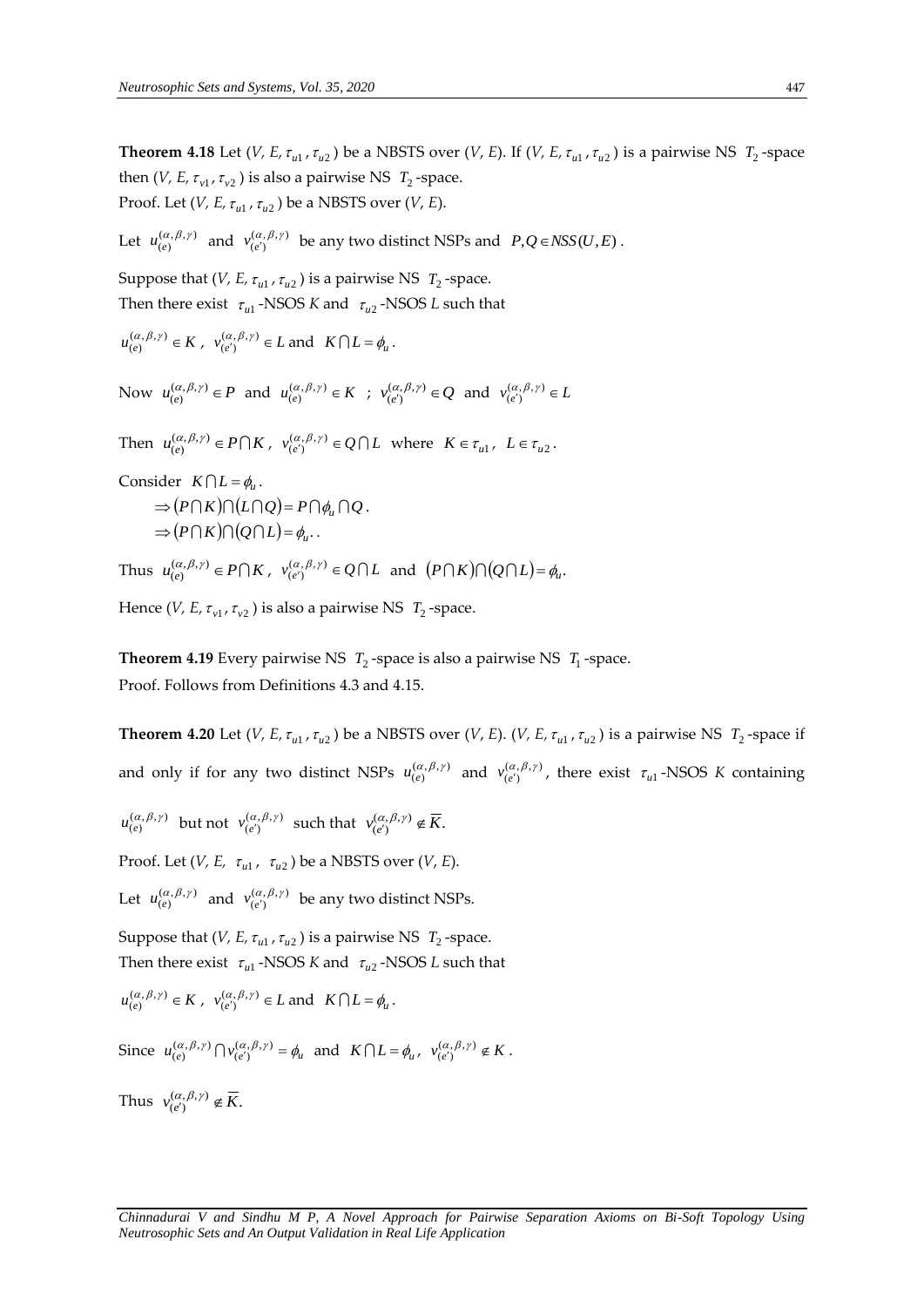Conversely, assume that for any two distinct NSPs  $u_{(e)}^{(\alpha,\beta,\gamma)}$  and  $v_{(e')}^{(\alpha,\beta,\gamma)}$ , there exist  $\tau_{u1}$ -NSOS K containing  $u_{(e)}^{(\alpha,\beta,\gamma)}$  but not  $v_{(e')}^{(\alpha,\beta,\gamma)}$  such that  $v_{(e')}^{(\alpha,\beta,\gamma)} \notin \overline{K}$ .

Then  $v_{(e')}^{(\alpha,\beta,\gamma)} \notin (\overline{K})^c$ .  $v_{(e')}^{(\alpha,\beta,\gamma)} \notin \left(\overline{K}\right)^c$ 

Thus  $\overline{K}$  and  $(\overline{K})^c$  are disjoint  $\tau_{u1}$  -NSOS and  $\tau_{u1}$  -NSOS containing  $u_{(e)}^{(\alpha,\beta,\gamma)}$  and  $v_{(e')}^{(\alpha,\beta,\gamma)}$ respectively.

**Theorem 4.21** Let (*V*, *E*,  $\tau_{u1}$ ,  $\tau_{u2}$ ) be a NBSTS over (*V*, *E*) and (*V*, *E*,  $\tau_{u1}$ ,  $\tau_{u2}$ ) be a pairwise NS  $T_1$ -space for every NSP  $u_{(e)}^{(\alpha,\beta,\gamma)} \in K \in \tau_{ul}$ . If there exist  $\tau_{u2}$ -NSOS *L* such that  $u_{(e)}^{(\alpha,\beta,\gamma)} \in L \subseteq \overline{L} \subseteq K$ , then (*V*, *E*,  $\tau_{u1}$ ,  $\tau_{u2}$ ) is a pairwise NS  $T_2$ -space.

Proof. Let (*V, E,*  $\tau_{u1}$  *,*  $\tau_{u2}$  ) be a NBSTS over (*V, E*) and let it be a pairwise NS  $\,$   $\,$   $\,$   $\,$   $\,$   $\,$   $\,$  -space

Suppose that  $u_{(e)}^{(\alpha,\beta,\gamma)} \bigcap v_{(e')}^{(\alpha,\beta,\gamma)} = \phi_u$ .

Let  $u_{(e)}^{(\alpha,\beta,\gamma)}$  be a  $\tau_{u1}$ -NSCS and  $v_{(e')}^{(\alpha,\beta,\gamma)}$  be a  $\tau_{u2}$ -NSCS.

Then  $(\nu_{(e')}^{(\alpha,\beta,\gamma)})^c$  $(v_{(e')}^{(\alpha,\beta,\gamma)})^c$  is a  $\tau_{u2}$ -NSOS such that

$$
u_{(e)}^{(\alpha,\beta,\gamma)}\in \left(v_{(e')}^{(\alpha,\beta,\gamma)}\right)^c\in \tau_{u2}
$$

Then there exist a  $\tau_{u2}$  -NSOS *L* such that

$$
u_{(e)}^{(\alpha,\beta,\gamma)} \in L \subseteq \overline{L} \subseteq \left( v_{(e')}^{(\alpha,\beta,\gamma)} \right)^c.
$$

Thus  $\left(v_{(e')}^{(\alpha,\beta,\gamma)}\right)^c \in (\overline{L})^c$  $\left(v_{(e')}^{(\alpha,\beta,\gamma)}\right)^c \in \left(\overline{L}\right)^c$  ,  $u_{(e)}^{(\alpha,\beta,\gamma)} \in L$  and  $L \cap \left(\overline{L}\right)^c = \phi_u$ .

Hence (*V*, *E*,  $\tau_{u1}$ ,  $\tau_{u2}$ ) is a pairwise NS  $T_2$ -space.

**Remark 4.22** Let (*V, E,*  $\tau_{u1}$ *,*  $\tau_{u2}$ ) be a NBSTS over (*V, E*). For any NSS *K* over (*V, E),*  $(\overline{K})^{\tau_{u2}}$  denotes the NS closure of *K* with respect to  $\tau_{u2}$ -NST over (*V, E*).

**Theorem 4.23** Let (*V, E,*  $\tau_{u1}$ *,*  $\tau_{u2}$ ) be a NBSTS over (*V, E*). Then the following are equilavent:  $(1)$   $(V, E, \tau_{u1}, \tau_{u2})$  is a pairwise NS Hausdorff space over  $(V, E)$ .

(2) If  $u_{(e)}^{(\alpha,\beta,\gamma)}$  and  $v_{(e')}^{(\alpha,\beta,\gamma)}$  are distinct NSPs, there exist  $\tau_{u1}$ -NSOS *K* such that

 $u_{(e)}^{(\alpha,\beta,\gamma)} \in K$  and  $v_{(e')}^{(\alpha,\beta,\gamma)} \in \left(\left(\overline{K}\right)^{r_{u2}}\right)^{c}$  $v_{(e')}^{(\alpha,\beta,\gamma)} \in \left(\left(\overline{K}\right)^{u_2}\right)$  $_{(e')}^{(\alpha,\beta,\gamma)} \in \left(\left(\overline{K}\right)^{\tau_{u2}}\right)^{c}.$ 

Proof. (1)  $\Rightarrow$  (2). Suppose that (*V*, *E*,  $\tau_{u1}$ ,  $\tau_{u2}$ ) is a pairwise NS Hausdorff space over (*V*, *E*). Then there exist  $\tau_{u1}$  -NSOS *K* and  $\tau_{u2}$  -NSOS *L* such that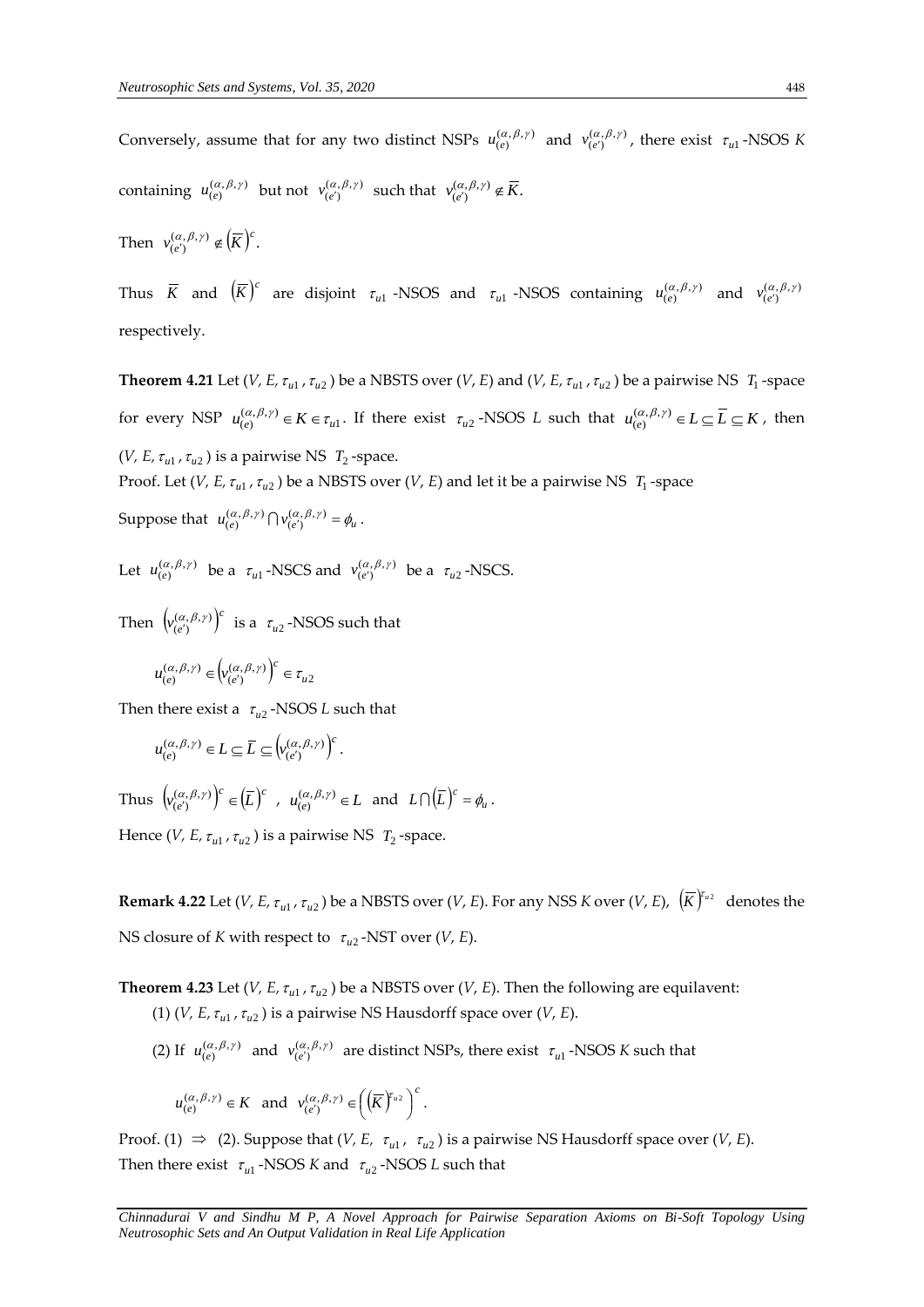$u_{(e)}^{(\alpha,\beta,\gamma)} \in K$ ,  $v_{(e')}^{(\alpha,\beta,\gamma)} \in L$  and  $K \cap L = \phi_u$ .

So that  $K \subseteq L^c$ .

Since  $(\overline{K})^{\tau_{u2}}$  is the smallest  $\tau_{u2}$ -NSCS that contains *K* and  $L^c$  is a  $\tau_{u2}$ -NSCS, then  $(\overline{K})^{\tau_{u2}} \subseteq L^c$ 

$$
\Rightarrow L \subseteq \left( \left( \overline{K} \right)^{r_{u2}} \right)^c.
$$

Thus  $v_{(e')}^{(\alpha,\beta,\gamma)} \in L \subseteq \left(\left(\overline{K}\right)^{r_{u2}}\right)^{c}$  $v_{(e')}^{(\alpha,\beta,\gamma)} \in L \subseteq \left(\left(\overline{K}\right)^{y_{u_2}}\right)$  $(\alpha, \beta, \gamma) \in L \subseteq \left( \left( \overline{K} \right)^{\tau_{u_2}} \right)^c.$ Hence  $v_{(e')}^{(\alpha,\beta,\gamma)} \in \left(\left(\overline{K}\right)^{r_{u2}}\right)^c$  $v_{(e')}^{(\alpha,\beta,\gamma)} \in \left(\left(\overline{K}\right)^{u_2}\right)$  $(\alpha, \beta, \gamma) \in \left( \left( \overline{K} \right)^{\tau_{u2}} \right)^{c}.$ 

(2)  $\Rightarrow$  (1). Let  $u_{(e)}^{(\alpha,\beta,\gamma)}$  and  $v_{(e')}^{(\alpha,\beta,\gamma)}$  be any two distinct NSPs.

By assumption, there exist  $\tau_{ul}$  -NSOS *K* such that  $u_{(e)}^{(\alpha,\beta,\gamma)} \in K$  and  $v_{(e')}^{(\alpha,\beta,\gamma)} \in \left(\left(\overline{K}\right)^{r_{u2}}\right)^{c}$  $v_{(e')}^{(\alpha,\beta,\gamma)} \in \left(\left(\overline{K}\right)^{r_{u_2}}\right)$  $\binom{(\alpha,\beta,\gamma)}{(\epsilon')} \in \left( \left( \overline{K} \right)^{\tau_{u2}} \right)^{\epsilon}.$ 

As 
$$
(\overline{K})^{\tau_{u^2}}
$$
 is a  $\tau_{u^2}$ -NSCS so  $L = ((\overline{K})^{\tau_{u^2}})^c \in \tau_{u^2}$ .

Now  $u_{(e)}^{(\alpha,\beta,\gamma)} \in K$ ,  $v_{(e')}^{(\alpha,\beta,\gamma)} \in L$  and

$$
K \cap L = K \cap (\overline{K})^{r_{u_2}}.
$$
  
\n
$$
\supseteq K \cap ((\overline{K})^{r_{u_2}})^c \qquad (\because K \subseteq (\overline{K})^{r_{u_2}})
$$
  
\n
$$
= \phi_u.
$$

Thus  $K \bigcap L = \phi_u$ .

Hence (*V, E,*  $\tau_{u1}$  *,*  $\tau_{u2}$  ) is a pairwise NS Hausdorff space over (*V, E*).

**Definition 4.24** Let  $NSS(V, E)$  be the family of all NSSs over the universe *V* and  $u \in V$ . Then  $u_E^{(\alpha, \beta, \gamma)}$ denotes the NSS over  $(V, E)$  for which  $u_{(e)}^{(\alpha,\beta,\gamma)} = \{u^{(\alpha,\beta,\gamma)}\}\}$ , for all  $e \in E$ .

**Corollary 4.25** Let (*V*, *E*,  $\tau_{u1}$ ,  $\tau_{u2}$ ) be a pairwise NS  $T_2$ -space over (*V*, *E*). Then for each NSP  $u_{(e)}^{(\alpha,\beta,\gamma)}$ ,

$$
u_E^{(\alpha,\beta,\gamma)} = \bigcap \bigg\{ \bigg(\overline{K}\bigg)^{\tau_{u_2}} : u_{(e)}^{(\alpha,\beta,\gamma)} \in K \in \tau_{u_1} \bigg\}.
$$

Proof. Let  $(V, E, \tau_{u1}, \tau_{u2})$  be a pairwise NS  $T_2$ -space over  $(V, E)$  and  $u_{(e)}^{(\alpha, \beta, \gamma)}$  be a NSP.

Then there exist a NSOS  $u_{(e)}^{(\alpha,\beta,\gamma)} \in K \in \tau_{ul}$ .

If  $u_{(e)}^{(\alpha,\beta,\gamma)}$  and  $v_{(e')}^{(\alpha,\beta,\gamma)}$  are distinct NSPs, by 4.24 theorem, there exist  $\tau_{u1}$ -NSOS *K* such that

*Chinnadurai V and Sindhu M P, A Novel Approach for Pairwise Separation Axioms on Bi-Soft Topology Using Neutrosophic Sets and An Output Validation in Real Life Application*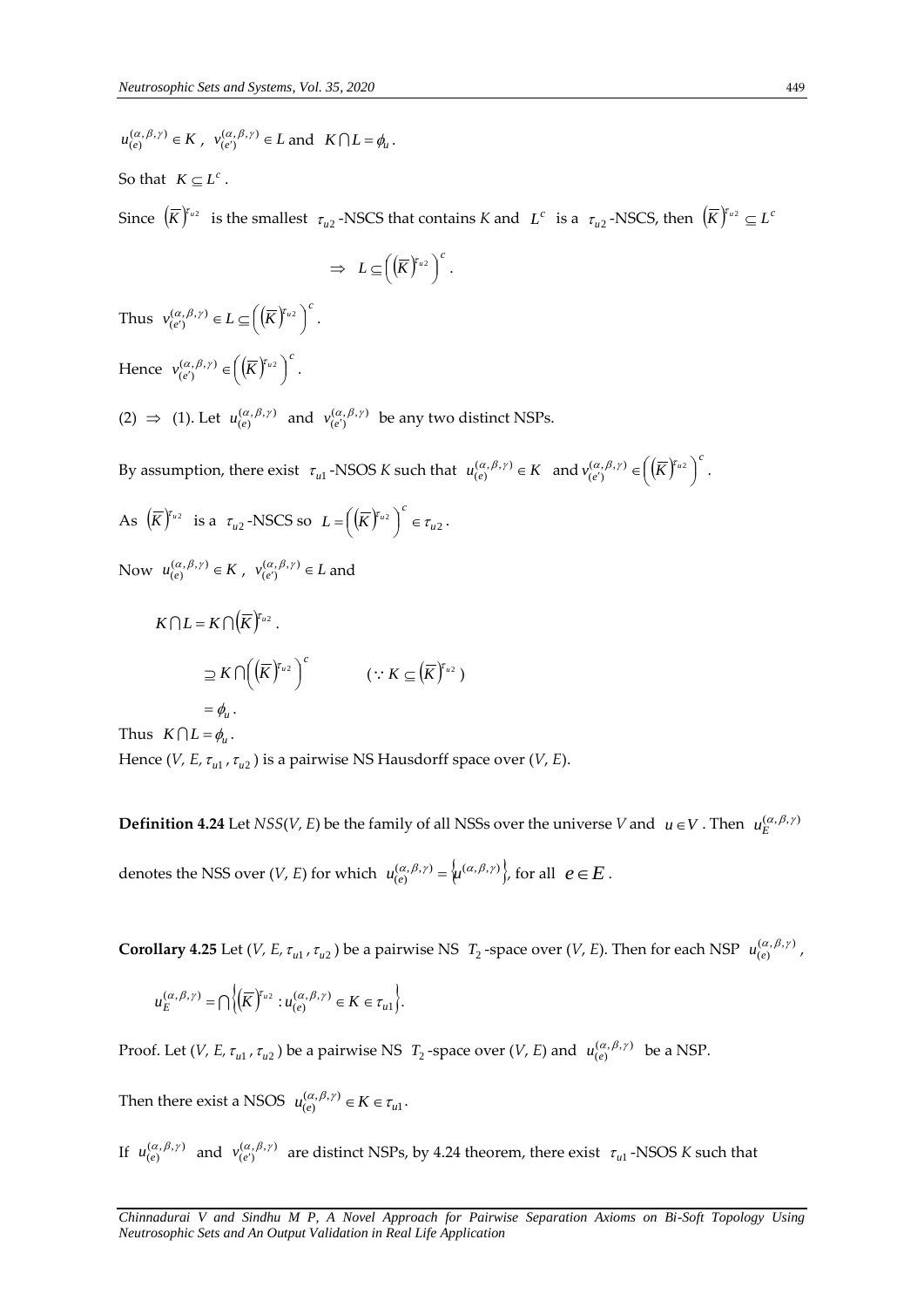$$
u_{(e)}^{(\alpha,\beta,\gamma)} \in K \text{ and } v_{(e')}^{(\alpha,\beta,\gamma)} \in \left(\left(\overline{K}\right)^{r_{u2}}\right)^{c}.
$$
  
\n
$$
\Rightarrow v_{(e')}^{(\alpha,\beta,\gamma)} \notin f_{\left(\overline{K}\right)^{r_{u2}}}(e').
$$
  
\n
$$
\Rightarrow v_{(e')}^{(\alpha,\beta,\gamma)} \notin \bigcap_{u_{(e)}^{(\alpha,\beta,\gamma)} \in K \in \mathcal{I}_{u1}} \left(f_{\left(\overline{K}\right)^{r_{u2}}}(e')\right) \text{ for all } e' \in E.
$$
  
\nThus

Thus

$$
\bigcap \left\{ \left( \overline{K} \right)^{r_{u2}} : u_{(e)}^{(\alpha,\beta,\gamma)} \in K \in \tau_{u1} \right\} \subseteq u_E^{(\alpha,\beta,\gamma)} \tag{1}
$$

Also it is obvious that  $u_{(e)}^{(\alpha,\beta,\gamma)} \in K \subseteq \left(\overline{K}\right)^{r_{u2}}$ .

Thus

$$
u_E^{(\alpha,\beta,\gamma)} \subseteq \bigcap \left\{ \left( \overline{K} \right)^{\tau_{u_2}} : u_{(e)}^{(\alpha,\beta,\gamma)} \in K \in \tau_{u_1} \right\}
$$
 (2)

Hence from (1) and (2),

$$
u_E^{(\alpha,\beta,\gamma)} = \bigcap \bigg\{ \bigg(\overline{K}\bigg)^{\tau_{u_2}} : u_{(e)}^{(\alpha,\beta,\gamma)} \in K \in \tau_{u_1} \bigg\}.
$$

**Corollary 4.26** Let (*V*, *E*,  $\tau_{u1}$ ,  $\tau_{u2}$ ) be a pairwise NS  $T_2$ -space over (*V*, *E*). Then for each NSP  $u_{(e)}^{(\alpha,\beta,\gamma)}$ ,

$$
\left(u_E^{(\alpha,\beta,\gamma)}\right)^c \in \tau_{ui} \ \text{ for } i = 1, 2.
$$

Proof. Let  $(V, E, \tau_{u1}, \tau_{u2})$  be a pairwise NS  $T_2$ -space over  $(V, E)$  and  $u_{(e)}^{(\alpha, \beta, \gamma)}$  be a NSP.

By 4.25 corollary,

$$
\left(u_E^{(\alpha,\beta,\gamma)}\right)^c = \bigcup \left\{ \left(\left(\overline{K}\right)^{r_{u2}}\right)^c : u_{(e)}^{(\alpha,\beta,\gamma)} \in K \in \tau_{u1} \right\}
$$

Since  $(\overline{K})^{\Gamma_{u_2}}$  is a  $\tau_{u_2}$ -NSCS, then  $((\overline{K})^{\Gamma_{u_2}})^{\Gamma_{u_2}} \in \tau_{u_2}$  $(\overline{K})^{r_{u2}}$ <sup>c</sup>  $\in \tau$  $\left( \left( \overline{K}\right) ^{x_{u2}}\right)$  $\left(\left(\overline{K}\right)^{\tau_{u2}}\right)^{c}\in\tau_{u2}.$ 

By the axioms of a NS topological space,

$$
\bigcup \left\{ \left( \left( \overline{K} \right)^{r_{u2}} \right)^{c} : u_{(e)}^{(\alpha,\beta,\gamma)} \in K \in \tau_{u1} \right\} \in \tau_{u2}.
$$

Thus  $\left(u_E^{(\alpha,\beta,\gamma)}\right)^c \in \tau_{u2}$ *c*  $\left(u_E^{(\alpha,\beta,\gamma)}\right)^c \in \tau_{u2}.$ 

Similarly it can be proved that,  $\left(u_E^{(\alpha,\beta,\gamma)}\right)^c \in \tau_{ul}$ *c*  $\left(\mu_E^{(\alpha,\beta,\gamma)}\right)^c \in \tau_{ul}$ .

Hence 
$$
(u_E^{(\alpha,\beta,\gamma)})^c \in \tau_{ui}
$$
 for  $i = 1, 2$ .

*Chinnadurai V and Sindhu M P, A Novel Approach for Pairwise Separation Axioms on Bi-Soft Topology Using Neutrosophic Sets and An Output Validation in Real Life Application*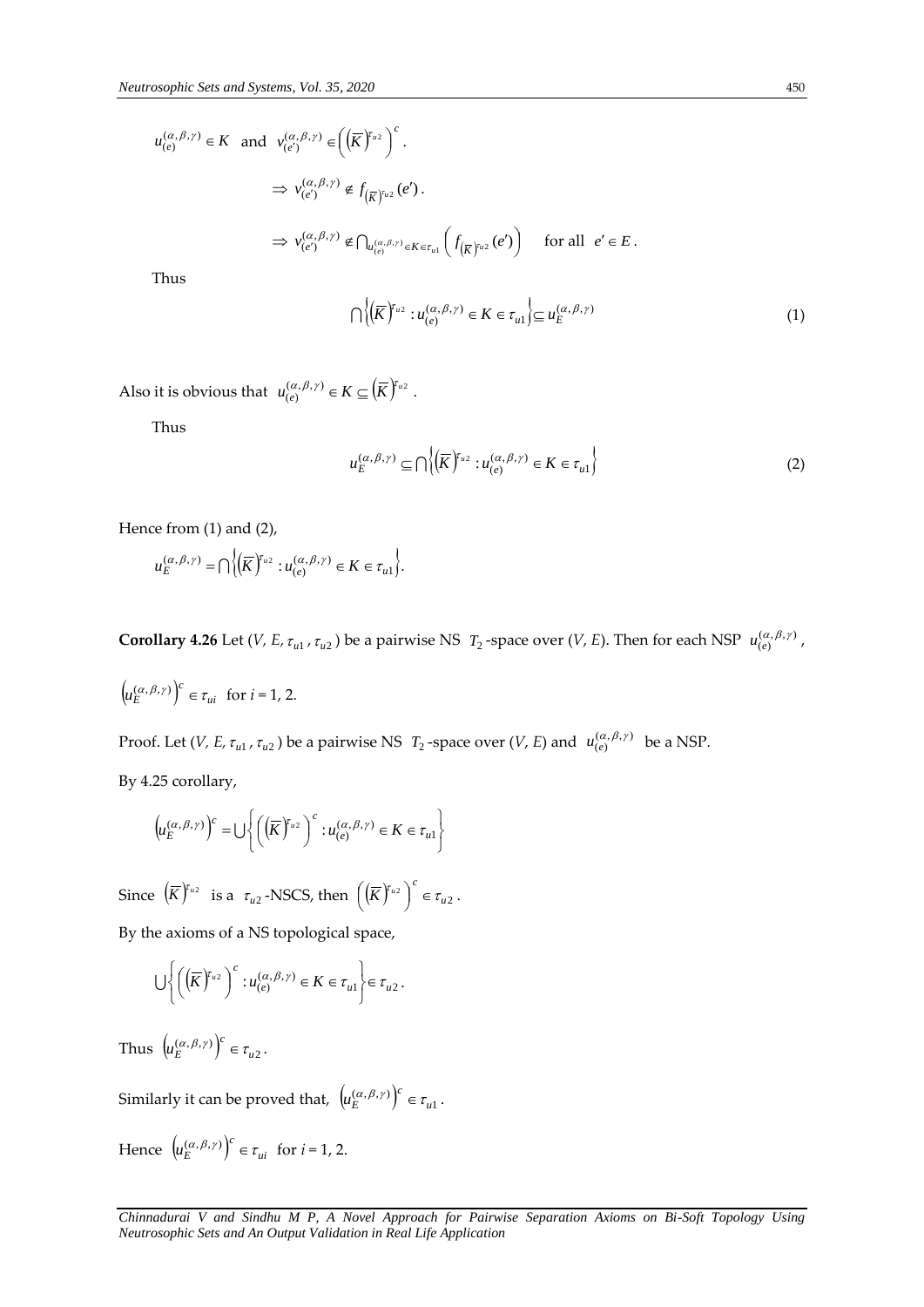**Definition 4.27** A NBSTS (*V, E,*  $\tau_{u1}$ *,*  $\tau_{u2}$ ) over (*V, E*) is called pairwise NS regular space, if *K* is a  $\tau_{u1}$  $\mathcal{L}$  -NSCS and  $u_{(e)}^{(\alpha,\beta,\gamma)} \cap K = \phi_u$  then there exist  $\tau_{u2}$ -NSOSs  $L_1$  and  $L_2$  such that  $u_{(e)}^{(\alpha,\beta,\gamma)} \in L_1$ ,  $K \subseteq L_2$ and  $L_1 \cap L_2 = \phi_u$ .

A NBSTS (*V*, *E*,  $\tau_{u1}$ ,  $\tau_{u2}$ ) over (*V*, *E*) is called pairwise NS  $T_3$ -space, if it is both a pairwise NS regular space and a pairwise NS T<sub>1</sub>-space.

**Theorem 4.28** Let (*V*, *E*,  $\tau_{u1}$ ,  $\tau_{u2}$ ) be a NBSTS over (*V*, *E*). Then (*V*, *E*,  $\tau_{u1}$ ,  $\tau_{u2}$ ) is a pairwise NS *T*<sub>3</sub> -space if and only if for every  $u_{(e)}^{(\alpha,\beta,\gamma)} \in K \in \tau_{u}$ , there exists  $L \in \tau_{u}$  such that

 $u_{(e)}^{(\alpha,\beta,\gamma)} \in L \subseteq \overline{L} \subseteq K$ .

Proof. Let  $(V, E, \tau_{u1}, \tau_{u2})$  be a NBSTS over  $(V, E)$ .

Suppose that  $(V, E, \tau_{u1}, \tau_{u2})$  is a pairwise NS  $T_3$ -space and  $u_{(e)}^{(\alpha,\beta,\gamma)} \in K \in \tau_{u1}$ .

Since (*V*, *E*,  $\tau_{u1}$ ,  $\tau_{u2}$ ) is a pairwise NS  $T_3$ -space for the NSP  $u_{(e)}^{(\alpha,\beta,\gamma)}$  and  $\tau_{u1}$ -NSCS  $K^c$ , there exist

 $\tau_{u2}$ -NSOSs  $L_1$  and  $L_2$  such that  $u_{(e)}^{(\alpha,\beta,\gamma)} \in L_1$ ,  $K^c \subseteq L_2$  and  $L_1 \cap L_2 = \phi_u$ .

Thus  $u_{(e)}^{(\alpha,\beta,\gamma)} \in L_1 \subseteq (L_2)^c \subseteq K$ .

Since  $(L_2)^c$  is a  $\tau_{u2}$ -NSCS,  $\overline{L}_1 \subseteq (L_2)^c$ .

Hence  $u_{(e)}^{(\alpha,\beta,\gamma)} \in L_1 \subseteq \overline{L}_1 \subseteq K$ .

Conversely, let  $u_{(e)}^{(\alpha,\beta,\gamma)} \cap K = \phi_u$  and *K* be a  $\tau_u$ <sub>1</sub>-NSCS.

Thus  $u_{(e)}^{(\alpha,\beta,\gamma)} \in K^c$ .

From the condition of the theorem,

$$
u_{(e)}^{(\alpha,\beta,\gamma)} \in L \subseteq \overline{L} \subseteq K^{c}.
$$

Then  $u_{(e)}^{(\alpha,\beta,\gamma)} \in L$ ,  $K \subseteq \overline{L}^c$  and  $L \cap \overline{L}^c = \phi_u$ .

Hence (*V*, *E*,  $\tau_{u1}$ ,  $\tau_{u2}$  ) is a pairwise NS  $T_3$ -space.

**Definition 4.29** A NBSTS (*V, E,*  $\tau_{u1}$ *,*  $\tau_{u2}$ ) over (*V, E*) is called pairwise NS normal space, if for every pair of disjoint  $\tau_{u1}$ -NSCSs  $K_1$  and  $K_2$  , there exists disjoint  $\tau_{u2}$ -NSOSs  $L_1$  and  $L_2$  such that  $K_1 \subseteq L_1$  and  $K_2 \subseteq L_2$ .

A NBSTS (*V*, *E*,  $\tau_{u1}$ ,  $\tau_{u2}$ ) over (*V*, *E*) is called pairwise NS  $T_4$ -space, if it is both a pairwise NS normal space and a pairwise NS T<sub>1</sub>-space.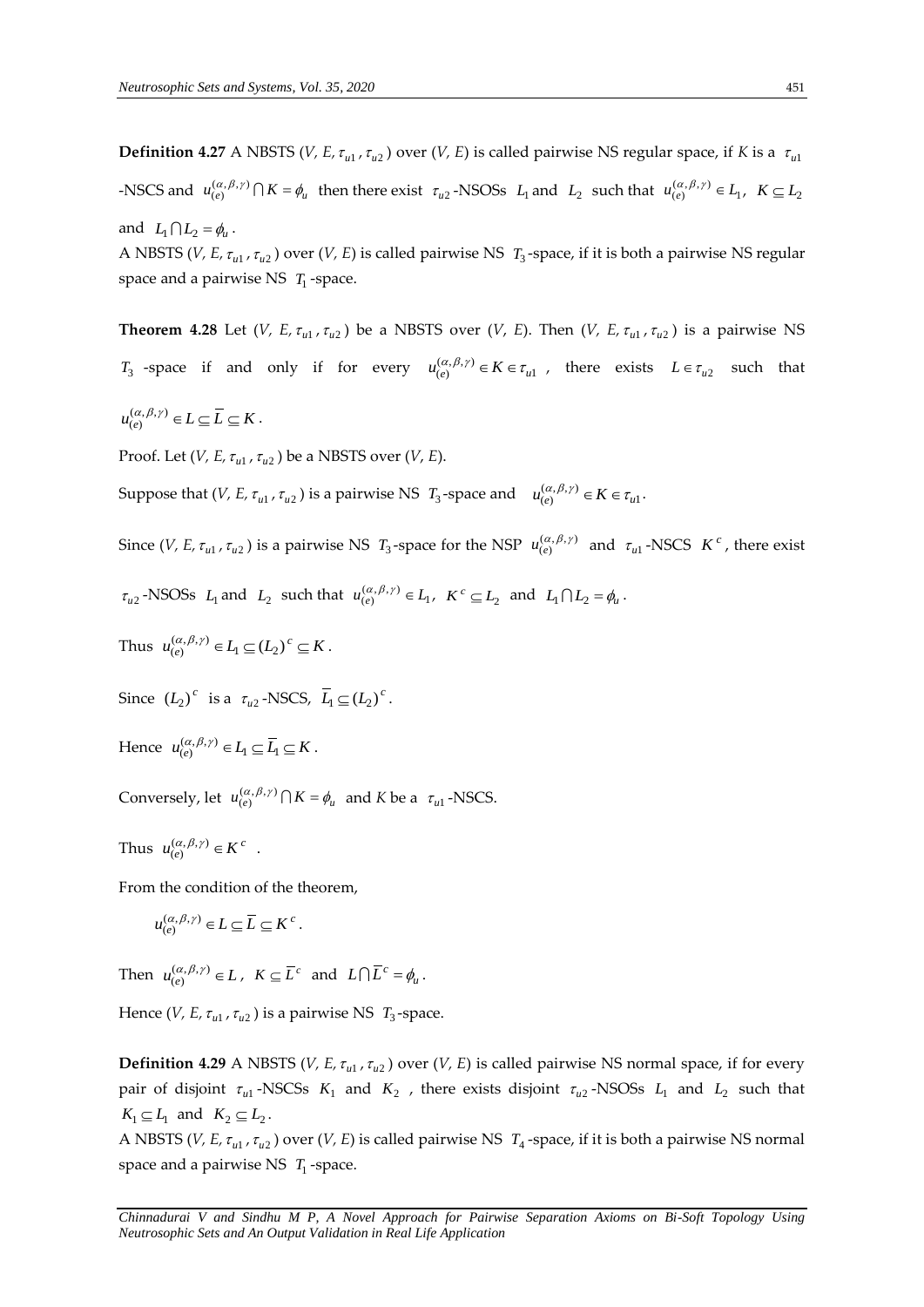**Theorem 4.30** Let (*V*, *E*,  $\tau_{u1}$ ,  $\tau_{u2}$ ) be a NBSTS over (*V*, *E*). Then (*V*, *E*,  $\tau_{u1}$ ,  $\tau_{u2}$ ) is a pairwise NS  $T_4$ -space if and only if for each  $\tau_{u1}$ -NSCS *K* and  $\tau_{u1}$ -NSOS *L* with  $K \subseteq L$ , there exists a  $\tau_{u2}$ -NSOS *P* such that  $K \subseteq P \subseteq \overline{P} \subseteq L$ .

Proof. Let  $(V, E, \tau_{u1}, \tau_{u2})$  be a NBSTS over  $(V, E)$ .

Suppose that  $(V, E, \tau_{u1}, \tau_{u2})$  is a pairwise NS  $T_4$ -space and *K* be  $\tau_{u1}$ -NSCS and  $K \subseteq L \in \tau_{u1}$ .

Then  $L^c$  is a  $\tau_{u1}$ -NSCS and  $K \cap L^c = \phi_u$ .

Since (*V*, *E*,  $\tau_{u1}$ ,  $\tau_{u2}$ ) is a pairwise NS  $T_4$ -space, there exist  $\tau_{u2}$ -NSOSs  $P_1$  and  $P_2$  such that  $K \subseteq P_1$ ,  $M^c \subseteq P_2$  and  $P_1 \cap P_2 = \phi_u$ . Thus  $K \subseteq P_1 \subseteq (P_2)^c \subseteq L$ .

Since  $(P_2)^c$  is a  $\tau_{u2}$ -NSCS,  $\overline{P_1} \subseteq (P_2)^c$ .

Hence  $K \subseteq P_1 \subseteq \overline{P_1} \subseteq L$ . Conversely, let  $K_1$  and  $K_2$  be any two disjoint  $\tau_{ul}$ -NSCSs. Then  $K_1 \subseteq (K_2)^c$ .

From the condition of the theorem, there exists a  $\tau_{u2}$ -NSOS *P* such that  $K_1 \subseteq P \subseteq \overline{P} \subseteq (K_2)^c$ .

Thus *P* and  $(\overline{P})^c$  are  $\tau_{u2}$ -NSOSs.

Then  $K_1 \subseteq P$ ,  $K_2 \subseteq (\overline{P})^c$  and  $P \cap (\overline{P})^c = \phi_u$ .

Hence  $(V, E, \tau_{u1}, \tau_{u2})$  is a pairwise NS  $T_4$ -space.

**Example 4.31** Let  $V = \{v_1, v_2\}$ ,  $E = \{e_1, e_2, e_3\}$ , and  $v_{1(e_1)}^{(2,4,3)}$ ,  $v_{1(e_2)}^{(2,8,2)}$ ,  $v_{1(e_3)}^{(2,5,7)}$ ,  $v_{2(e_1)}^{(1,2,5)}$ ,  $v_{2(e_2)}^{(2,7,5)}$  and  $v_{2(e_3)}^{(.1,.1,9)}$  be NSPs.

Then  $\tau_{u1} = \{ \phi_u, 1_u, K_1, K_2, K_3, K_4, K_5, K_6, K_7 \}$  and  $\tau_{u2} = \{ \phi_u, 1_u, L_1, L_2, L_3, L_4, L_5, L_6, L_7 \}$  where  $K_1, K_2, K_3, K_4, K_5, K_6, K_7 \}$  $K_3, K_4, K_5, K_6, K_7, L_1, L_2, L_3, L_4, L_5, L_6, L_7$  are NSSs over  $(V, E)$ , defined as follows

$$
K_1 = \begin{cases} f_{K_1}(e_1) = \{ < v_1, (.2, .4, .3) >, < v_2, (1,1,0) > \} \\ f_{K_1}(e_2) = \{ < v_1, (1,1,0) >, < v_2, (1,1,0) > \} \\ f_{K_1}(e_3) = \{ < v_1, (1,1,0) >, < v_2, (1,1,0) > \} \end{cases}
$$
\n
$$
K_2 = \begin{cases} f_{K_2}(e_1) = \{ < v_1, (1,1,0) >, < v_2, (1,1,0) > \} \\ f_{K_2}(e_2) = \{ < v_1, (1,1,0) >, < v_2, (.2, .7, .5) > \} \\ f_{K_2}(e_3) = \{ < v_1, (1,1,0) >, < v_2, (1,1,0) > \} \end{cases}
$$
\n
$$
K_3 = \begin{cases} f_{K_3}(e_1) = \{ < v_1, (1,1,0) >, < v_2, (1,1,0) > \} \\ f_{K_3}(e_2) = \{ < v_1, (1,1,0) >, < v_2, (1,1,0) > \} \\ f_{K_3}(e_3) = \{ < v_1, (.2, .5, .7) >, < v_2, (1,1,0) > \} \end{cases}
$$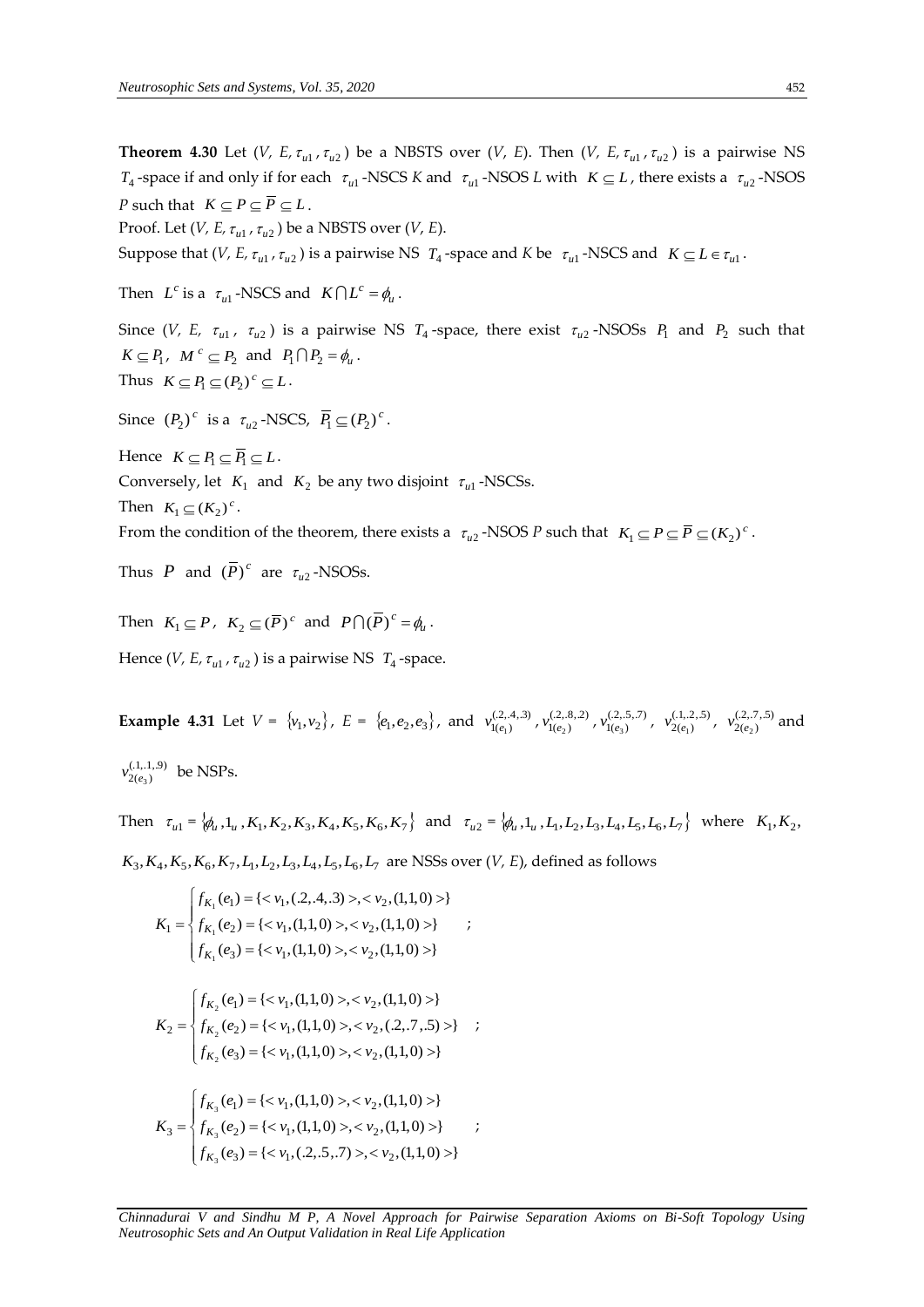$$
K_4 = K_1 \cap K_2 ;
$$
  
\n
$$
K_5 = K_1 \cap K_3 ;
$$
  
\n
$$
K_6 = K_2 \cap K_3 ;
$$
  
\n
$$
K_7 = K_1 \cap K_2 \cap K_3
$$

K<sub>4</sub> = K<sub>1</sub> ∩ K<sub>2</sub> ;  
\nK<sub>5</sub> = K<sub>1</sub> ∩ K<sub>3</sub> ;  
\nK<sub>6</sub> = K<sub>2</sub> ∩ K<sub>3</sub> ;  
\nK<sub>7</sub> = K<sub>1</sub> ∩ K<sub>2</sub> ∩ K<sub>3</sub>  
\nand  
\n
$$
L_1 =\begin{cases}\nf_{L_1}(e_1) = { < v_1, (5, 7, 1) >, < v_2, (0, 0, 1) >}\\ f_{L_1}(e_2) = { < v_1, (0, 0, 1) >, < v_2, (0, 0, 1) >}\\ f_{L_2}(e_1) = { < v_1, (0, 0, 1) >, < v_2, (0, 0, 1) >}\\ f_{L_2}(e_1) = { < v_1, (0, 0, 1) >, < v_2, (0, 0, 1) >}\\ f_{L_2}(e_2) = { < v_1, (0, 0, 1) >, < v_2, (0, 0, 1) >}\\ f_{L_2}(e_3) = { < v_1, (0, 0, 1) >, < v_2, (0, 0, 1) >}\\ f_{L_3}(e_2) = { < v_1, (0, 0, 1) >, < v_2, (0, 0, 1) >}\\ f_{L_4}(e_3) = { < v_1, (0, 0, 1) >, < v_2, (0, 0, 1) >}\\ f_{L_5}(e_3) = { < v_1, (0, 0, 1) >, < v_2, (0, 0, 1) >}\\ f_{L_6}(e_3) = { < v_1, (0, 0, 1) >, < v_2, (0, 0, 1) >}\\ f_{L_7}(e_3) = { < v_1, (0, 0, 1) >, < v_2, (0, 0, 1) >}\\ f_{L_8}(e_2) = { < v_1, (0, 0, 1) >, < v
$$

Consider  $(\tau_{u1})^c = {\phi_u, 1_u, (K_1)^c, (K_2)^c, (K_3)^c, (K_4)^c, (K_5)^c, (K_6)^c, (K_7)^c}$ 

where  $(K_1)^c$ ,  $(K_2)^c$ ,  $(K_3)^c$ ,  $(K_4)^c$ ,  $(K_5)^c$ ,  $(K_6)^c$ ,  $(K_7)^c$  are  $\tau_{u1}$ -NSCSs over  $(V, E)$ , defined as follows

$$
(K_1)^c = \begin{cases} f_{(K_1)^c}(e_1) = \{< v_1, (.3, .6, .2) >, < v_2, (0, 0, 1) >\} \\ f_{(K_1)^c}(e_2) = \{< v_1, (0, 0, 1) >, < v_2, (0, 0, 1) >\} \\ f_{(K_1)^c}(e_3) = \{< v_1, (0, 0, 1) >, < v_2, (0, 0, 1) >\} \end{cases}
$$
\n
$$
(K_2)^c = \begin{cases} f_{(K_2)^c}(e_1) = \{< v_1, (0, 0, 1) >, < v_2, (0, 0, 1) >\} \\ f_{(K_2)^c}(e_2) = \{< v_1, (0, 0, 1) >, < v_2, (.5, .3, .2) >\} \\ f_{(K_2)^c}(e_3) = \{< v_1, (0, 0, 1) >, < v_2, (0, 0, 1) >\} \end{cases}
$$
\n
$$
(K_3)^c = \begin{cases} f_{(K_3)^c}(e_1) = \{< v_1, (0, 0, 1) >, < v_2, (0, 0, 1) >\} \\ f_{(K_3)^c}(e_2) = \{< v_1, (0, 0, 1) >, < v_2, (0, 0, 1) >\} \\ f_{(K_3)^c}(e_3) = \{< v_1, (.7, .5, .2) >, < v_2, (0, 0, 1) >\} \end{cases}
$$
\n
$$
(K_4)^c = (K_1)^c \cup (K_2)^c
$$
\n
$$
(K_5)^c = (K_1)^c \cup (K_3)^c
$$

*Chinnadurai V and Sindhu M P, A Novel Approach for Pairwise Separation Axioms on Bi-Soft Topology Using*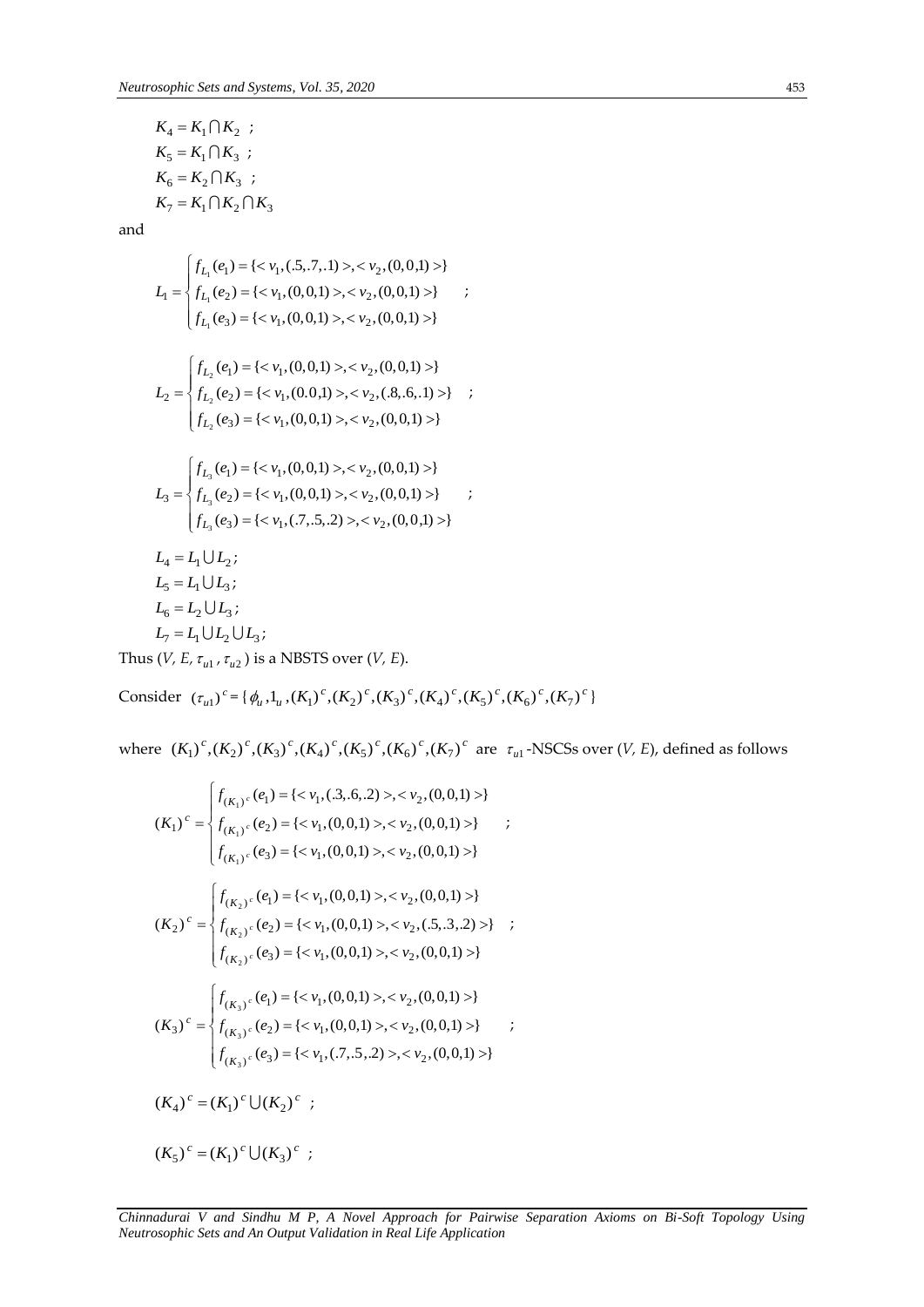$(K_6)^c = (K_2)^c \cup (K_3)^c$ ;

 $(K_7)^c = (K_1)^c \cup (K_2)^c \cup (K_3)^c$ 

Hence (*V, E, t<sub>u1</sub>, t<sub>u2</sub>*) is a pairwise NS *T*<sub>4</sub>-space, also a pairwise NS *T*<sub>3</sub>-space.

#### **5. DM Problem in NBSTS**

In this segment, measured the output of problem and evaluated the decision on NBSTS.

**Definition 5.1** Let *V* be the set of universal set, *E* be its parameter and  $\tau_{u1} = {\phi_u, 1_u, P}$  and  $\tau_{u2} = \{\phi_u, 1_u, Q\}$  be two NSTs. Then NSSs *P* and *Q* in NBSTS (*V, E,*  $\tau_{u1}$ ,  $\tau_{u2}$ ) over (*V, E*) are defined by  $k \times l$  matrix where every entries are marks of  $v_k$  based on each parameters  $e_l$ . be two NSTs. Then NSSs P and Q in NBSTS  $(V, E, \tau_{u1}, \tau_{u2})$  over  $(V, E)$  are defined by<br>here every entries are marks of  $v_k$  based on each parameters  $e_l$ .<br> $(v_1), F_{f_P(e_l)}(v_1), I_{f_P(e_l)}(v_1) > \langle T_{f_P(e_2)}(v_1), F_{f_P(e_2)}(v_1), I_{f_P(e_2)}($ 

$$
\tau_{u2} = \langle \varphi_u, \mathbf{1}_u, \mathbf{Q} \rangle
$$
 be two NS1s. Then NS5s *P* and *Q* in NB515 (*V*, *E*,  $\tau_{u1}$ ,  $\tau_{u2}$ ) over (*V*, *E*) are defined by  
\n*k*×*l* matrix where every entries are marks of  $v_k$  based on each parameters  $e_l$ .  
\n
$$
\begin{bmatrix}\n\langle T_{f_P(e_1)}(v_1), F_{f_P(e_1)}(v_1), I_{f_P(e_1)}(v_1) \rangle & \langle T_{f_P(e_2)}(v_1), F_{f_P(e_2)}(v_1), I_{f_P(e_2)}(v_1) \rangle & \cdots & \langle T_{f_P(e_l)}(v_1), F_{f_P(e_l)}(v_1) \rangle \\
\langle T_{f_P(e_1)}(v_2), F_{f_P(e_1)}(v_2), I_{f_P(e_1)}(v_2) \rangle & \langle T_{f_P(e_2)}(v_2), F_{f_P(e_2)}(v_2), I_{f_P(e_2)}(v_2) \rangle & \cdots & \langle T_{f_P(e_l)}(v_2), F_{f_P(e_l)}(v_2), I_{f_P(e_l)}(v_2) \rangle \\
\vdots & \vdots & \vdots \\
\langle T_{f_P(e_1)}(v_k), F_{f_P(e_1)}(v_k), I_{f_P(e_1)}(v_k) \rangle & \langle T_{f_P(e_2)}(v_k), F_{f_P(e_2)}(v_k), I_{f_P(e_2)}(v_k) \rangle & \cdots & \langle T_{f_P(e_l)}(v_k), F_{f_P(e_l)}(v_k), I_{f_P(e_l)}(v_k) \rangle\n\end{bmatrix}
$$

and

 ( ) , ( ) , ( ) ( ) , ( ) , ( ) ( ) , ( ) , ( ) ( ) , ( ) , ( ) ( ) , ( ) , ( ) ( ) , ( ) , ( ) ( ) , ( ) , ( ) ( ) , ( ) , ( ) ( ) , ( ) , ( ) ( ) ( ) ( ) ( ) ( ) ( ) ( ) ( ) ( ) ( ) 2 ( ) 2 ( ) 2 ( ) 2 ( ) 2 ( ) 2 ( ) 2 ( ) 2 ( ) 2 ( ) 1 ( ) 1 ( ) 1 ( ) 1 ( ) 1 ( ) 1 ( ) 1 ( ) 1 ( ) 1 1 1 1 2 2 2 1 1 1 2 2 2 1 1 1 2 2 2 *f e k f e k f e k f e k f e k f e k f e k f e k f e k f e f e f e f e f e f e f e f e f e f e f e f e f e f e f e f e f e f e k l T v F v I v T v F v I v T v F v I v T v F v I T v F v I v T v F v I v T v F v I v T v F v I v T v F v I v Q Q Q Q Q Q Q Q l Q l Q l Q Q Q Q Q Q Q l Q l Q l Q Q Q Q Q Q Q l Q l Q l* 

where  $v_1, v_2, ..., v_k \in V$  and  $e_1, e_2, ..., e_l \in E$ .

Clearly  $\tau_{u1} = \{\phi_u, 1_u, [P]_{k \times l}\}\$ and  $\tau_{u2} = \{\phi_u, 1_u, [Q]_{k \times l}\}\$ are also NSTs in NBSTS (*V, E,*  $\tau_{u1}$ ,  $\tau_{u2}$ ) over (*V, E*).

Thus the outcome result (OR) of  $v \in V$  is given by the formula

$$
OR(v)^{e} = \left[ \frac{\left(T_{f_{P}(e)}(v) - F_{f_{Q}(e)}(v)\right) + \left(T_{f_{Q}(e)}(v) - F_{f_{P}(e)}(v)\right)}{2} \right] \left[1 - \frac{\left(I_{f_{P}(e)}(v) + I_{f_{Q}(e)}(v)\right)}{2}\right]
$$
(5.1.1)

where  $e \in E$ .

The Net Result (NR) of each  $v_1, v_2, ..., v_k \in V$  is

$$
NR(v_i)^{e_j} = \sum_{j=1}^{l} \left( R(v_i)^{e_j} \right)
$$
\n(5.1.2)

for all  $i = 1$  to  $k$ .

 $(K_0)^c = (K_2)^c \cup (K_3)^c$ <br>  $(K_7)^c = (K_1)^c \cup (K_2)^c \cup (K_3)^c$ <br>
Hence  $(V, E, r_{d1}, r_{d2})$  is a pairwise NS  $T_a$ -space, also a p<br>
5. DM Problem in NBSTS<br> **DEUTRON INTERS**<br>
DENTAINTY TO BE UVENTIFY THE SETS are stricted by the CHI can **Example 5.2** Let  $V = \{v_1, v_2\}$ ,  $E = \{e_1, e_2\}$  and  $\tau_{u1} = \{\phi_u, 1_u, [K_1]_{2 \times 2}, [K_2]_{2 \times 2}, [K_3]_{2 \times 2}, [K_4]_{2 \times 2}\}$  and  $\tau_{u2} = \phi_u, \tau_u, [L_1]_{2 \times 2}, [L_2]_{2 \times 2}$  where  $[K_1]_{2 \times 2}, [K_2]_{2 \times 2}, [K_3]_{2 \times 2}, [K_4]_{2 \times 2}, [L_1]_{2 \times 2}, [L_2]_{2 \times 2}$  are NSSs over (*V, E*), defined as follows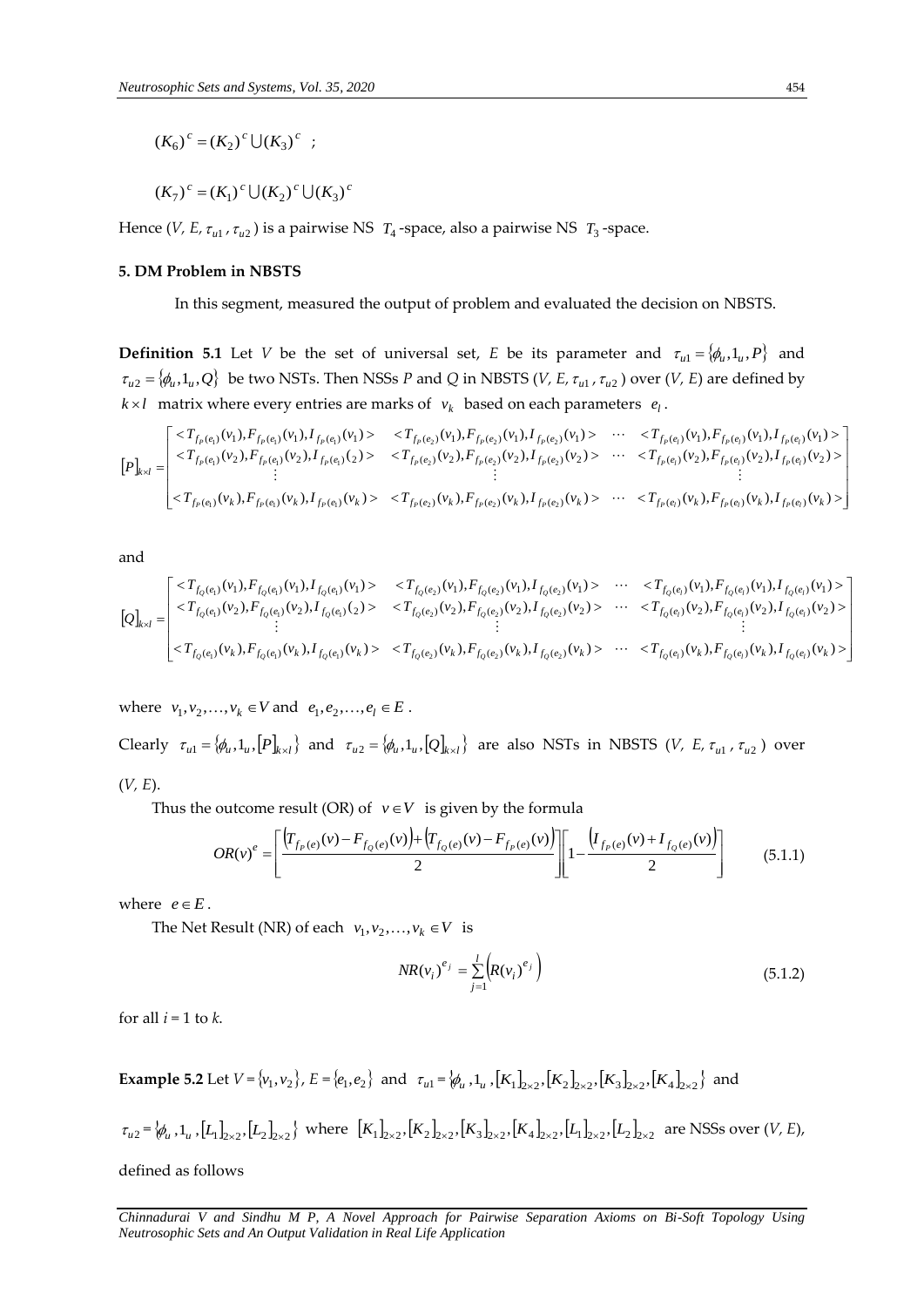$[K_{1}]_{b,2} = \begin{bmatrix} \epsilon, 2, 3, 1 \ge \epsilon, 2, 6, 3 \end{bmatrix}$ <br>  $[K_{2}]_{b,2} = \begin{bmatrix} \epsilon, 2, 3, 1 \ge \epsilon, 4, 7, 2 \ge \epsilon \end{bmatrix}$ <br>  $[K_{3}]_{b,2} = \begin{bmatrix} \epsilon, 2, 3, 1 \ge \epsilon, 4, 7, 2 \ge \epsilon \end{bmatrix}$ <br>  $[K_{3}]_{b,2} = \begin{bmatrix} \epsilon, 2, 3, 1 \ge \epsilon, 4, 3, 2 \ge \epsilon \end{bmatrix}$ <br>  $[K_{4}]_{b,2$  $\frac{1}{2}$  $\overline{\phantom{a}}$  $\overline{\mathsf{L}}$  $\mathbf{r}$  $<.9, .4, .7> <.2, .6.3>$  $\alpha_{\times 2} = \begin{bmatrix} <.1,.2,.3> & <.4,.5,.6> \\ <.9,.4,.7> & <.2,.6.3> \end{bmatrix}$  $K_1$ <sub>2×2</sub> =  $\begin{vmatrix} 1, & 2, & 3 \ 6, & 4, & 7 \end{vmatrix}$   $\begin{vmatrix} 2, & 6, & 3 \ 1, & 2, & 6, & 3 \end{vmatrix}$  $[K_2]_{2\times 2} = \begin{bmatrix} .2, .2, .2, .2 \\ .5, .7, .6 \end{bmatrix}$  < .3, .5.2 >  $\overline{\phantom{a}}$  $\overline{\mathsf{L}}$  $\mathbf{r}$  $<.5, .7, .6> <.3, .5.2>$  $\alpha_{\times 2} = \begin{bmatrix} <.2,.3,.1> & <.4,.7,.2> \\ <.5,.7,.6> & <.3,.5.2> \end{bmatrix}$  $K_2$ <sub>2×2</sub> =  $\begin{vmatrix} 1 & 0.3,1 & 1 & 1.7,2 & 1.8 \\ 0.5 & 7 & 6 & 1.6 & 1.8 \end{vmatrix}$ ,  $[K_3]_{2\times 2} = \begin{bmatrix} .2, .3, .2, .3 \\ .3, .6, .2 \end{bmatrix}$  $\overline{\phantom{a}}$  $\overline{\mathsf{L}}$  $\mathbf{r}$  $<.9, .7, .6> <.3, .6.2>$  $x_2 = \begin{bmatrix} <.2,.3,.1> & <.4,.7,.2> \\ <.9,.7,.6> & <.3,.6.2> \end{bmatrix}$  $K_3$ <sub>2×2</sub> =  $\begin{vmatrix} 1 & 0.3,1 & 1 & 1.7,12 \\ 0 & 0 & 0 & 1.6 \\ 0 & 0 & 0 & 0 \end{vmatrix}$  $[K_4]_{2\times 2} = \begin{bmatrix} .11,12,13 \\ -.5,14,7 \\ > .2,5.3 \\ > \end{bmatrix}$  $\overline{\phantom{a}}$  $\overline{\mathsf{L}}$  $\mathbf{r}$  $<.5, .4, .7> <.2, .5.3>$  $\alpha_{\times 2} = \begin{bmatrix} <.1, .2, .3 > & <.4, .5, .6 > \\ <.5, .4, .7 > & <.2, .5.3 > \end{bmatrix}$  $K_4$ <sub>2×2</sub> =  $\begin{vmatrix} <.1, .2, .3> & <.4, .5, .6> \\ <.5, .4, .7> & <.2, .5, .3> \end{vmatrix}$ .

and

$$
[L1]2×2 = \begin{bmatrix} < .5, .8, .1 > .3, .4, .2 > \\ -.3, .1, .2 > .6, .7.2 > \end{bmatrix},
$$

$$
[L2]2×2 = \begin{bmatrix} < .4, .7, .2 > .3, .5 > \\ -.2, .1, .6 > .3, .6.9 > \end{bmatrix}.
$$

Thus (*V*, *E*,  $\tau_{u1}$ ,  $\tau_{u2}$  ) is a NBSTS over (*V*, *E*).

# **Algorithm**

**Step 1:** List the set of things or person  $v \in V$  with their parameters  $e \in E$ .

**Step 2:** Go through the records of the particulars.

**Step 3:** Collect the data for each  $v \in V$  according to all  $e \in E$ .

**Step 4: Define NSSs.** 

**Step 5:** Define two different topologies  $\tau_{u1}$  and  $\tau_{u2}$  where each satisfies the condition of NST and so (*V, E,*  $\tau_{u1}$ *,*  $\tau_{u2}$ ) is a NBSTS over (*V, E*).

**Step 6:** Form  $NSSs \in \tau_{ui=u1, u2}$  matrix with collected data where  $v_k$  as rows and  $e_l$  as columns.

**Step 7:** Calculate the OR for all  $v \in V$ .

**Step 8:** Calculate the NR for all  $v \in V$ .

**Step 9:** Select a highest value among all the calculated NR.

**Step 10:** If two or more NR are identical, add one more parameter and repeat the process.

**Step 11:** End the process while we acquire the unique NR of  $v_k$ .

**Problem 5.3** Let us suppose that there are two groups of women. First group consists of young age women (YAW, aging 20-25), say  $\; \tau_{_{ul}}$ , and second group consists of middle age women (MAW, aging 30-35), say  $\tau_{u2}$ . Our aim is to insist both groups of women to select a saree together according to their desire and choice.

1. Let  $V = \{sr_1, sr_2, sr_3, sr_4, sr_5\}$  be the set of sample sarees and selection done by the set of parameters let it be  $E = \{c, q, d, p\}$  where is  $c =$  colour,  $q =$  quality,  $d =$  design and  $p =$  price.

2. Both groups are analyzing the sarees collections.

3. Data are collected for each sarees according to its paramaters given.

4. Convert these data as NSSs, say YAW and MAW.

5. Let  $\tau_{u1} = \{\phi_u, 1_u, YAW\}$  and  $\tau_{u2} = \{\phi_u, 1_u, MAW\}$  be two NSTs and so (*V, E,*  $\tau_{u1}$ ,  $\tau_{u2}$ ) is a NBSTS over (*V, E*).

6. The matrix form of NSSs *YAW* and *MAW* are as follows: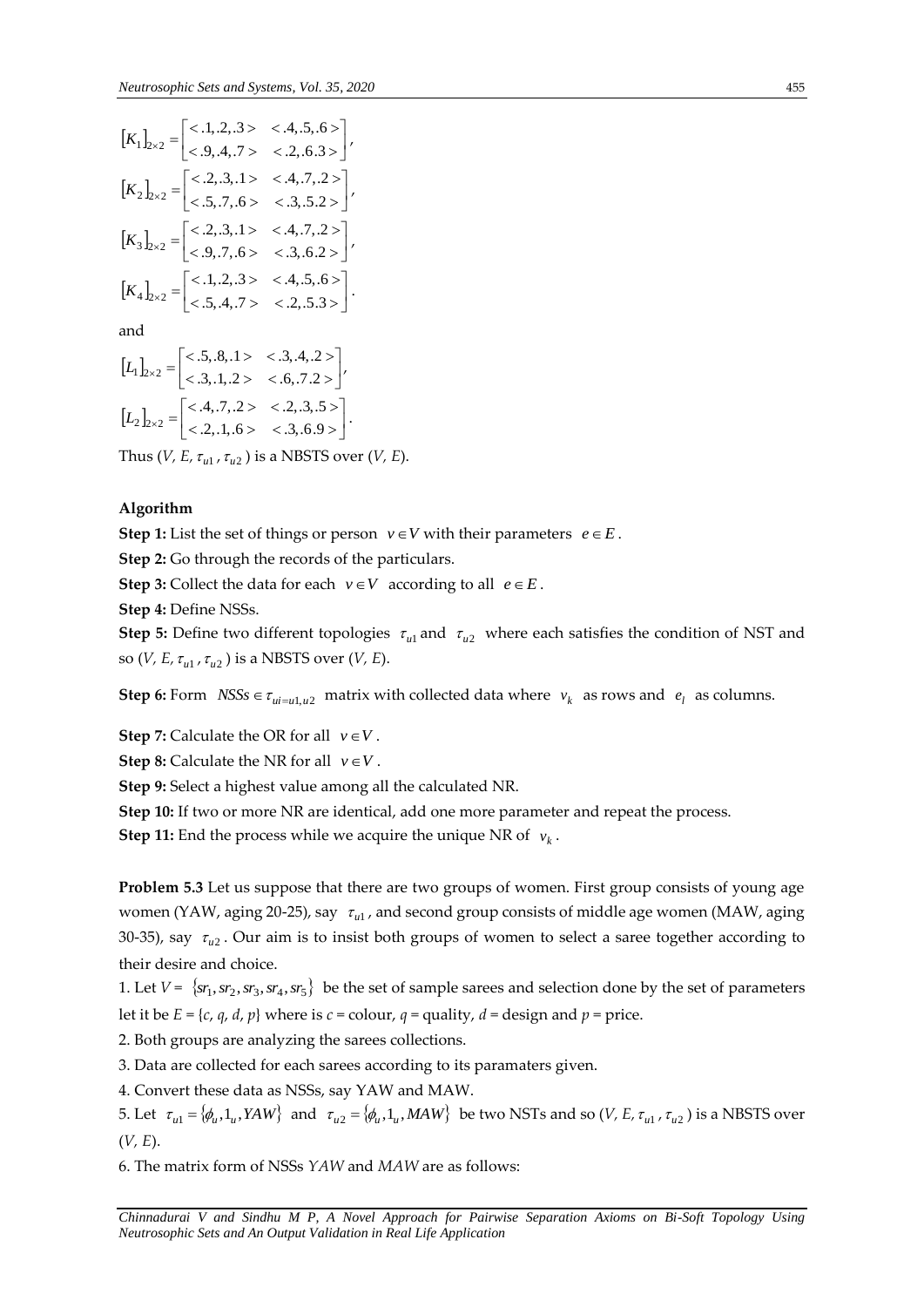$$
[YAW]_{5\times4} = \begin{bmatrix} < .5,7,2 > < .7,2,2 > < .4,2,7 > < .8,4,5 > \\ < .9,3,4 > < .3,4,2 > < .8,7,5 > < .9,3,6 > \\ < .6,3,9 > < .7,4,8 > < .2,7,1 > < .3,2,5 > \\ < .2,4,6 > < .4,6,8 > < .5,3,1 > < .7,1,3 > \\ < .7,5,2 > < .1,2,3 > < .3,6,9 > < .1,3,4 > \end{bmatrix}
$$

$$
[MAW]_{5\times4} = \begin{bmatrix} < .6,4,3 > < .7,3,2 > < .3,6,2 > < .4,7,3 > \\ < .8,4,2 > < .8,4,2 > < .5,9,4 > < .4,4,4 > \\ < .1,9,2 > < .6,7,3 > < .8,2,1 > < .5,1,2 > \\ < .2,6,7 > < .3,4,5 > < .7,2,1 > < .2,9,1 > \\ < .3,1,2 > < .2,1,2 > < .3,5,2 > < .2,4,8 > \end{bmatrix}
$$

7. The **Table 5.3.1** is obtained by using the formula (5.1.1),

|              | ST1  | ST <sub>2</sub> | ST3    | ST <sub>4</sub> | ST <sub>5</sub> |
|--------------|------|-----------------|--------|-----------------|-----------------|
| $\mathcal C$ | .105 | .3575           | $-.08$ | $-.225$         | .21             |
| a            | .375 | .21             | .045   | .15             | $-.085$         |
| d            | .06  | .04             | .22    | .45             | $-.1125$        |
|              | .09  | .0975           | .0425  | .125            | $-.2925$        |

**Table 5.3.1.** OR table.

8. The **Table 5.3.2** is obtained by using the formula (5.1.2),

|                  | ST <sub>1</sub> | ST <sub>2</sub> | ST3    | ST <sub>4</sub> | ST <sub>5</sub> |
|------------------|-----------------|-----------------|--------|-----------------|-----------------|
| $\mathcal C$     | .105            | .3575           | $-.08$ | $-.225$         | .21             |
| q                | .375            | .21             | .045   | .15             | $-.085$         |
| $\boldsymbol{d}$ | .06             | .04             | .22    | .45             | $-.1125$        |
| $\boldsymbol{p}$ | .09             | .0975           | .0425  | .125            | $-.2925$        |
| NR               | .63             | .705            | .2275  | $\cdot$ .2      | $-.28$          |

**Table 5.3.2.** NR table.

Thus the second saree has selected by both the categories of women.

**Problem 5.4** Consider the situation of problem 5.3.

1. Let  $V = \{sr_1, sr_2, sr_3, sr_4, sr_5\}$  be the set of sample sarees and selection done by the set of parameters let it be  $E = \{c, q, d, p\}$  where is  $c =$  colour,  $q =$  quality,  $d =$  design and  $p =$  price.

2. Both groups are analyzing the sarees collections.

3. Data are collected for each sarees according to its paramaters given.

4. Convert these data as NSSs, say YAW and MAW.

5. Let  $\tau_{u1} = \{\phi_u, 1_u, YAW\}$  and  $\tau_{u2} = \{\phi_u, 1_u, MAW\}$  be two NSTs and so (*V, E,*  $\tau_{u1}$ ,  $\tau_{u2}$ ) is a NBSTS over (*V, E*).

6. The matrix form of NSSs *YAW* and *MAW* are as follows: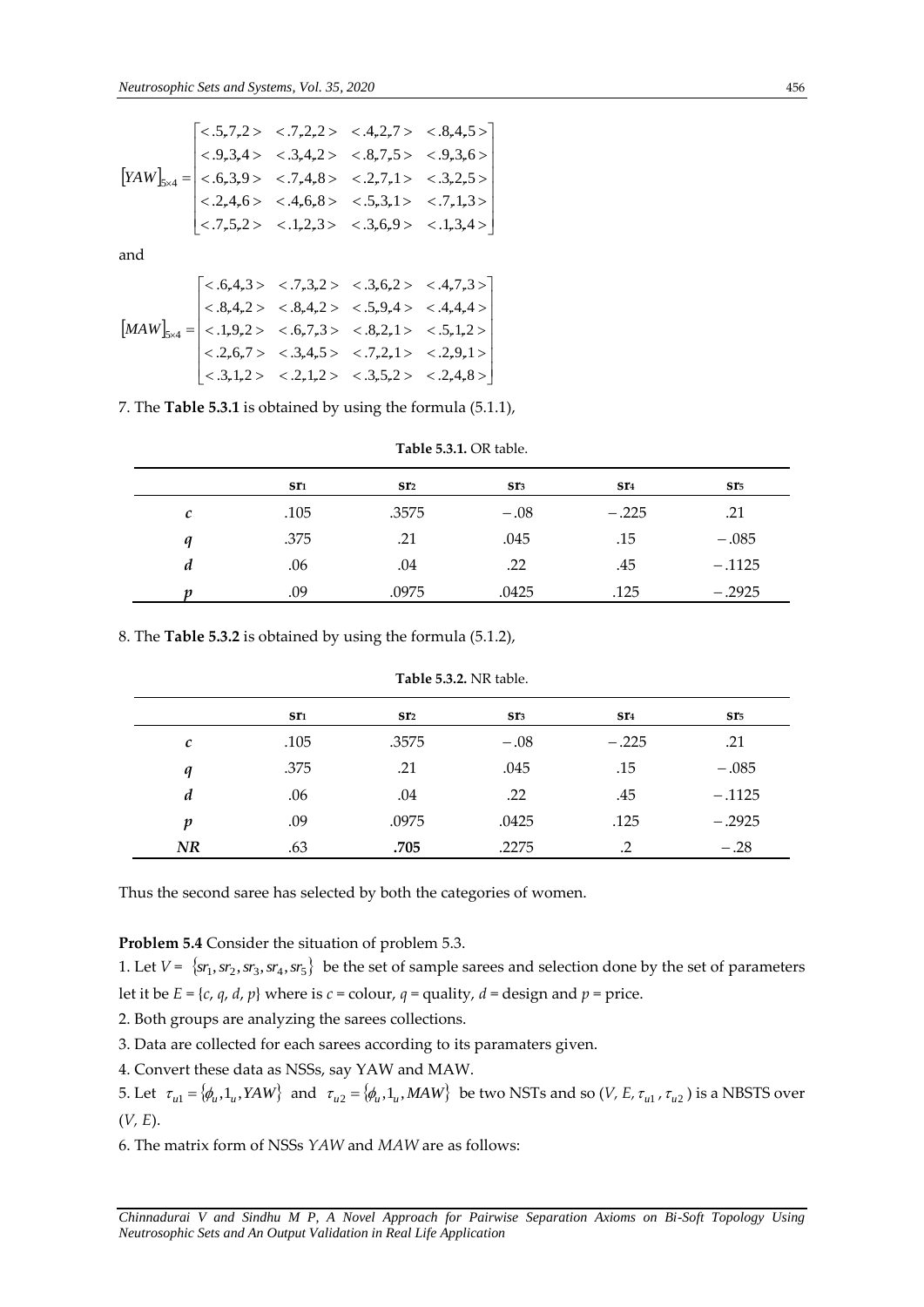$$
[YAW]_{S\times4} = \begin{bmatrix} < .5,7,2 > < .5,3,1 > < .4,2,7 > < .8,4,5 > \\ < .9,3,4 > < .3,4,2 > < .8,7,5 > < .9,3,6 > \\ < .1,3,4 > < .7,4,8 > < .2,7,1 > < .3,2,5 > \\ < .2,4,6 > < .4,6,8 > < .7,2,2 > < .7,1,3 > \\ < .7,5,2 > < .1,2,3 > < .3,6,9 > < .6,3,9 > \end{bmatrix}
$$

$$
[MAW]_{s\times 4} = \begin{bmatrix} <0.6, 4, 3 > 0.7, 2, 1 > 0.3, 6, 2 > 0.4, 7, 3 > 0.8, 4, 2 > 0.8, 4, 2 > 0.5, 9, 4 > 0.4, 4, 4 > 0.2, 4, 8 > 0.6, 7, 3 > 0.8, 2, 1 > 0.5, 1, 2 > 0.2, 6, 7 > 0.3, 4, 5 > 0.7, 3, 2 > 0.2, 9, 1 > 0.2, 1, 2 > 0.2, 1, 2 > 0.3, 5, 2 > 0.1, 9, 2 > 0.2, 1, 2 > 0.3, 5, 2 > 0.3, 5, 2 > 0.3, 9, 2 > 0.3, 1, 2 > 0.3, 5, 2 > 0.3, 1, 9, 2 > 0.3, 3, 4, 5 > 0.3, 5, 2 > 0.3, 1, 9, 2 > 0.3, 3, 4, 5 > 0.3, 5, 2 > 0.3, 5, 2 > 0.3, 4, 5 > 0.3, 5, 2 > 0.3, 5, 2 > 0.3, 4, 5 > 0.3, 5, 2 > 0.3, 5, 2 > 0.3, 5, 2 > 0.3, 5, 2 > 0.3, 4, 5 = 0.3, 4, 5 = 0.3, 5, 2 = 0.3, 4, 5 = 0.3, 5, 2 = 0.3, 5, 2 = 0.3, 5, 2 = 0.3, 5, 2 = 0.3, 5, 2 = 0.3, 5, 2 = 0.3, 5, 2 = 0.3, 5, 2 = 0.3, 5, 2 = 0.3, 5, 2 = 0.3, 5, 2 = 0.3, 5, 2 = 0.3, 5, 2 = 0.3, 5, 2 = 0.3, 5, 2 = 0.3, 5, 2 = 0.3, 5, 2 = 0.3, 5, 2 = 0.3, 5, 2 = 0.3, 5, 2 = 0.3, 5, 2 = 0.
$$

7. The **Table 5.4.1** is obtained by using the formula (5.1.1),

|   | Sr1  | ST <sub>2</sub> | ST3      | ST <sub>4</sub> | ST <sub>5</sub> |
|---|------|-----------------|----------|-----------------|-----------------|
| C | .105 | .3575           | $-.2925$ | $-.225$         | .21             |
| q | .45  | .21             | .045     | .15             | $-.085$         |
| d | .06  | .04             | .22      | .375            | $-.1125$        |
|   | .09  | .0975           | .0425    | .125            | $-.08$          |

**Table 5.4.1.** OR table.

8. The **Table 5.4.2** is obtained by using the formula (5.1.2),

|    | ST1  | ST <sub>2</sub> | ST3      | ST <sub>4</sub> | ST <sub>5</sub> |
|----|------|-----------------|----------|-----------------|-----------------|
| c  | .105 | .3575           | $-.2925$ | $-.225$         | .21             |
| q  | .45  | .21             | .045     | .15             | $-.085$         |
| d  | .06  | .04             | .22      | .375            | $-.1125$        |
| p  | .09  | .0975           | .0425    | .125            | $-.08$          |
| NR | .705 | .705            | .015     | .125            | $-.0675$        |

**Table 5.4.2.** NR table.

Thus first and second sarees have selected by both categories of women.

In this situation, we just add a parameter *f* = fabric in *E* and repeat the process.

4. After adding one more parameter, convert these data as NSSs, say *YAW*<sup>\*</sup> and *MAW*<sup>\*</sup>.

5. Let  $\tau_{u1} = \phi_u, 1_u, YAW^* \}$  and  $\tau_{u2} = \phi_u, 1_u, MAW^* \}$  be two NSTs and so (*V, E,*  $\tau_{u1}$ ,  $\tau_{u2}$ ) is a NBSTS over (*V, E*).

6. The matrix form of NSSs *YAW*<sup>\*</sup> and *MAW*<sup>\*</sup> are as follows: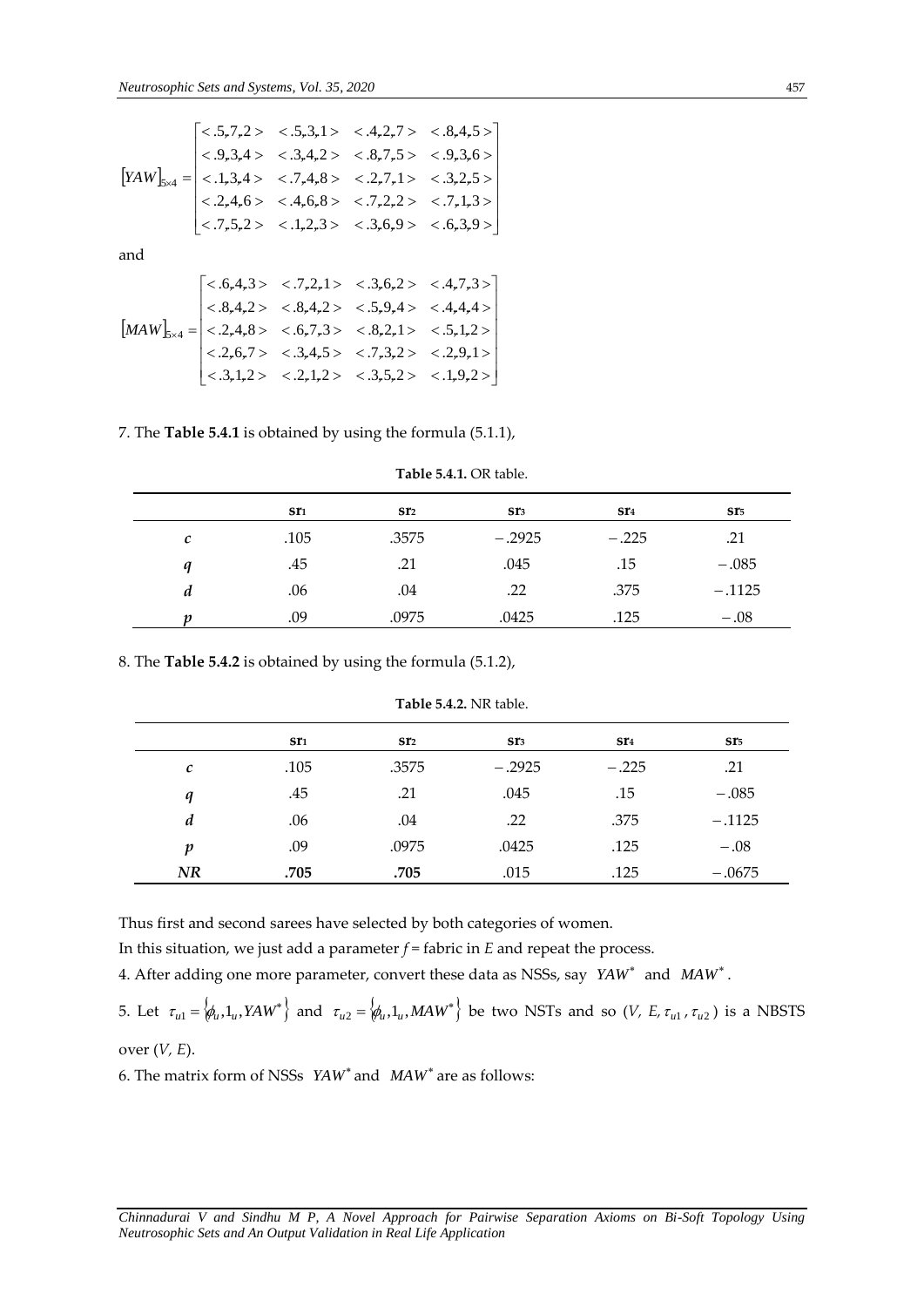$$
\begin{bmatrix} &(.5,7,2) &(.5,3,1) &(.4,2,7) &(.8,4,5) &(.6,7,2) \\ &(.9,3,4) &(.3,4,2) &(.8,7,5) &(.9,3,6) &(.5,1,3) \\ &(.1,3,4) &(.7,4,8) &(.2,7,1) &(.3,2,5) &(.4,5,2) \\ &(.2,4,6) &(.4,6,8) &(.7,2,2) &(.7,1,3) &(.7,8,4) \\ &(.7,5,2) &(.1,2,3) &(.3,6,9) &(.6,3,9) &(.1,3,6) \end{bmatrix}
$$

$$
\begin{bmatrix} \langle .6,4,3 \rangle & \langle .7,2,1 \rangle & \langle .3,6,2 \rangle & \langle .4,7,3 \rangle & \langle .9,6,3 \rangle \\ \langle .8,4,2 \rangle & \langle .8,4,2 \rangle & \langle .5,9,4 \rangle & \langle .4,4,4 \rangle & \langle .7,8,1 \rangle \\ \langle .2,4,8 \rangle & \langle .6,7,3 \rangle & \langle .8,2,1 \rangle & \langle .5,1,2 \rangle & \langle .6,5,4 \rangle \\ \langle .2,6,7 \rangle & \langle .3,4,5 \rangle & \langle .7,3,2 \rangle & \langle .2,9,1 \rangle & \langle .2,3,4 \rangle \\ \langle .3,1,2 \rangle & \langle .2,1,2 \rangle & \langle .3,5,2 \rangle & \langle .1,9,2 \rangle & \langle .6,2,7 \rangle \end{bmatrix}
$$

# 7. The **Table 5.4.3** is obtained by using the formula (5.1.1),

**Table 5.4.3.** OR table after adding a parameter.

|                  | ST1  | ST <sub>2</sub> | ST3       | Sr <sub>4</sub> | sr <sub>5</sub> |
|------------------|------|-----------------|-----------|-----------------|-----------------|
| $\mathcal C$     | .105 | .3575           | $-.2925$  | $-.225$         | .21             |
| q                | .45  | .21             | .045      | .15             | $-.085$         |
| d                | .06  | .04             | .22       | .375            | $-.1125$        |
| $\boldsymbol{v}$ | .09  | .0975           | .0425     | .125            | $-.08$          |
|                  | .175 | .22             | $\cdot$ 1 | .0225           | $-.225$         |

8. The **Table 5.4.4** is obtained by using the formula (5.1.2),

 $\begin{vmatrix} 2K\frac{1}{2} < 1.3.4 > < .7.4.8 > < 2.7.1 > < .3.2.5 > 0.7.1 > < .3.7.2 > < .7.1.3 > < .7.1.3 > < .7.1.3 > < .7.1.3 > < .7.1.3 > < .7.1.3 > < .8.4.4 > < .8.4.4 > < .8.4.4 > < .8.4.4 > < .8.4.4 > <$ **sr<sup>1</sup> sr<sup>2</sup> sr<sup>3</sup> sr<sup>4</sup> sr<sup>5</sup>** *c* .105 .3575  $-.2925$  $-.225$  .21 *q* .45 .21 .045 .15  $-.085$ *d* .06 .04 .22 .375 .1125 *p* .09 .0975 .0425 .125  $-.08$ *f* .175 .22 .1 .0225  $-.225$ *NR* .88 **.925** .115 .1475  $-.2925$ 

**Table 5.4.4.** NR table after adding a parameter.

Thus the second saree has selected by both categories of women.

**Problem 5.5** Consider the situation that there are six students on the main stage for Quiz Finale. There are two teams, each team consists of three students, one is Winner (*W*) and other is Runner (*R*). Let *FA*1 and *FA*2 be two final authorities to judge the event. Our problem is to find the best player in the winning team whose teammates are not mentioned here.

1. Let  $V = \{st_1, st_2, st_3, st_4, st_5, st_6\}$  be the set of students and judgement is based on the set of parameters let it be *E* = {*ra*, *eff*, *ca*, *mr*, *gp*} where *ra* = right answers, *eff* = effectiveness, *ca* = complex analysis, *mr* = memory, *gp* = grasping power.

*Chinnadurai V and Sindhu M P, A Novel Approach for Pairwise Separation Axioms on Bi-Soft Topology Using*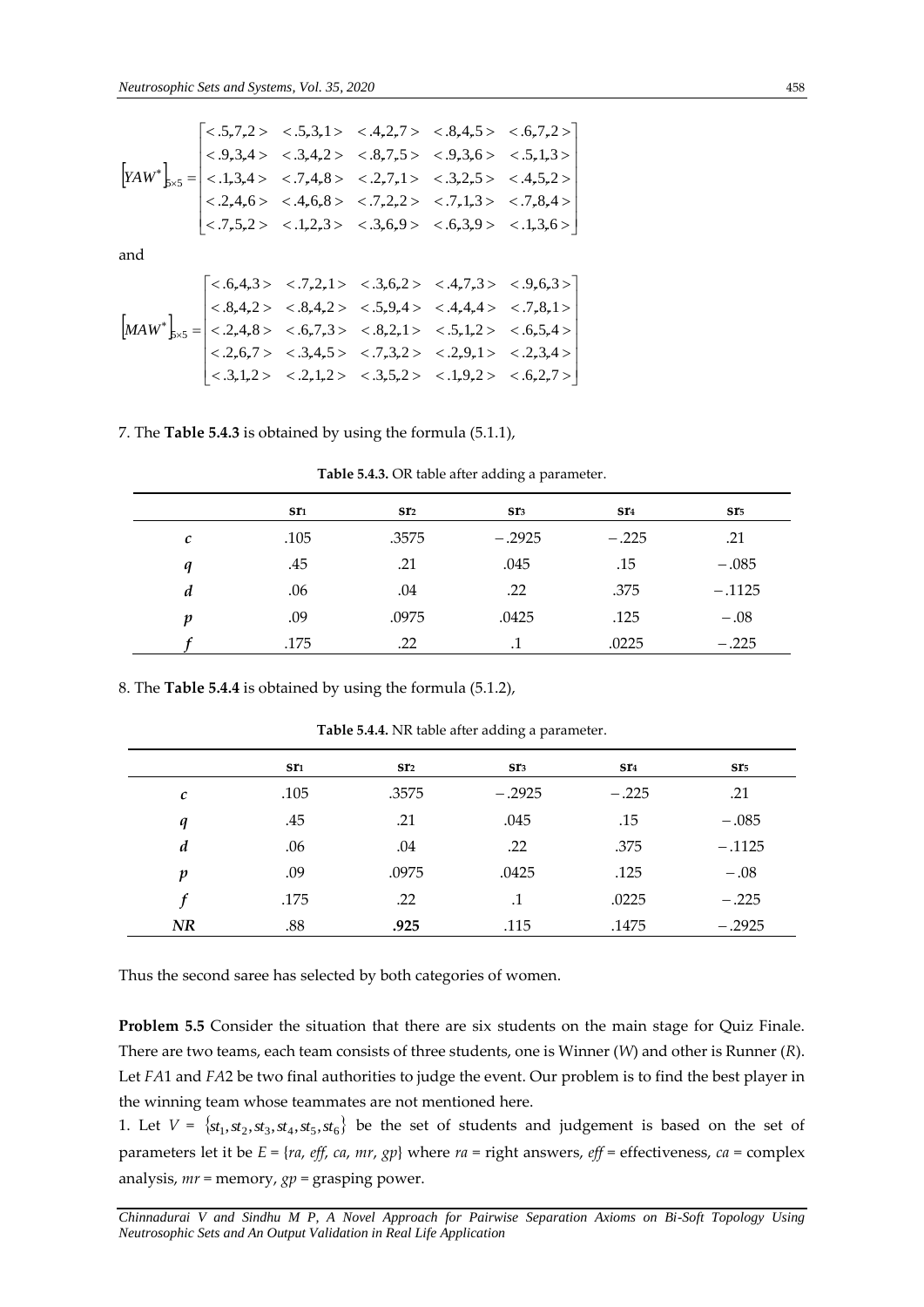- 2. First of all these final authorities will go through the records of the students.
- 3. They will collect student's data according to their paramaters given.
- 4. These data are converted into two different NSSs, say *FA*1 and *FA*2.

5. Let  $\tau_{ul} = \{\phi_u, 1_u, FA1\}$  and  $\tau_{u2} = \{\phi_u, 1_u, FA2\}$  be two NSTs and so (*V, E,*  $\tau_{u1}$ ,  $\tau_{u2}$ ) is a NBSTS over (*V, E*).

6. The matrix form of NSSs *FA*1 and *FA*2 are as follows:

 .7,.3,.4 .6,.7,.2 .8,.9,.6 .3,.5,.4 .3,.5,.2 .6,.5,.4 .9,.2,.1 .7,.3,.4 .3,.5,.4 .4,.1,.4 .2,.6,.3 .7,.5,.4 .8,.6,.1 .4,.2,.7 .7,.3,.4 .3,.6,.6 .3,.5,.4 .6,.4,.2 .1,.2,.3 .5,.4,.6 .7,.3,.2 .8,.6,.1 .5,.4,.3 .9,.7,.2 .2,.7,.5 .4,.2,.7 .6,.3,.1 .2,.4,.8 .2,.9,.1 .6,.5,.3 1 *FA* <sup>6</sup> <sup>5</sup>

and

$$
\begin{bmatrix} & (4,7,3) & & (2,3,4) & & (5,7,2) & & (3,4,2) & & (2,7,1) & \\ & & (5,1,2) & & (6,7,3) & & (9,3,4) & & (7,4,8) & & (7,2,2) \\ & & (5,1,2) & & (5,7,3) & & (9,3,4) & & (7,4,8) & & (7,2,2) \\ & & (7,8,1) & & (9,3,6) & & (1,3,4) & & (4,6,8) & & (3,6,9) \\ & & (2,6,7) & & (7,4,8) & & (2,4,6) & & (1,2,3) & & (8,4,5) \\ & & (5,9,4) & & (1,2,3) & & (7,5,2) & & (4,2,7) & & (3,2,5) \\ & & (8,4,5) & & (9,6,3) & & (5,3,1) & & (1,3,4) & & (7,3,2) \end{bmatrix}
$$

# 7. The **Table 5.5.1** is obtained by using the formula (5.1.1),

|           | st1   | st2   | st <sub>3</sub> | st4    | st <sub>5</sub> | st6  |
|-----------|-------|-------|-----------------|--------|-----------------|------|
| ra        | .11   | .32   | .045            | $-.12$ | .045            | .195 |
| $\it eff$ | .105  | .175  | .24             | .055   | .24             | .175 |
| ca        | .0675 | .2275 | .0325           | .075   | .24             | .12  |
| mr        | .035  | .135  | $-.018$         | $-.02$ | $-.13$          | .24  |
| gp        | .08   | .055  | $-.175$         | .195   | $-.085$         | .18  |

**Table 5.5.1.** OR table.

8. The **Table 5.5.2** is obtained by using the formula (5.1.2),

**Table 5.5.2.** NR table.

|          | stı   | st2   | $st_3$   | st4    | st <sub>5</sub> | st6  |
|----------|-------|-------|----------|--------|-----------------|------|
| ra       | .11   | .32   | .045     | $-.12$ | .045            | .195 |
| $_{eff}$ | .105  | .175  | .24      | .055   | .24             | .175 |
| ca       | .0675 | .2275 | .0325    | .075   | .24             | .12  |
| mr       | .035  | .135  | $-.018$  | $-.02$ | $-.13$          | .24  |
| gp       | .08   | .055  | $-.175$  | .195   | $-.085$         | .18  |
| NR       | .3975 | .9125 | $-.0375$ | .005   | .31             | .91  |

Here both  $st_2$  and  $st_6$  got high score from judges, so they both does not belongs to *R*.

*Chinnadurai V and Sindhu M P, A Novel Approach for Pairwise Separation Axioms on Bi-Soft Topology Using Neutrosophic Sets and An Output Validation in Real Life Application*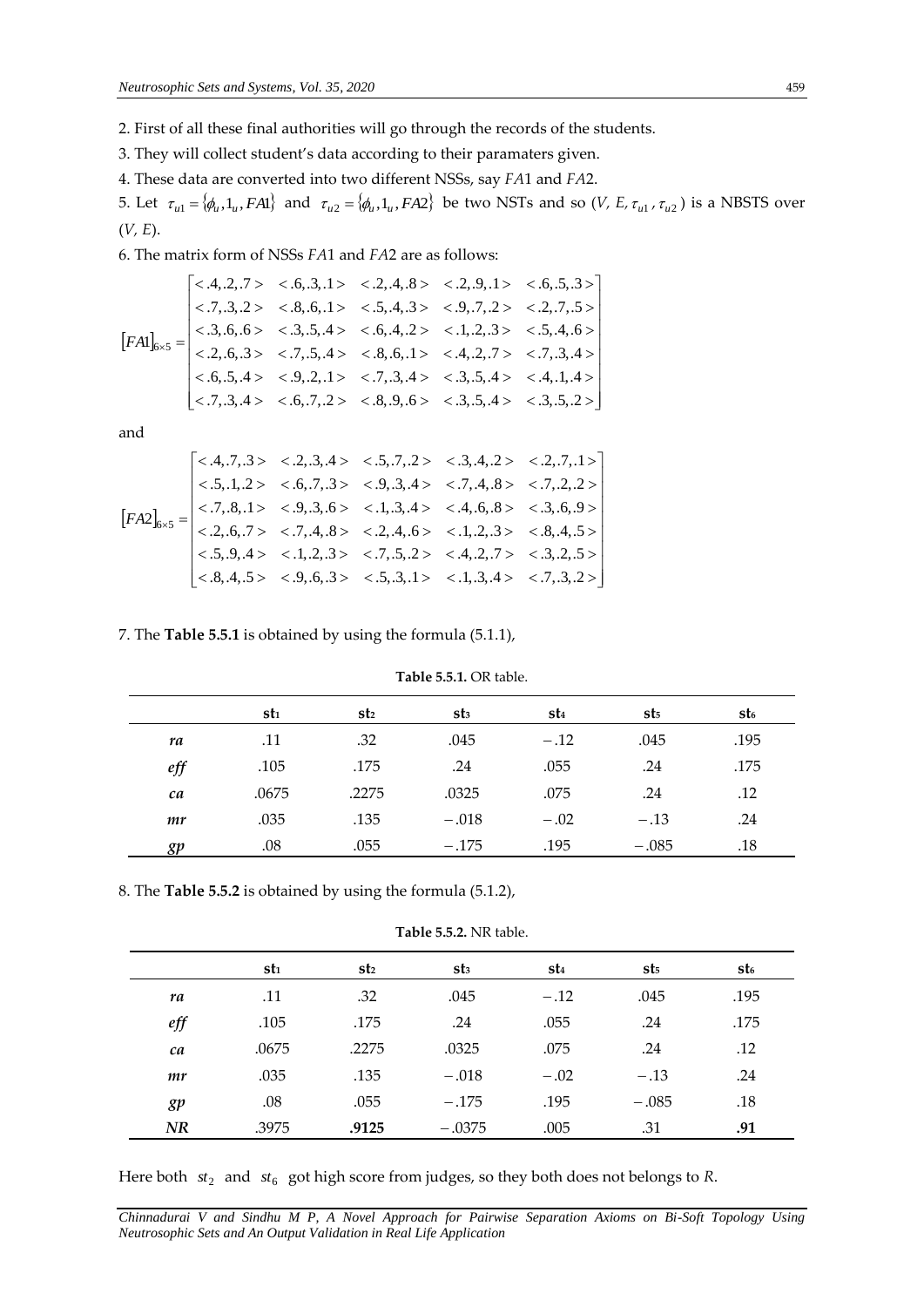Case (i). If  $st_2 \in W$  and  $st_6 \in R$ , then the best player award goes to  $st_2$ . Case (ii). If  $st_2 \in R$  and  $st_6 \in W$ , then the best player award goes to  $st_6$ . Case (ii). If  $st_2 \in W$  and  $st_6 \in W$ , then we just add a parameter  $ld$  = leadership. 4. After adding one more parameter, convert these data as NSSs, say  $FA1^*$  and  $FA2^*$ . 5. Let  $\tau_{u1} = \langle \phi_u, 1_u, FA1^* \rangle$  and  $\tau_{u2} = \langle \phi_u, 1_u, FA2^* \rangle$  be two NSTs and so (*V, E,*  $\tau_{u1}$ ,  $\tau_{u2}$ ) is a NBSTS over

$$
(V, E).
$$

6. The matrix form of NSSs *FA*1 and *FA*2 are as follows:

$$
\begin{bmatrix} < .4, .2, .7 > < .6, .3, .1 > < .2, .4, .8 > < .2, .9, .1 > < .6, .5, .3 > < .3, .2, .4 > \\ < .7, .3, .2 > < .8, .6, .1 > < .5, .4, .3 > < .9, .7, .2 > < .2, .7, .5 > < .9, .1, .1 > \\ < .3, .6, .6 > < .3, .5, .4 > < .6, .4, .2 > < .1, .2, .3 > < .5, .4, .6 > < .7, .5, .3 > \\ < .2, .6, .3 > < .7, .5, .4 > < .8, .6, .1 > < .4, .2, .7 > < .7, .3, .4 > < .8, .2, .1 > \\ < .6, .5, .4 > < .9, .2, .1 > < .7, .3, .4 > < .3, .5, .4 > < .4, .1, .4 > < .3, .1, .5 > \\ < .7, .3, .4 > < .6, .7, .2 > < .8, .9, .6 > < .3, .5, .4 > < .3, .5, .2 > < .6, .2, .6 > \end{bmatrix}
$$

and

 .5,.9,.4 .7,.3,.2 .3,.4,.5 .8,.4,.4 .6,.9,.1 .7,.5,.4 .8,.4,.5 .9,.6,.3 .5,.3,.1 .1,.3,.4 .7,.3,.2 .5,.9,.4 .1,.2,.3 .7,.5,.2 .4,.2,.7 .3,.2,.5 .2,.6,.7 .7,.4,.8 .2,.4,.6 .1,.2,.3 .8,.4,.5 .7,.8,.1 .9,.3,.6 .1,.3,.4 .4,.6,.8 .3,.6,.9 .5,.1,.2 .6,.7,.3 .9,.3,.4 .7,.4,.8 .7,.2,.2 .4,.7,.3 .2,.3,.4 .5,.7,.2 .3,.4,.2 .2,.7,.1 2 *F A* 6 6

7. The **Table 5.5.3** is obtained by using the formula (5.1.1),

|          | st1   | st <sub>2</sub> | $st_3$  | st4    | st5     | st6   |
|----------|-------|-----------------|---------|--------|---------|-------|
| ra       | .11   | .32             | .045    | $-.12$ | .045    | .195  |
| $_{eff}$ | .105  | .175            | .24     | .055   | .24     | .175  |
| ca       | .0675 | .2275           | .0325   | .075   | .24     | .12   |
| mr       | .035  | .135            | $-.018$ | $-.02$ | $-.13$  | .24   |
| gp       | .08   | .055            | $-.175$ | .195   | $-.085$ | .18   |
| ld       | .065  | .352            | $-.055$ | .175   | .12     | .0675 |

**Table 5.5.3.** OR table after adding a parameter.

8. The **Table 5.5.4** is obtained by using the formula (5.1.2),

**Table 5.5.4.** NR table after adding a parameter.

|          | stı   | st2   | st <sub>3</sub> | st4    | st5     | st6  |
|----------|-------|-------|-----------------|--------|---------|------|
| ra       | .11   | .32   | .045            | $-.12$ | .045    | .195 |
| $_{eff}$ | .105  | .175  | .24             | .055   | .24     | .175 |
| ca       | .0675 | .2275 | .0325           | .075   | .24     | .12  |
| mr       | .035  | .135  | $-.018$         | $-.02$ | $-.13$  | .24  |
| σn       | .08   | .055  | $-.175$         | .195   | $-.085$ | .18  |

*Chinnadurai V and Sindhu M P, A Novel Approach for Pairwise Separation Axioms on Bi-Soft Topology Using Neutrosophic Sets and An Output Validation in Real Life Application*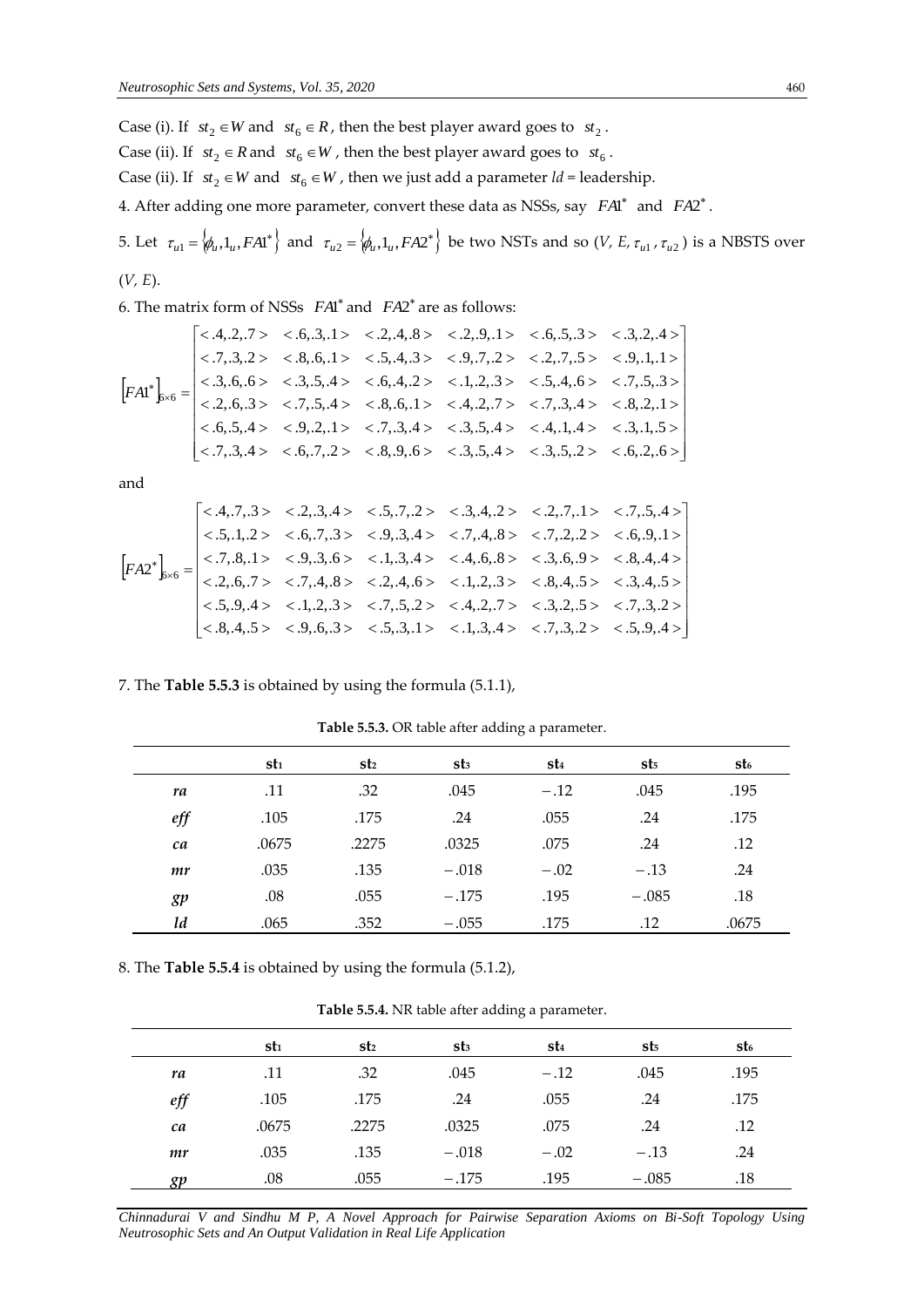| ıa | .065 | .352   | $-.055$  | .175 | $-1/2$ | .0675 |
|----|------|--------|----------|------|--------|-------|
| NR | 4625 | 1.2375 | $-.0925$ | .18  | .43    | .9775 |

Thus the best player award goes to  $st_2$ .

# **6. Conclusion**

The main involvement of this paper is to preface the definition of NBSTSs and the study of some important properties of such spaces including separation axioms and the relationship between  $T_{i=0,1,2,3,4}$ -spaces. The key of this paper is to apply NBSTS in real life problems to take a decision, which might be positive or negative. In our problems two different types of NSTs are combined together to choose a unique decision according to the algorithm and calculation made by the formulae given here. Subsequently, NBSTS can be built up to pairwise NS separated sets, pairwise NS connected spaces, pairwise NS connected sets, pairwise NS disconnected spaces, pairwise NS disconnected sets and so on. We look forward to encourage this type of NBSTS will find a way to other types of topological structures. In future, some case studies which we mention in this paper need to develop on multicriteria DM also.

#### **References**

- 1. Abdel-Basset, M.; El-hoseny, M.; Gamal, A.; Smarandache, F. A novel model for evaluation Hospital medical care systems based on plithogenic sets. Artificial intelligence in medicine **2019**, 100, 101710.
- 2. Abdel-Basset, M.; Manogaran, G.; Gamal, A.; Chang, V. A Novel Intelligent Medical Decision Support Model Based on Soft Computing and IoT. IEEE Internet of Things Journal **2019**.
- 3. Abdel-Basset, M.; Mohamed, R.; Zaied, A. E. N. H.; Smarandache, F. A hybrid plithogenic decision-making approach with quality function deployment for selecting supply chain sustainability metrics. Symmetry **2019**, 11(7), 903.
- 4. Abdel-Basset, M.; Nabeeh, N. A.; El-Ghareeb, H. A.; Aboelfetouh, A. Utilising neutrosophic theory to solve transition difficulties of IoT-based enterprises. Enterprise Information Systems **2019**, 1-21.
- 5. Abdel-Baset, M.; Chang, V.; Gamal, A. Evaluation of the green supply chain management practices: A novel neutrosophic approach. Computers in Industry **2019**, 108, 210-220.
- 6. Abdel-Basset, M.; Mohamed, M.; Smarandache, F. An Extension of Neutrosophic AHP–SWOT Analysis for Strategic Planning and Decision Making. Symmetry **2018**, 10, 116.
- 7. Smarandache, F. Neutrosophy, Neutrosophic Probability, Set and Logic. American Research Press, Rehoboth, USA **1998,** 105.
- 8. Smarandache, F. Neutrosophic set, a generalisation of the intuitionistic fuzzy sets. International Journal of Pure and Applied Mathematics **2005**, 24, 287-297.
- 9. Smarandache, F. Plithogeny, Plithogenic Set, Logic, Probability, and Statistics; Infinity Study **2017**, 141.
- 10. Bera, T.; Mahapatra, N.K. On Neutrosophic Soft Topological Space. Neutrosophic Sets and Systems **2018**, 19, 3 15.
- 11. Taha, Y. O.; Alkan, O. Neutrosophic Bitopological Spaces. Neutrosophic Sets and Systems **2019**, 30, 88-97.
- 12. Abishek, G.; Saurabh, S.; Rakesh, K. B. On Parametric Diverdence Measure of Neutrosophic Sets with its Application in Decision-Making Models. Neutrosophic Sets and Systems **2019**, 29, 101-120.
- 13. Chinnadurai, V.; Smarandache, F.; Bobin, A. Multi-Aspect Decision-Making Process in Equity Investment Using Neutrosophic Soft Matrices. Neutrosophic Sets and Systems **2020**, 31, 224-241.
- 14. Chinnadurai, V.; Swaminathan, A.; Bobin, A.; Kathar Kani, B. Generalised Interval Valued Intuitionistic Fuzzy Soft Matrices and Their Application to Multicriteria Decision Making. Recent Trends in Pure and Applied Mathematics 2019, AIP Conf. Proc. 2177, 020019-1 - 020019-11.
- 15. Kalaiselvi, S.; Sindhu, M. P.  $\tau_1\tau_2$ -fb-open Sets in Fine-Bitopological Spaces. International Journal of Multidisciplinary Research and Modern Education **2016,** 2(2), 435-441.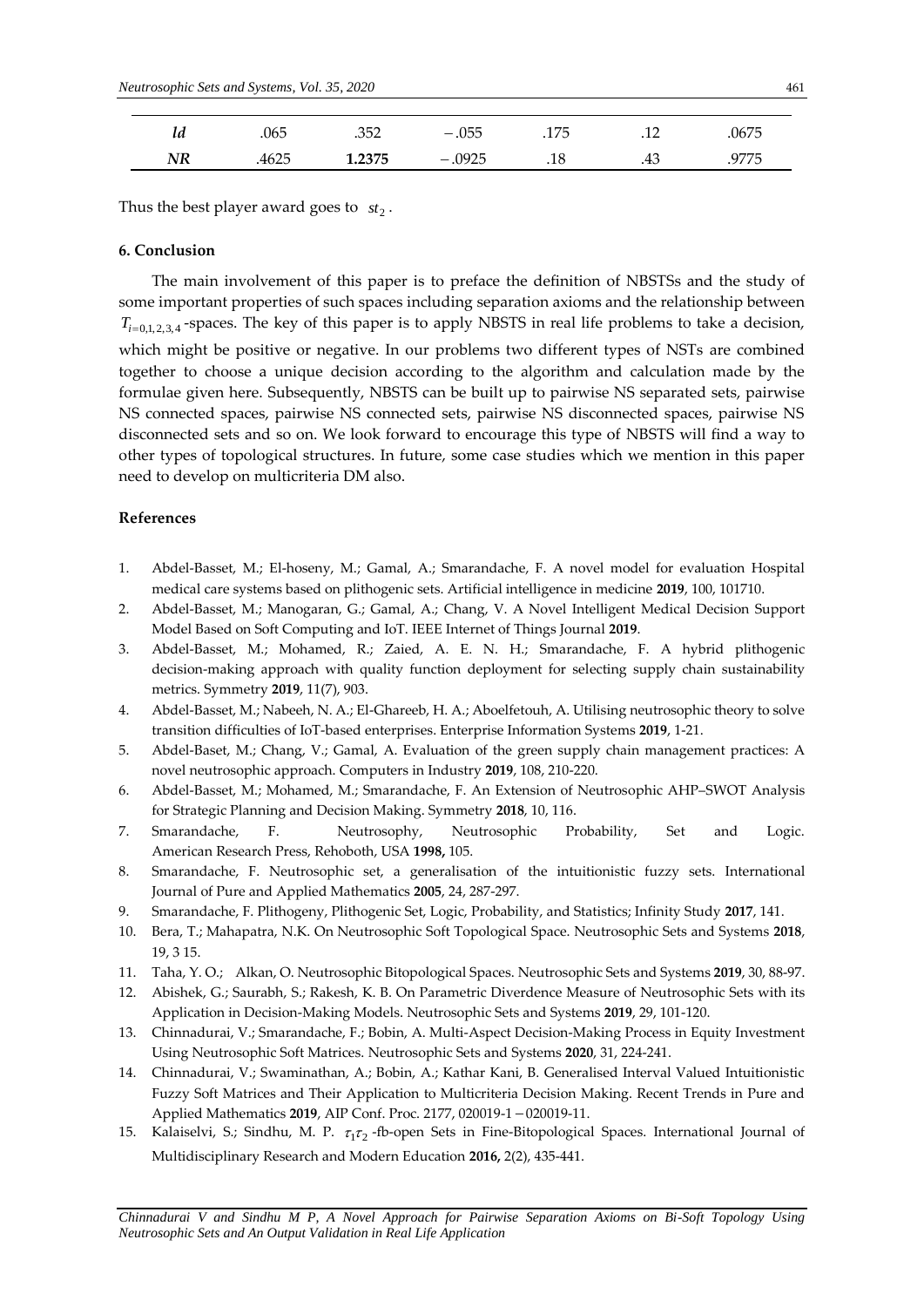- 16. Muhammad, Riaz.; Khalid, Nazeem.; Iqra, Zareef.; Deeba, Afzal. Neutrosophic N-soft sets with TOPSIS method for Mutiple Attribute Decision Making, Neutrosophic Sets and Systems **2020**, 32, 146-170.
- 17. Mehmood, A.; Nadeem, F.; Nordo, G.; Zamir, M.; Park, C.; Kalsoom, H.; Jabeen, S.; Khan, M.I.; [Generalized Neutrosophic Separation Axioms in Neutrosophic Soft Topological Spaces,](http://fs.unm.edu/NSS/GeneralizedNeutrosophicSeparationAxioms3.pdf) Neutrosophic Sets and Systems **2020**, 32, 38-51.
- 18. Evanzalin Ebenanjar, P.; Jude Immaculate, H.; Sivaranjani, K. [Introduction to neutrosophic soft](http://fs.unm.edu/NSS/neutrosophicSoftTopologicalSpatialRegion.pdf)  [topological spatial region,](http://fs.unm.edu/NSS/neutrosophicSoftTopologicalSpatialRegion.pdf) Neutrosophic Sets and Systems **2020**, 31, 297-304.
- 19. Chinnadurai, V.; Swaminathan, A.; Bobin, A.; Kathar Kani, B. Generalised Interval Valued Intuitionistic Fuzzy Soft Matrices and Their Application to Multicriteria Decision Making. Recent Trends in Pure and Applied Mathematics 2019, AIP Conf. Proc. 2177, 020019-1 - 020019-11.
- 20. Taha, Y.O.; Cigdem, G.A.; Sadi, B. A new approach to operations on neutrosophic soft sets and to neutrosophic soft topological spaces. Communications in Mathematics and Applications **2019**, 10(3), 481-493.
- 21. Taha, Y.O.; Cigdem, G.A.; Sadi. B. Separation axioms on neutrosophic soft topological spaces. Turkish Journal of Mathematics **2019**, 43, 498-510.
- 22. Bayramov, S.; Gunduz, C. A new approach to separability and compactness in soft topological spaces. TWMS Journal of Pure and Applied Mathematics **2018**, 9, 82-93.
- 23. Bera, T.; Mahapatra, N.K. Introduction to neutrosophic soft topological space. OPSEARCH **2017**, 54, 841-867, DOI 10.1007/s12597-017-0308-7.
- 24. Bera. T.; Mahapatra, N.K. On neutrosophic soft function. Annals of Fuzzy Mathematics and Informatics **2016**, 12, 101-119.
- 25. Faruk, K. Neutrosophic Soft Sets with Applications in Decision Making. International Journal of Information Science and Intelligent Systems **2015**, 4(2), 1-20.
- 26. Tantawy, O.; EL-Sheikh, S. A.; Hamde. S. Separation axioms on soft topological spaces. Annals of Fuzzy Mathematics and Informatics **2015**, 1-15.
- 27. Deli, I.; Broumi, S. Neutrosophic soft relations and some properties. Annals of Fuzzy Mathematics and Informatics **2015**, 9, 169-182.
- 28. Naz, M.; Ali, M.I.; Shabir, M. Separation Axioms in Bi-Soft Topological Spaces. arXiv:1509.00866v1[math.GN] **2015**, 1-22.
- 29. Bayramov, S.; Gunduz, C. On intuitionistic fuzzy soft topological spaces. TWMS Journal of Pure and Applied Mathematics **2014**, 5, 66-79.
- 30. Maji, P.K. Neutrosophic soft set. Annals of Fuzzy Mathematics and Informatics **2013**, 5, 157-168.
- 31. Varol, B. P.; Aygun, H. On Soft Hausdorff Spaces, Annals of Fuzzy Mathematics and Informatics **2013**, 5(1), 15-24.
- 32. Nazmul, S.K.; Samanta, S. K. Neighborhood Properties of Soft Topological spaces. Annals of Fuzzy Mathematics and Informatics **2012**, 1-16.
- 33. Salma, A.A.; Alblowi, S.A. Neutrosophic set and neutrosophic topological spaces. IOSR Journal of Applied Mathematics **2012**; 3, 31-35.
- 34. Zorlutuna, I.; Akdag, M.; Min, W.K.; Atmaca, S. Remarks on soft topological spaces. Annals of Fuzzy Mathematics and Informatics **2012**, 3(2), 171-185.
- 35. Ali, M.I.; Shabir, M.; Naz, M. Algebraic structures of soft sets associated with new operations. Computers and Mathematics with Applications **2011**, 61, 2647–2654.
- 36. Hussain, S.; Ahmad, B. Some properties of soft topological spaces. Computers and Mathematics with Applications **2011**, 62, 4058-4067.
- 37. Cagman, N.; Karatas, S.; Enginoglu, S. Soft topology. Computers and Mathematics with Applications **2011**, 62, 351-358.
- 38. Shabir, M.; Naz, M. On soft topological spaces, Computers and Mathematics with Applications **2011**, 61, 1786-1799.
- 39. Min, W. K. A note on soft topological spaces. Computers and Mathematics with Applications **2011**, 62, 3524-3528.
- 40. Ali, M.I.; Feng, F.; Liu, X.Y.; Min, W.K.; Shabir, M. On some new operations in soft set theory, Computers and Mathematics with Applications **2009**, 57, 1547–1553.